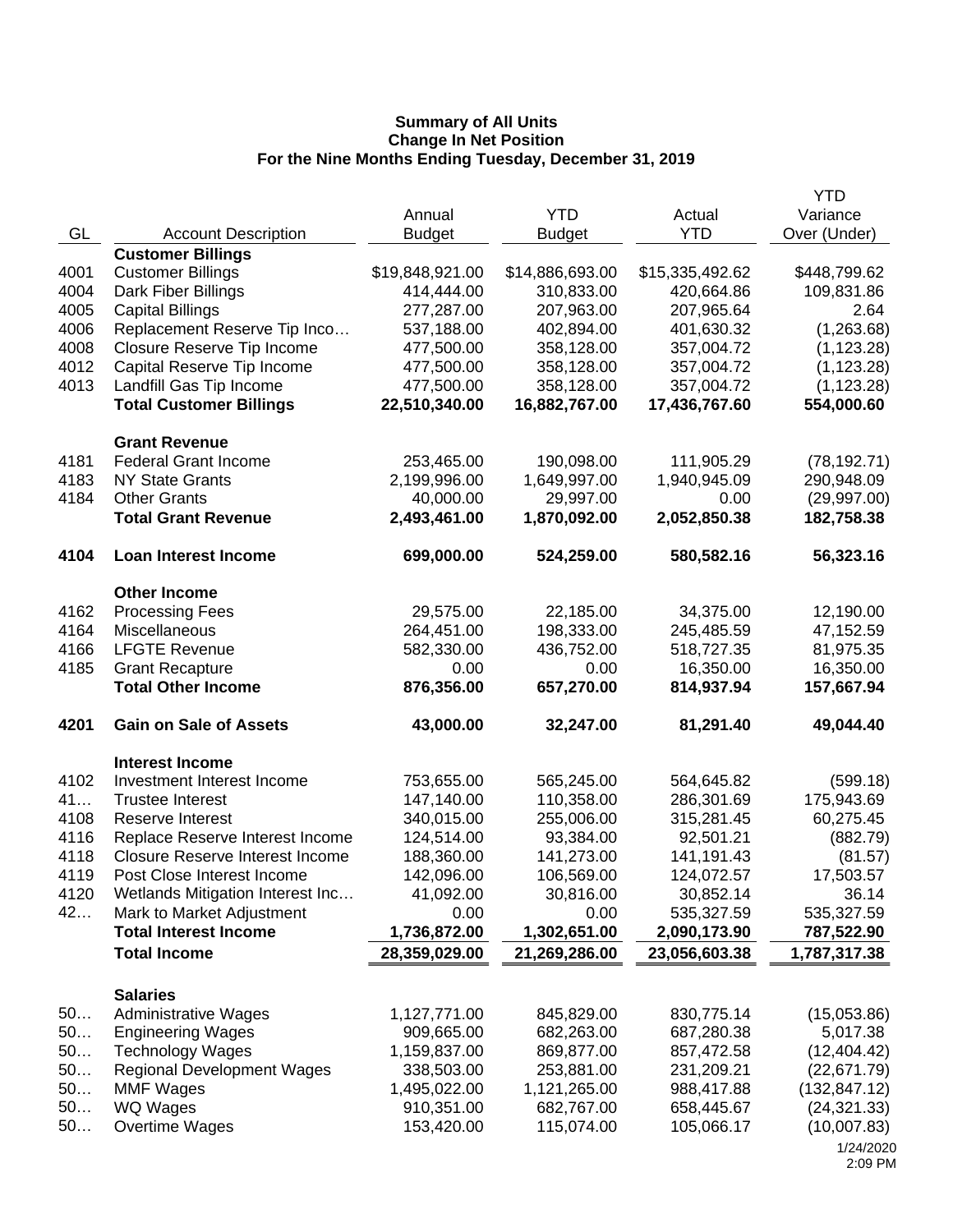|      |                                           |               |               |              | <b>YTD</b>    |
|------|-------------------------------------------|---------------|---------------|--------------|---------------|
|      |                                           | Annual        | <b>YTD</b>    | Actual       | Variance      |
| GL   | <b>Account Description</b>                | <b>Budget</b> | <b>Budget</b> | <b>YTD</b>   | Over (Under)  |
| 5005 | On-Call Stipend                           | 25,800.00     | 19,350.00     | 16,650.00    | (2,700.00)    |
|      | <b>Total Salaries</b>                     | 6,120,369.00  | 4,590,306.00  | 4,375,317.03 | (214, 988.97) |
|      |                                           |               |               |              |               |
|      | <b>Fringe Benefits</b>                    |               |               |              |               |
| 50   | <b>FICA Expense</b>                       | 467,941.00    | 350,964.00    | 302,696.76   | (48, 267.24)  |
| 50   | <b>Pension Expense</b>                    | 839,448.00    | 629,568.00    | 568,818.10   | (60, 749.90)  |
| 50   | Health Insurance                          | 775,655.00    | 581,742.00    | 515,947.29   | (65, 794.71)  |
| 50   | Retiree Health Insurance                  | 56,380.00     | 42,282.00     | 39,488.78    | (2,793.22)    |
| 50   | <b>Workers Comp</b>                       | 220,984.00    | 165,744.00    | 160,417.41   | (5,326.59)    |
| 50   | <b>Disability Insurance</b>               | 3,893.00      | 2,934.00      | 2,919.87     | (14.13)       |
| 5036 | Unemployment                              | 10,000.00     | 7,497.00      | 0.00         | (7,497.00)    |
| 50   | <b>Post Retire Overhead</b>               | 478,401.00    | 358,821.00    | 342,559.48   | (16, 261.52)  |
| 5051 | Benefit Admin. Fees                       | 10,000.00     | 7,497.00      | 4,596.70     | (2,900.30)    |
| 5054 | <b>Employee Physicals &amp; Screening</b> | 16,875.00     | 12,663.00     | 11,482.90    | (1, 180.10)   |
|      | <b>Total Fringe Benefits</b>              | 2,879,577.00  | 2,159,712.00  | 1,948,927.29 | (210, 784.71) |
|      |                                           |               |               |              |               |
|      | <b>Operations &amp; Maintenance</b>       |               |               |              |               |
| 5062 | Third Party Temporary - O&M               | 49,000.00     | 36,747.00     | 33,916.08    | (2,830.92)    |
| 5133 | Equipment Maintenance Contr               | 325,000.00    | 243,747.00    | 257,592.58   | 13,845.58     |
| 5134 | <b>Maintenance Contracts</b>              | 178,692.00    | 134,019.00    | 64,037.06    | (69,981.94)   |
| 5135 | <b>Underground Locating</b>               | 95,000.00     | 71,253.00     | 36,777.87    | (34, 475.13)  |
| 5403 | <b>Safety Equipment &amp; Supplies</b>    | 38,500.00     | 28,874.97     | 23,702.89    | (5, 172.08)   |
| 5702 | Large Parts                               | 95,000.00     | 71,253.00     | 64,477.89    | (6,775.11)    |
| 5703 | <b>Small Equipment</b>                    | 30,000.00     | 22,500.00     | 10,514.48    | (11, 985.52)  |
| 5704 | <b>O&amp;M Supplies</b>                   | 25,000.00     | 18,756.00     | 14,742.58    | (4,013.42)    |
| 5706 | Shop Tools                                | 16,540.00     | 12,411.00     | 3,012.63     | (9,398.37)    |
| 5708 | <b>Fuels</b>                              | 248,000.00    | 186,003.00    | 160,642.82   | (25,360.18)   |
| 5710 | Lubricants                                | 20,000.00     | 15,003.00     | 5,717.16     | (9, 285.84)   |
| 5712 | Purchased Maintenance & Repair            | 135,000.00    | 101,247.03    | 91,761.19    | (9,485.84)    |
| 5716 | <b>Equipment Rental</b>                   | 10,000.00     | 7,497.00      | 6,329.10     | (1, 167.90)   |
| 5718 | Tires                                     | 46,000.00     | 34,497.00     | 30,356.96    | (4, 140.04)   |
| 5720 | <b>Offnet Circuit Lease</b>               | 600,000.00    | 450,000.00    | 402,819.55   | (47, 180.45)  |
| 5770 | Other Tool, Equip & O&M                   | 11,000.00     | 8,253.00      | 9,106.32     | 853.32        |
| 5815 | Chemicals                                 | 117,040.00    | 87,786.00     | 47,710.14    | (40,075.86)   |
| 5820 | <b>LFG Maintenance</b>                    | 75,000.00     | 56,250.00     | 55,527.06    | (722.94)      |
| 5830 | Collo Expense                             | 185,000.00    | 138,753.00    | 114,615.89   | (24, 137.11)  |
| 5834 | Permitting                                | 3,000.00      | 2,250.00      | 269.00       | (1,981.00)    |
| 5836 | <b>Pole Attachment Fees</b>               | 314,479.00    | 235,863.00    | 244,883.41   | 9,020.41      |
| 5838 | <b>Conduit Lease</b>                      | 24,696.00     | 18,522.00     | 11,145.80    | (7,376.20)    |
| 5902 | Lab Fees                                  | 9,100.00      | 6,831.00      | 4,941.00     | (1,890.00)    |
| 5904 | <b>SCADA</b>                              | 28,820.00     | 21,618.00     | 7,989.78     | (13,628.22)   |
| 5932 | Monitoring & Testing                      | 115,600.00    | 86,697.00     | 78,458.39    | (8,238.61)    |
| 6008 | <b>Contract Hauling</b>                   | 27,500.00     | 20,628.00     | 6,032.50     | (14, 595.50)  |
| 6010 | <b>Cape Vincent Reserve</b>               | 700.00        | 522.00        | 700.00       | 178.00        |
| 6106 | <b>Annual Report</b>                      | 5,000.00      | 3,753.00      | 0.00         | (3,753.00)    |
| 6110 | Marketing                                 | 5,000.00      | 3,753.00      | 0.00         | (3,753.00)    |
| 8090 | <b>Purchases for Resale</b>               | 152,000.00    | 114,003.00    | 90,700.03    | (23, 302.97)  |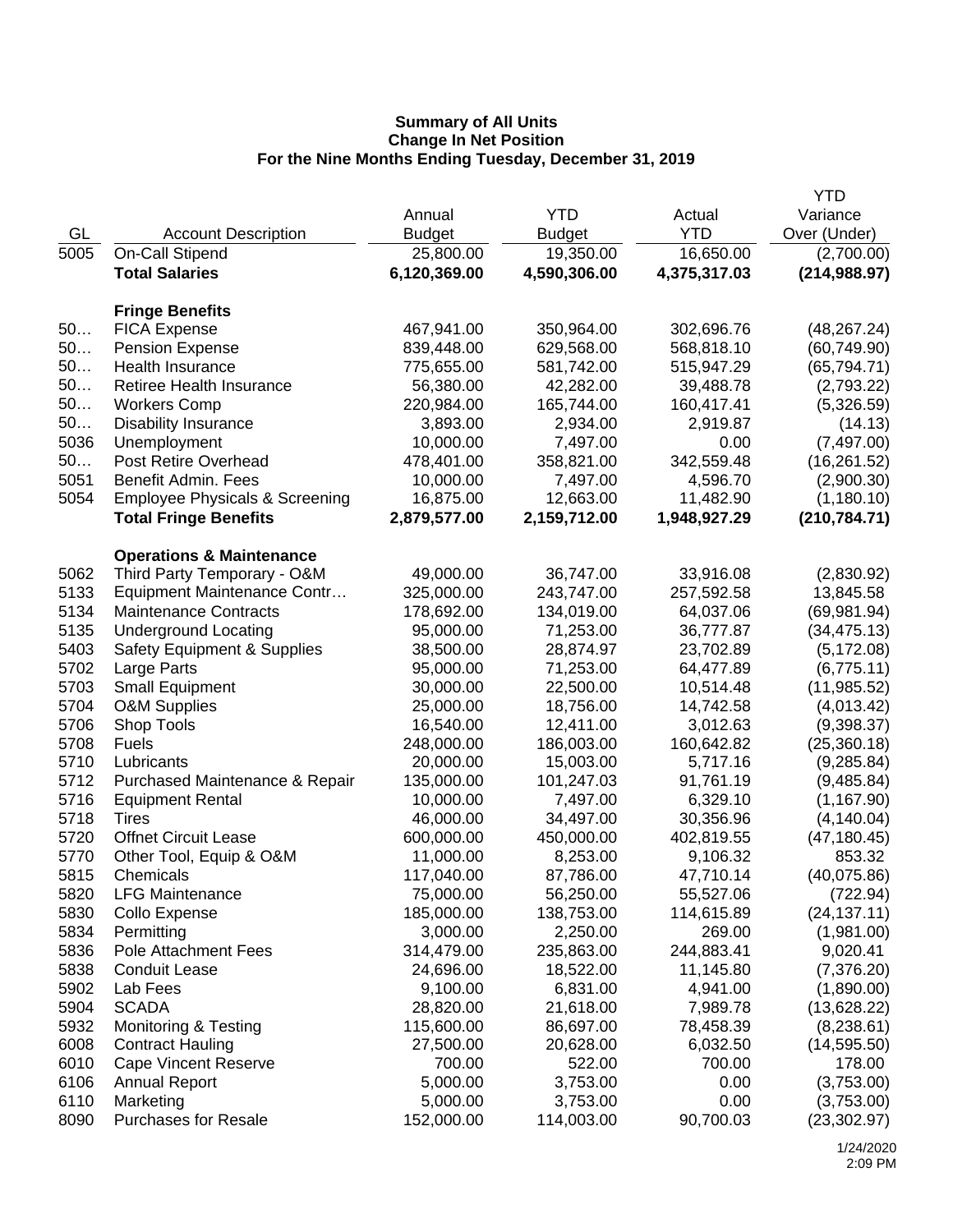|      |                                                                       |               |               |              | <b>YTD</b>    |
|------|-----------------------------------------------------------------------|---------------|---------------|--------------|---------------|
|      |                                                                       | Annual        | <b>YTD</b>    | Actual       | Variance      |
| GL   | <b>Account Description</b>                                            | <b>Budget</b> | <b>Budget</b> | <b>YTD</b>   | Over (Under)  |
|      | Total O & M                                                           | 2,985,667.00  | 2,239,290.00  | 1,878,480.16 | (360, 809.84) |
|      |                                                                       |               |               |              |               |
|      | <b>Recycling Transfer Station</b>                                     |               |               |              |               |
| 50   | <b>Material Reprocessing Wages</b>                                    | 86,757.00     | 65,070.00     | 48,297.60    | (16, 772.40)  |
| 50   | <b>Material Reprocessing OT</b>                                       | 0.00          | 0.00          | 352.44       | 352.44        |
| 50   | <b>FICA Expense</b>                                                   | 6,637.00      | 4,977.00      | 3,147.34     | (1,829.66)    |
| 50   | <b>Pension Expense</b>                                                | 8,068.00      | 6,048.00      | 3,587.05     | (2,460.95)    |
| 50   | Health Insurance                                                      | 23,120.00     | 17,343.00     | 9,537.78     | (7,805.22)    |
| 50   | <b>Workers Comp</b>                                                   | 9,552.00      | 7,164.00      | 4,999.12     | (2, 164.88)   |
| 50   | <b>Disability Insurance</b>                                           | 49.00         | 36.00         | 0.00         | (36.00)       |
| 50   | Post Retire Overhead                                                  | 11,040.00     | 8,280.00      | 6,479.00     | (1,801.00)    |
| 6300 | RTS -Safety Equipment & Sup                                           | 1,350.00      | 1,017.00      | 1,512.09     | 495.09        |
| 6305 | RTS - Large Parts                                                     | 15,000.00     | 11,250.00     | 164.30       | (11,085.70)   |
| 6310 | RTS - Small Equipment                                                 | 6,755.00      | 5,068.53      | 0.00         | (5,068.53)    |
| 6315 | RTS - O&M Supplies                                                    | 14,000.00     | 10,503.00     | 9,602.23     | (900.77)      |
| 6320 | RTS - Fuels                                                           | 3,500.00      | 2,628.00      | 1,134.37     | (1,493.63)    |
| 6325 | RTS - Purchased Maintenance                                           | 7,500.00      | 5,625.00      | 1,065.82     | (4,559.18)    |
| 6330 | RTS - Contract Hauling                                                | 144,000.00    | 108,003.06    | 0.00         | (108,003.06)  |
| 6335 | RTS - Office Supplies                                                 | 250.00        | 189.00        | 128.62       | (60.38)       |
| 6340 | <b>RTS - Cellular Services</b>                                        | 1,020.00      | 765.00        | 0.00         | (765.00)      |
| 6345 | RTS - Other Communications                                            | 2,400.00      | 1,800.00      | 0.00         | (1,800.00)    |
| 6350 | RTS - Office Equipment Mainte                                         | 500.00        | 378.00        | 0.00         | (378.00)      |
| 6355 | RTS - Employee Mileage Reim                                           | 150.00        | 117.00        | 0.00         | (117.00)      |
| 6360 | RTS - Employee Uniforms                                               | 400.00        | 304.47        | 115.04       | (189.43)      |
| 6365 | RTS - Gas & Electric                                                  | 5,000.00      | 3,753.00      | 1,659.70     | (2,093.30)    |
| 6370 | RTS - Propane                                                         | 5,000.00      | 3,746.97      | 2,173.17     | (1,573.80)    |
| 6375 | RTS - Building Supplies                                               | 2,000.00      | 1,496.97      | 678.62       | (818.35)      |
| 6380 | RTS - Site Supplies                                                   | 2,000.00      | 1,496.97      | 703.70       | (793.27)      |
| 6385 | RTS - Building Maintenance &                                          | 2,500.00      | 1,874.97      | 1,097.47     | (777.50)      |
| 6390 | RTS - Site Maintenance & Repair                                       | 4,000.00      | 2,997.00      | 1,764.84     | (1,232.16)    |
| 6395 | RTS - Auto/Light Truck Rep. &                                         | 2,000.00      | 1,503.00      | 450.00       | (1,053.00)    |
| 6400 | RTS - Auto/Light Truck Fuel                                           | 1,500.00      | 1,125.00      | 0.00         |               |
| 6410 |                                                                       | 5,000.00      |               | 0.00         | (1, 125.00)   |
|      | RTS - Programming & Software<br><b>Total Recycling Transfer Stati</b> |               | 3,753.00      | 98,650.30    | (3,753.00)    |
|      |                                                                       | 371,048.00    | 278,312.94    |              | (179, 662.64) |
|      | <b>Waste Diversion</b>                                                |               |               |              |               |
| 5125 | <b>Promotional Materials - RRR</b>                                    | 75,000.00     | 56,250.00     | 38,463.18    | (17,786.82)   |
| 6009 | Household Hazardous Waste                                             | 70,000.00     | 52,497.00     | 66,377.50    | 13,880.50     |
| 6011 | <b>Recycling Incentive</b>                                            | 67,755.00     | 50,814.00     | 45,992.75    | (4,821.25)    |
| 6012 | Recycling Incentive-County Ca                                         | 600,000.00    | 450,000.00    | 290,658.93   | (159, 341.07) |
| 6013 | <b>CRT Recycling</b>                                                  | 115,000.00    | 86,247.00     | 74,434.81    | (11, 812.19)  |
| 6015 | Ag Plastics Recycling                                                 | 5,000.00      | 3,746.97      | 0.00         | (3,746.97)    |
| 6017 | <b>Book Debinding</b>                                                 | 7,500.00      | 5,625.00      | 4,958.43     | (666.57)      |
| 6018 | Mattress Recycling - All Counties                                     | 150,000.00    | 112,502.97    | 121,508.00   | 9,005.03      |
| 6020 | <b>Waste Audit</b>                                                    | 35,000.00     | 26,253.00     | 34,000.00    | 7,747.00      |
| 6021 | <b>Regional Tire Recycling</b>                                        | 45,000.00     | 33,750.00     | 30,182.88    | (3, 567.12)   |
|      | <b>Total Waste Diversion</b>                                          | 1,170,255.00  | 877,685.94    | 706,576.48   | (171, 109.46) |
|      |                                                                       |               |               |              |               |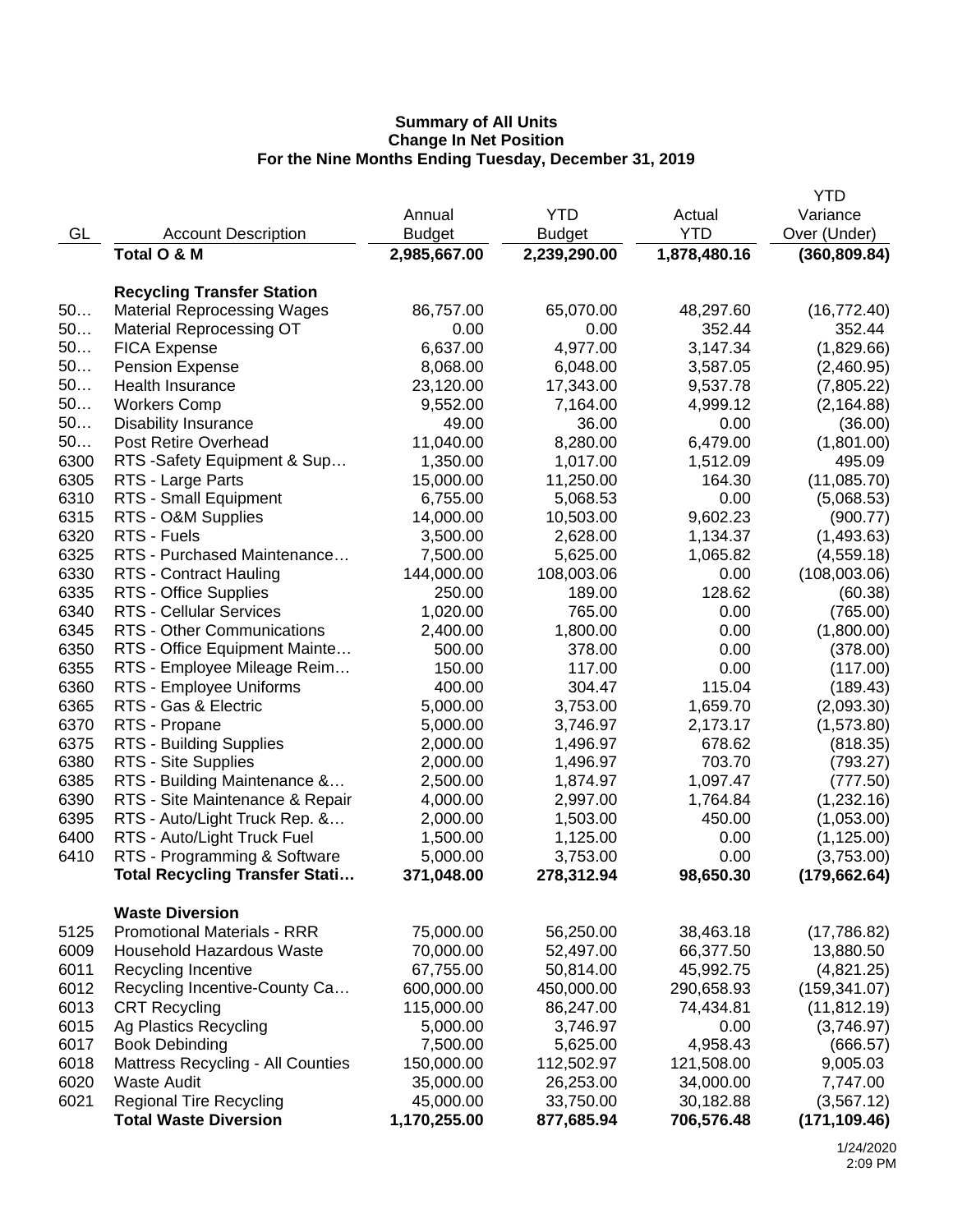|                                    |                                                                                                                                                                                                                                                                                                                                                                                                                                                                                                                                                                                                                                                                                                                                                                                                                                                                                                                                                                                                                                                                                                                                                                             |                                                                                                                                                                                                                                                                                                                                                                                                                                                                                                                            |                                                                                                                                                                                                                                                                                                                                                                                                                                                                                                                   | <b>YTD</b>                                                                                                                                                                                                                                                                                                                                                                                                                                                                 |
|------------------------------------|-----------------------------------------------------------------------------------------------------------------------------------------------------------------------------------------------------------------------------------------------------------------------------------------------------------------------------------------------------------------------------------------------------------------------------------------------------------------------------------------------------------------------------------------------------------------------------------------------------------------------------------------------------------------------------------------------------------------------------------------------------------------------------------------------------------------------------------------------------------------------------------------------------------------------------------------------------------------------------------------------------------------------------------------------------------------------------------------------------------------------------------------------------------------------------|----------------------------------------------------------------------------------------------------------------------------------------------------------------------------------------------------------------------------------------------------------------------------------------------------------------------------------------------------------------------------------------------------------------------------------------------------------------------------------------------------------------------------|-------------------------------------------------------------------------------------------------------------------------------------------------------------------------------------------------------------------------------------------------------------------------------------------------------------------------------------------------------------------------------------------------------------------------------------------------------------------------------------------------------------------|----------------------------------------------------------------------------------------------------------------------------------------------------------------------------------------------------------------------------------------------------------------------------------------------------------------------------------------------------------------------------------------------------------------------------------------------------------------------------|
|                                    | Annual                                                                                                                                                                                                                                                                                                                                                                                                                                                                                                                                                                                                                                                                                                                                                                                                                                                                                                                                                                                                                                                                                                                                                                      | <b>YTD</b>                                                                                                                                                                                                                                                                                                                                                                                                                                                                                                                 | Actual                                                                                                                                                                                                                                                                                                                                                                                                                                                                                                            | Variance                                                                                                                                                                                                                                                                                                                                                                                                                                                                   |
|                                    |                                                                                                                                                                                                                                                                                                                                                                                                                                                                                                                                                                                                                                                                                                                                                                                                                                                                                                                                                                                                                                                                                                                                                                             |                                                                                                                                                                                                                                                                                                                                                                                                                                                                                                                            | <b>YTD</b>                                                                                                                                                                                                                                                                                                                                                                                                                                                                                                        | Over (Under)                                                                                                                                                                                                                                                                                                                                                                                                                                                               |
|                                    |                                                                                                                                                                                                                                                                                                                                                                                                                                                                                                                                                                                                                                                                                                                                                                                                                                                                                                                                                                                                                                                                                                                                                                             |                                                                                                                                                                                                                                                                                                                                                                                                                                                                                                                            |                                                                                                                                                                                                                                                                                                                                                                                                                                                                                                                   |                                                                                                                                                                                                                                                                                                                                                                                                                                                                            |
|                                    |                                                                                                                                                                                                                                                                                                                                                                                                                                                                                                                                                                                                                                                                                                                                                                                                                                                                                                                                                                                                                                                                                                                                                                             |                                                                                                                                                                                                                                                                                                                                                                                                                                                                                                                            |                                                                                                                                                                                                                                                                                                                                                                                                                                                                                                                   | (187, 966.87)                                                                                                                                                                                                                                                                                                                                                                                                                                                              |
|                                    |                                                                                                                                                                                                                                                                                                                                                                                                                                                                                                                                                                                                                                                                                                                                                                                                                                                                                                                                                                                                                                                                                                                                                                             |                                                                                                                                                                                                                                                                                                                                                                                                                                                                                                                            |                                                                                                                                                                                                                                                                                                                                                                                                                                                                                                                   | (101, 913.08)                                                                                                                                                                                                                                                                                                                                                                                                                                                              |
|                                    |                                                                                                                                                                                                                                                                                                                                                                                                                                                                                                                                                                                                                                                                                                                                                                                                                                                                                                                                                                                                                                                                                                                                                                             |                                                                                                                                                                                                                                                                                                                                                                                                                                                                                                                            |                                                                                                                                                                                                                                                                                                                                                                                                                                                                                                                   | 153,524.43                                                                                                                                                                                                                                                                                                                                                                                                                                                                 |
|                                    |                                                                                                                                                                                                                                                                                                                                                                                                                                                                                                                                                                                                                                                                                                                                                                                                                                                                                                                                                                                                                                                                                                                                                                             |                                                                                                                                                                                                                                                                                                                                                                                                                                                                                                                            |                                                                                                                                                                                                                                                                                                                                                                                                                                                                                                                   | 15,543.86                                                                                                                                                                                                                                                                                                                                                                                                                                                                  |
|                                    |                                                                                                                                                                                                                                                                                                                                                                                                                                                                                                                                                                                                                                                                                                                                                                                                                                                                                                                                                                                                                                                                                                                                                                             |                                                                                                                                                                                                                                                                                                                                                                                                                                                                                                                            |                                                                                                                                                                                                                                                                                                                                                                                                                                                                                                                   | (7, 497.00)                                                                                                                                                                                                                                                                                                                                                                                                                                                                |
|                                    |                                                                                                                                                                                                                                                                                                                                                                                                                                                                                                                                                                                                                                                                                                                                                                                                                                                                                                                                                                                                                                                                                                                                                                             |                                                                                                                                                                                                                                                                                                                                                                                                                                                                                                                            |                                                                                                                                                                                                                                                                                                                                                                                                                                                                                                                   |                                                                                                                                                                                                                                                                                                                                                                                                                                                                            |
| <b>Office &amp; Administrative</b> |                                                                                                                                                                                                                                                                                                                                                                                                                                                                                                                                                                                                                                                                                                                                                                                                                                                                                                                                                                                                                                                                                                                                                                             |                                                                                                                                                                                                                                                                                                                                                                                                                                                                                                                            |                                                                                                                                                                                                                                                                                                                                                                                                                                                                                                                   |                                                                                                                                                                                                                                                                                                                                                                                                                                                                            |
|                                    | 10,170.00                                                                                                                                                                                                                                                                                                                                                                                                                                                                                                                                                                                                                                                                                                                                                                                                                                                                                                                                                                                                                                                                                                                                                                   | 7,623.00                                                                                                                                                                                                                                                                                                                                                                                                                                                                                                                   | 6,318.48                                                                                                                                                                                                                                                                                                                                                                                                                                                                                                          | (1,304.52)                                                                                                                                                                                                                                                                                                                                                                                                                                                                 |
|                                    |                                                                                                                                                                                                                                                                                                                                                                                                                                                                                                                                                                                                                                                                                                                                                                                                                                                                                                                                                                                                                                                                                                                                                                             |                                                                                                                                                                                                                                                                                                                                                                                                                                                                                                                            |                                                                                                                                                                                                                                                                                                                                                                                                                                                                                                                   | (1,019.00)                                                                                                                                                                                                                                                                                                                                                                                                                                                                 |
|                                    |                                                                                                                                                                                                                                                                                                                                                                                                                                                                                                                                                                                                                                                                                                                                                                                                                                                                                                                                                                                                                                                                                                                                                                             |                                                                                                                                                                                                                                                                                                                                                                                                                                                                                                                            |                                                                                                                                                                                                                                                                                                                                                                                                                                                                                                                   | (7,812.21)                                                                                                                                                                                                                                                                                                                                                                                                                                                                 |
|                                    |                                                                                                                                                                                                                                                                                                                                                                                                                                                                                                                                                                                                                                                                                                                                                                                                                                                                                                                                                                                                                                                                                                                                                                             |                                                                                                                                                                                                                                                                                                                                                                                                                                                                                                                            |                                                                                                                                                                                                                                                                                                                                                                                                                                                                                                                   | (1, 180.14)                                                                                                                                                                                                                                                                                                                                                                                                                                                                |
|                                    |                                                                                                                                                                                                                                                                                                                                                                                                                                                                                                                                                                                                                                                                                                                                                                                                                                                                                                                                                                                                                                                                                                                                                                             |                                                                                                                                                                                                                                                                                                                                                                                                                                                                                                                            |                                                                                                                                                                                                                                                                                                                                                                                                                                                                                                                   | 1,531.76                                                                                                                                                                                                                                                                                                                                                                                                                                                                   |
|                                    |                                                                                                                                                                                                                                                                                                                                                                                                                                                                                                                                                                                                                                                                                                                                                                                                                                                                                                                                                                                                                                                                                                                                                                             |                                                                                                                                                                                                                                                                                                                                                                                                                                                                                                                            |                                                                                                                                                                                                                                                                                                                                                                                                                                                                                                                   | (4, 167.82)                                                                                                                                                                                                                                                                                                                                                                                                                                                                |
|                                    |                                                                                                                                                                                                                                                                                                                                                                                                                                                                                                                                                                                                                                                                                                                                                                                                                                                                                                                                                                                                                                                                                                                                                                             |                                                                                                                                                                                                                                                                                                                                                                                                                                                                                                                            |                                                                                                                                                                                                                                                                                                                                                                                                                                                                                                                   | (1,844.24)                                                                                                                                                                                                                                                                                                                                                                                                                                                                 |
|                                    |                                                                                                                                                                                                                                                                                                                                                                                                                                                                                                                                                                                                                                                                                                                                                                                                                                                                                                                                                                                                                                                                                                                                                                             |                                                                                                                                                                                                                                                                                                                                                                                                                                                                                                                            |                                                                                                                                                                                                                                                                                                                                                                                                                                                                                                                   | (3,659.53)                                                                                                                                                                                                                                                                                                                                                                                                                                                                 |
|                                    |                                                                                                                                                                                                                                                                                                                                                                                                                                                                                                                                                                                                                                                                                                                                                                                                                                                                                                                                                                                                                                                                                                                                                                             |                                                                                                                                                                                                                                                                                                                                                                                                                                                                                                                            |                                                                                                                                                                                                                                                                                                                                                                                                                                                                                                                   | (5, 109.21)                                                                                                                                                                                                                                                                                                                                                                                                                                                                |
|                                    |                                                                                                                                                                                                                                                                                                                                                                                                                                                                                                                                                                                                                                                                                                                                                                                                                                                                                                                                                                                                                                                                                                                                                                             |                                                                                                                                                                                                                                                                                                                                                                                                                                                                                                                            |                                                                                                                                                                                                                                                                                                                                                                                                                                                                                                                   | (4,396.20)                                                                                                                                                                                                                                                                                                                                                                                                                                                                 |
|                                    |                                                                                                                                                                                                                                                                                                                                                                                                                                                                                                                                                                                                                                                                                                                                                                                                                                                                                                                                                                                                                                                                                                                                                                             |                                                                                                                                                                                                                                                                                                                                                                                                                                                                                                                            |                                                                                                                                                                                                                                                                                                                                                                                                                                                                                                                   | (8,419.25)                                                                                                                                                                                                                                                                                                                                                                                                                                                                 |
|                                    |                                                                                                                                                                                                                                                                                                                                                                                                                                                                                                                                                                                                                                                                                                                                                                                                                                                                                                                                                                                                                                                                                                                                                                             |                                                                                                                                                                                                                                                                                                                                                                                                                                                                                                                            |                                                                                                                                                                                                                                                                                                                                                                                                                                                                                                                   | (900.00)                                                                                                                                                                                                                                                                                                                                                                                                                                                                   |
|                                    |                                                                                                                                                                                                                                                                                                                                                                                                                                                                                                                                                                                                                                                                                                                                                                                                                                                                                                                                                                                                                                                                                                                                                                             |                                                                                                                                                                                                                                                                                                                                                                                                                                                                                                                            |                                                                                                                                                                                                                                                                                                                                                                                                                                                                                                                   | (4, 181.96)                                                                                                                                                                                                                                                                                                                                                                                                                                                                |
|                                    |                                                                                                                                                                                                                                                                                                                                                                                                                                                                                                                                                                                                                                                                                                                                                                                                                                                                                                                                                                                                                                                                                                                                                                             |                                                                                                                                                                                                                                                                                                                                                                                                                                                                                                                            |                                                                                                                                                                                                                                                                                                                                                                                                                                                                                                                   | (6, 193.26)                                                                                                                                                                                                                                                                                                                                                                                                                                                                |
|                                    |                                                                                                                                                                                                                                                                                                                                                                                                                                                                                                                                                                                                                                                                                                                                                                                                                                                                                                                                                                                                                                                                                                                                                                             |                                                                                                                                                                                                                                                                                                                                                                                                                                                                                                                            |                                                                                                                                                                                                                                                                                                                                                                                                                                                                                                                   | (501.05)                                                                                                                                                                                                                                                                                                                                                                                                                                                                   |
|                                    |                                                                                                                                                                                                                                                                                                                                                                                                                                                                                                                                                                                                                                                                                                                                                                                                                                                                                                                                                                                                                                                                                                                                                                             |                                                                                                                                                                                                                                                                                                                                                                                                                                                                                                                            |                                                                                                                                                                                                                                                                                                                                                                                                                                                                                                                   | (4,271.34)                                                                                                                                                                                                                                                                                                                                                                                                                                                                 |
|                                    |                                                                                                                                                                                                                                                                                                                                                                                                                                                                                                                                                                                                                                                                                                                                                                                                                                                                                                                                                                                                                                                                                                                                                                             |                                                                                                                                                                                                                                                                                                                                                                                                                                                                                                                            |                                                                                                                                                                                                                                                                                                                                                                                                                                                                                                                   | (8,935.77)                                                                                                                                                                                                                                                                                                                                                                                                                                                                 |
|                                    |                                                                                                                                                                                                                                                                                                                                                                                                                                                                                                                                                                                                                                                                                                                                                                                                                                                                                                                                                                                                                                                                                                                                                                             |                                                                                                                                                                                                                                                                                                                                                                                                                                                                                                                            |                                                                                                                                                                                                                                                                                                                                                                                                                                                                                                                   | (13, 488.47)                                                                                                                                                                                                                                                                                                                                                                                                                                                               |
|                                    |                                                                                                                                                                                                                                                                                                                                                                                                                                                                                                                                                                                                                                                                                                                                                                                                                                                                                                                                                                                                                                                                                                                                                                             |                                                                                                                                                                                                                                                                                                                                                                                                                                                                                                                            |                                                                                                                                                                                                                                                                                                                                                                                                                                                                                                                   | (3,889.93)                                                                                                                                                                                                                                                                                                                                                                                                                                                                 |
|                                    |                                                                                                                                                                                                                                                                                                                                                                                                                                                                                                                                                                                                                                                                                                                                                                                                                                                                                                                                                                                                                                                                                                                                                                             |                                                                                                                                                                                                                                                                                                                                                                                                                                                                                                                            |                                                                                                                                                                                                                                                                                                                                                                                                                                                                                                                   | (4,848.03)                                                                                                                                                                                                                                                                                                                                                                                                                                                                 |
|                                    |                                                                                                                                                                                                                                                                                                                                                                                                                                                                                                                                                                                                                                                                                                                                                                                                                                                                                                                                                                                                                                                                                                                                                                             |                                                                                                                                                                                                                                                                                                                                                                                                                                                                                                                            |                                                                                                                                                                                                                                                                                                                                                                                                                                                                                                                   | (11,747.56)                                                                                                                                                                                                                                                                                                                                                                                                                                                                |
|                                    |                                                                                                                                                                                                                                                                                                                                                                                                                                                                                                                                                                                                                                                                                                                                                                                                                                                                                                                                                                                                                                                                                                                                                                             |                                                                                                                                                                                                                                                                                                                                                                                                                                                                                                                            |                                                                                                                                                                                                                                                                                                                                                                                                                                                                                                                   | (11, 017.83)                                                                                                                                                                                                                                                                                                                                                                                                                                                               |
|                                    |                                                                                                                                                                                                                                                                                                                                                                                                                                                                                                                                                                                                                                                                                                                                                                                                                                                                                                                                                                                                                                                                                                                                                                             |                                                                                                                                                                                                                                                                                                                                                                                                                                                                                                                            |                                                                                                                                                                                                                                                                                                                                                                                                                                                                                                                   | (3,400.00)                                                                                                                                                                                                                                                                                                                                                                                                                                                                 |
|                                    |                                                                                                                                                                                                                                                                                                                                                                                                                                                                                                                                                                                                                                                                                                                                                                                                                                                                                                                                                                                                                                                                                                                                                                             |                                                                                                                                                                                                                                                                                                                                                                                                                                                                                                                            |                                                                                                                                                                                                                                                                                                                                                                                                                                                                                                                   | (2,264.10)                                                                                                                                                                                                                                                                                                                                                                                                                                                                 |
|                                    |                                                                                                                                                                                                                                                                                                                                                                                                                                                                                                                                                                                                                                                                                                                                                                                                                                                                                                                                                                                                                                                                                                                                                                             |                                                                                                                                                                                                                                                                                                                                                                                                                                                                                                                            |                                                                                                                                                                                                                                                                                                                                                                                                                                                                                                                   | (787.36)                                                                                                                                                                                                                                                                                                                                                                                                                                                                   |
|                                    |                                                                                                                                                                                                                                                                                                                                                                                                                                                                                                                                                                                                                                                                                                                                                                                                                                                                                                                                                                                                                                                                                                                                                                             |                                                                                                                                                                                                                                                                                                                                                                                                                                                                                                                            |                                                                                                                                                                                                                                                                                                                                                                                                                                                                                                                   | (1,768.00)                                                                                                                                                                                                                                                                                                                                                                                                                                                                 |
|                                    |                                                                                                                                                                                                                                                                                                                                                                                                                                                                                                                                                                                                                                                                                                                                                                                                                                                                                                                                                                                                                                                                                                                                                                             |                                                                                                                                                                                                                                                                                                                                                                                                                                                                                                                            |                                                                                                                                                                                                                                                                                                                                                                                                                                                                                                                   | (2,872.00)                                                                                                                                                                                                                                                                                                                                                                                                                                                                 |
|                                    |                                                                                                                                                                                                                                                                                                                                                                                                                                                                                                                                                                                                                                                                                                                                                                                                                                                                                                                                                                                                                                                                                                                                                                             |                                                                                                                                                                                                                                                                                                                                                                                                                                                                                                                            |                                                                                                                                                                                                                                                                                                                                                                                                                                                                                                                   | (118, 447.02)                                                                                                                                                                                                                                                                                                                                                                                                                                                              |
|                                    |                                                                                                                                                                                                                                                                                                                                                                                                                                                                                                                                                                                                                                                                                                                                                                                                                                                                                                                                                                                                                                                                                                                                                                             |                                                                                                                                                                                                                                                                                                                                                                                                                                                                                                                            |                                                                                                                                                                                                                                                                                                                                                                                                                                                                                                                   |                                                                                                                                                                                                                                                                                                                                                                                                                                                                            |
|                                    |                                                                                                                                                                                                                                                                                                                                                                                                                                                                                                                                                                                                                                                                                                                                                                                                                                                                                                                                                                                                                                                                                                                                                                             |                                                                                                                                                                                                                                                                                                                                                                                                                                                                                                                            |                                                                                                                                                                                                                                                                                                                                                                                                                                                                                                                   |                                                                                                                                                                                                                                                                                                                                                                                                                                                                            |
|                                    |                                                                                                                                                                                                                                                                                                                                                                                                                                                                                                                                                                                                                                                                                                                                                                                                                                                                                                                                                                                                                                                                                                                                                                             |                                                                                                                                                                                                                                                                                                                                                                                                                                                                                                                            |                                                                                                                                                                                                                                                                                                                                                                                                                                                                                                                   | (36, 537.33)                                                                                                                                                                                                                                                                                                                                                                                                                                                               |
|                                    |                                                                                                                                                                                                                                                                                                                                                                                                                                                                                                                                                                                                                                                                                                                                                                                                                                                                                                                                                                                                                                                                                                                                                                             |                                                                                                                                                                                                                                                                                                                                                                                                                                                                                                                            |                                                                                                                                                                                                                                                                                                                                                                                                                                                                                                                   | (10, 519.89)                                                                                                                                                                                                                                                                                                                                                                                                                                                               |
| <b>Total Utilities</b>             | 175,400.00                                                                                                                                                                                                                                                                                                                                                                                                                                                                                                                                                                                                                                                                                                                                                                                                                                                                                                                                                                                                                                                                                                                                                                  | 131,544.00                                                                                                                                                                                                                                                                                                                                                                                                                                                                                                                 | 84,486.78                                                                                                                                                                                                                                                                                                                                                                                                                                                                                                         | (47, 057.22)                                                                                                                                                                                                                                                                                                                                                                                                                                                               |
|                                    |                                                                                                                                                                                                                                                                                                                                                                                                                                                                                                                                                                                                                                                                                                                                                                                                                                                                                                                                                                                                                                                                                                                                                                             |                                                                                                                                                                                                                                                                                                                                                                                                                                                                                                                            |                                                                                                                                                                                                                                                                                                                                                                                                                                                                                                                   |                                                                                                                                                                                                                                                                                                                                                                                                                                                                            |
|                                    |                                                                                                                                                                                                                                                                                                                                                                                                                                                                                                                                                                                                                                                                                                                                                                                                                                                                                                                                                                                                                                                                                                                                                                             |                                                                                                                                                                                                                                                                                                                                                                                                                                                                                                                            |                                                                                                                                                                                                                                                                                                                                                                                                                                                                                                                   |                                                                                                                                                                                                                                                                                                                                                                                                                                                                            |
|                                    |                                                                                                                                                                                                                                                                                                                                                                                                                                                                                                                                                                                                                                                                                                                                                                                                                                                                                                                                                                                                                                                                                                                                                                             |                                                                                                                                                                                                                                                                                                                                                                                                                                                                                                                            |                                                                                                                                                                                                                                                                                                                                                                                                                                                                                                                   | (2,694.15)                                                                                                                                                                                                                                                                                                                                                                                                                                                                 |
|                                    |                                                                                                                                                                                                                                                                                                                                                                                                                                                                                                                                                                                                                                                                                                                                                                                                                                                                                                                                                                                                                                                                                                                                                                             |                                                                                                                                                                                                                                                                                                                                                                                                                                                                                                                            |                                                                                                                                                                                                                                                                                                                                                                                                                                                                                                                   | (3,528.67)                                                                                                                                                                                                                                                                                                                                                                                                                                                                 |
|                                    |                                                                                                                                                                                                                                                                                                                                                                                                                                                                                                                                                                                                                                                                                                                                                                                                                                                                                                                                                                                                                                                                                                                                                                             |                                                                                                                                                                                                                                                                                                                                                                                                                                                                                                                            |                                                                                                                                                                                                                                                                                                                                                                                                                                                                                                                   | 35,609.62                                                                                                                                                                                                                                                                                                                                                                                                                                                                  |
|                                    |                                                                                                                                                                                                                                                                                                                                                                                                                                                                                                                                                                                                                                                                                                                                                                                                                                                                                                                                                                                                                                                                                                                                                                             |                                                                                                                                                                                                                                                                                                                                                                                                                                                                                                                            |                                                                                                                                                                                                                                                                                                                                                                                                                                                                                                                   | 4,762.90                                                                                                                                                                                                                                                                                                                                                                                                                                                                   |
|                                    | <b>Account Description</b><br><b>Sewage Treatment</b><br><b>Water Purchases</b><br><b>Closure &amp; Post Closure Care</b><br><b>Host Community Benefits</b><br><b>LFGTE Revenue Sharing</b><br>Misc Employee Costs<br><b>Office Rent</b><br><b>Office Supplies</b><br>Postage & Shipping<br>Telephone<br><b>Cellular Services</b><br><b>Other Communications</b><br>Dues & Subscriptions<br>Public Info & Advertising<br><b>Promotional Materials</b><br><b>Office Equipment</b><br><b>Office Equip Maintenance</b><br><b>Other Office Expenses</b><br><b>Filing Fees</b><br><b>Credit Card Processing Fees</b><br>Employee Mileage Reimburse<br>Empl. Meals & Incidental<br>Empl. Lodging<br><b>Travel &amp; Meeting Expense</b><br><b>Continuing Education</b><br>Training & Development<br><b>Employee Uniforms</b><br><b>Cleaning Services</b><br><b>Other General Expense</b><br>Board Member Travel & Expen<br>Sponsorships<br><b>Trustee Fees</b><br><b>Total Office &amp; Admin</b><br><b>Utilities</b><br>Gas & Electric<br>Propane<br><b>Materials &amp; Supplies</b><br><b>Building Supplies</b><br><b>Site Supplies</b><br>Sand, Gravel & Stone<br>Seed & Mulch | <b>Budget</b><br>1,510,963.00<br>706,548.00<br>807,956.00<br>902,316.00<br>10,000.00<br>129,289.00<br>25,750.00<br>8,500.00<br>32,700.00<br>38,500.00<br>11,600.00<br>12,125.00<br>14,250.00<br>16,000.00<br>15,500.00<br>1,200.00<br>7,670.00<br>11,300.00<br>1,200.00<br>31,162.00<br>21,175.00<br>42,650.00<br>8,200.00<br>6,460.00<br>50,100.00<br>33,075.00<br>27,000.00<br>3,500.00<br>1,750.00<br>9,000.00<br>8,500.00<br>578,326.00<br>150,400.00<br>25,000.00<br>7,000.00<br>20,000.00<br>200,000.00<br>30,000.00 | <b>Budget</b><br>1,133,226.00<br>529,920.00<br>605,970.00<br>676,737.00<br>7,497.00<br>96,966.00<br>19,305.00<br>6,372.00<br>24,527.97<br>28,872.00<br>8,694.00<br>9,099.00<br>10,683.00<br>12,006.00<br>11,619.00<br>900.00<br>5,760.00<br>8,478.00<br>900.00<br>23,373.00<br>15,885.00<br>31,984.47<br>6,165.00<br>4,848.03<br>37,577.97<br>24,813.00<br>20,250.00<br>2,628.00<br>1,314.00<br>6,750.00<br>6,372.00<br>433,765.44<br>112,797.00<br>18,747.00<br>5,247.00<br>14,996.97<br>150,003.00<br>22,500.00 | 945,259.13<br>428,006.92<br>759,494.43<br>692,280.86<br>0.00<br>95,947.00<br>11,492.79<br>5,191.86<br>26,059.73<br>24,704.18<br>6,849.76<br>5,439.47<br>5,573.79<br>7,609.80<br>3,199.75<br>0.00<br>1,578.04<br>2,284.74<br>398.95<br>19,101.66<br>6,949.23<br>18,496.00<br>2,275.07<br>0.00<br>25,830.41<br>13,795.17<br>16,850.00<br>363.90<br>526.64<br>4,982.00<br>3,500.00<br>315,318.42<br>76,259.67<br>8,227.11<br>2,552.85<br>11,468.30<br>185,612.62<br>27,262.90 |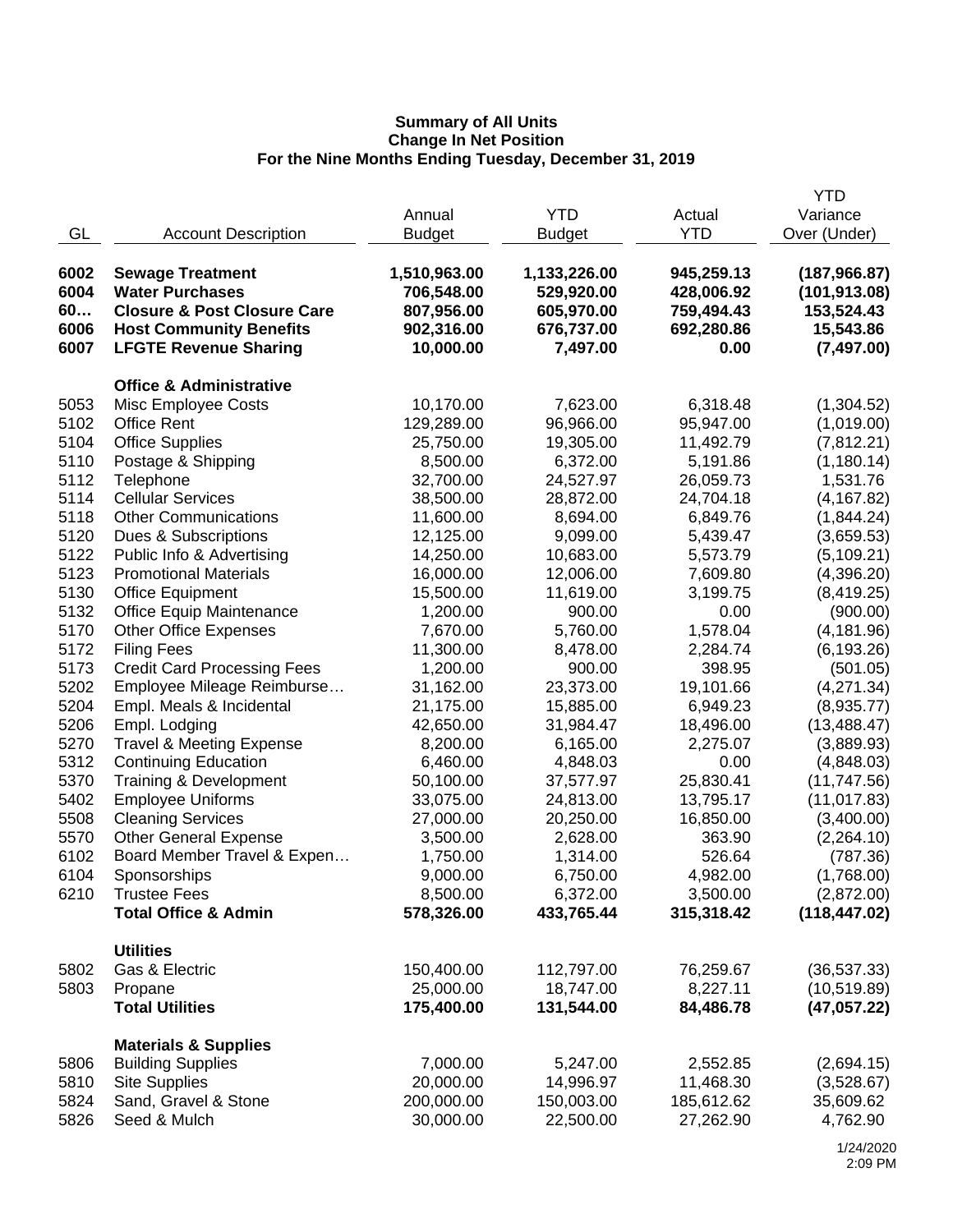|      |                                          |                |                  |               | <b>YTD</b>     |
|------|------------------------------------------|----------------|------------------|---------------|----------------|
|      |                                          | Annual         | <b>YTD</b>       | Actual        | Variance       |
| GL   | <b>Account Description</b>               | <b>Budget</b>  | <b>Budget</b>    | <b>YTD</b>    | Over (Under)   |
|      | <b>Total Materials &amp; Supplies</b>    | 257,000.00     | 192,746.97       | 226,896.67    | 34,149.70      |
|      | <b>Professional Fees</b>                 |                |                  |               |                |
| 5924 | Legal                                    | 123,000.00     | 92,262.06        | 65,568.68     | (26, 693.38)   |
| 5926 | <b>Investment Banking Fees</b>           | 47,159.00      | 35,379.00        | 30,224.32     | (5, 154.68)    |
| 59   | <b>Accounting Fees</b>                   | 41,700.00      | 31,275.00        | 30,900.00     | (375.00)       |
| 5970 | Consulting                               | 286,150.00     | 214,615.44       | 105,328.67    | (109, 286.77)  |
|      | <b>Total Professional Fees</b>           | 498,009.00     | 373,531.50       | 232,021.67    | (141, 509.83)  |
|      | <b>Repairs &amp; Maintenance</b>         |                |                  |               |                |
| 5804 | <b>Building Maintenance &amp; Repair</b> | 60,500.00      | 45,369.00        | 25,859.48     | (19,509.52)    |
| 5808 | Site Maint & Repair                      | 35,500.00      | 26,622.00        | 23,974.60     | (2,647.40)     |
| 5812 | Pipeline Maintenance                     | 85,000.00      | 63,756.00        | 47,372.98     | (16, 383.02)   |
|      | <b>Total Repairs &amp; Maintenance</b>   | 181,000.00     | 135,747.00       | 97,207.06     | (38, 539.94)   |
|      | <b>Automobile</b>                        |                |                  |               |                |
| 5601 | Auto/Light Truck Rep. & Maint.           | 34,777.00      | 26,079.03        | 16,490.66     | (9,588.37)     |
| 5602 | Auto/Light Truck Fuel                    | 89,500.00      | 67,122.00        | 46,447.93     | (20, 674.07)   |
| 5603 | Auto/Light Truck Rental/Lease            | 206,200.00     | 154,656.00       | 142,191.01    | (12, 464.99)   |
| 5605 | Vehicle Ins                              | 44,500.00      | 33,372.00        | 33,374.97     | 2.97           |
|      | <b>Total Automobile</b>                  | 374,977.00     | 281,229.03       | 238,504.57    | (42, 724.46)   |
|      | <b>Computer</b>                          |                |                  |               |                |
| 5124 | <b>Computer Equipment</b>                | 60,640.00      | 45,492.03        | 44,358.02     | (1, 134.01)    |
| 5126 | <b>Computer Maintenance</b>              | 13,000.00      | 9,747.00         | 7,698.00      | (2,049.00)     |
| 5128 | Programming & Software                   | 191,169.00     | 143,375.94       | 138,761.18    | (4,614.76)     |
| 5129 | <b>ECMS Expense</b>                      | 18,656.00      | 13,995.00        | 18,655.92     | 4,660.92       |
| 6108 | Web Page Design & Maintenance            | 2,690.00       | 2,016.00         | 0.00          | (2,016.00)     |
| 5906 | GIS                                      | 42,450.00      | 31,842.00        | 29,535.04     | (2,306.96)     |
|      | <b>Total Computer</b>                    | 328,605.00     | 246,467.97       | 239,008.16    | (7, 459.81)    |
| 6122 | <b>Bad Debt Expense</b>                  | 0.00           | 0.00             | 267,912.74    | 267,912.74     |
| 6114 | <b>Insurance</b>                         | 388,600.00     | 291,456.00       | 291,450.06    | (5.94)         |
| 6120 | <b>Grants</b>                            | 812,500.00     | 609,372.00       | 691,833.14    | 82,461.14      |
| 61   | <b>Engineering Allocation</b>            | 0.00           | (9.00)           | 0.00          | 9.00           |
| 6208 | <b>NYS Administrative Assessm</b>        | 125,047.00     | 93,789.00        | 0.00          | (93,789.00)    |
| 7032 | <b>Depreciation</b>                      | 8,806,100.00   | 6,604,578.00     | 6,185,425.10  | (419, 152.90)  |
| 7002 | <b>Amortization</b>                      | 24,400.00      | 18,297.00        | 18,275.06     | (21.94)        |
| 6202 | <b>Interest Expense</b>                  | 646,199.00     | 484,650.00       | 332,196.61    | (152, 453.39)  |
| 7170 | <b>Bond Issuance Costs</b>               | 130,000.00     | 97,497.00        | 128,847.57    | 31,350.57      |
| 6901 | <b>Contingency</b>                       | 54,970.00      | 41,235.03        | 0.00          | (41, 235.03)   |
|      | <b>Total Expenses</b>                    | 30,845,832.00  | 23, 134, 553. 82 | 21,182,376.21 | (1,952,177.61) |
|      | <b>Change in Net Position</b>            | (2,486,803.00) | (1,865,267.82)   | 1,874,227.17  | 3,739,494.99   |
|      |                                          |                |                  |               |                |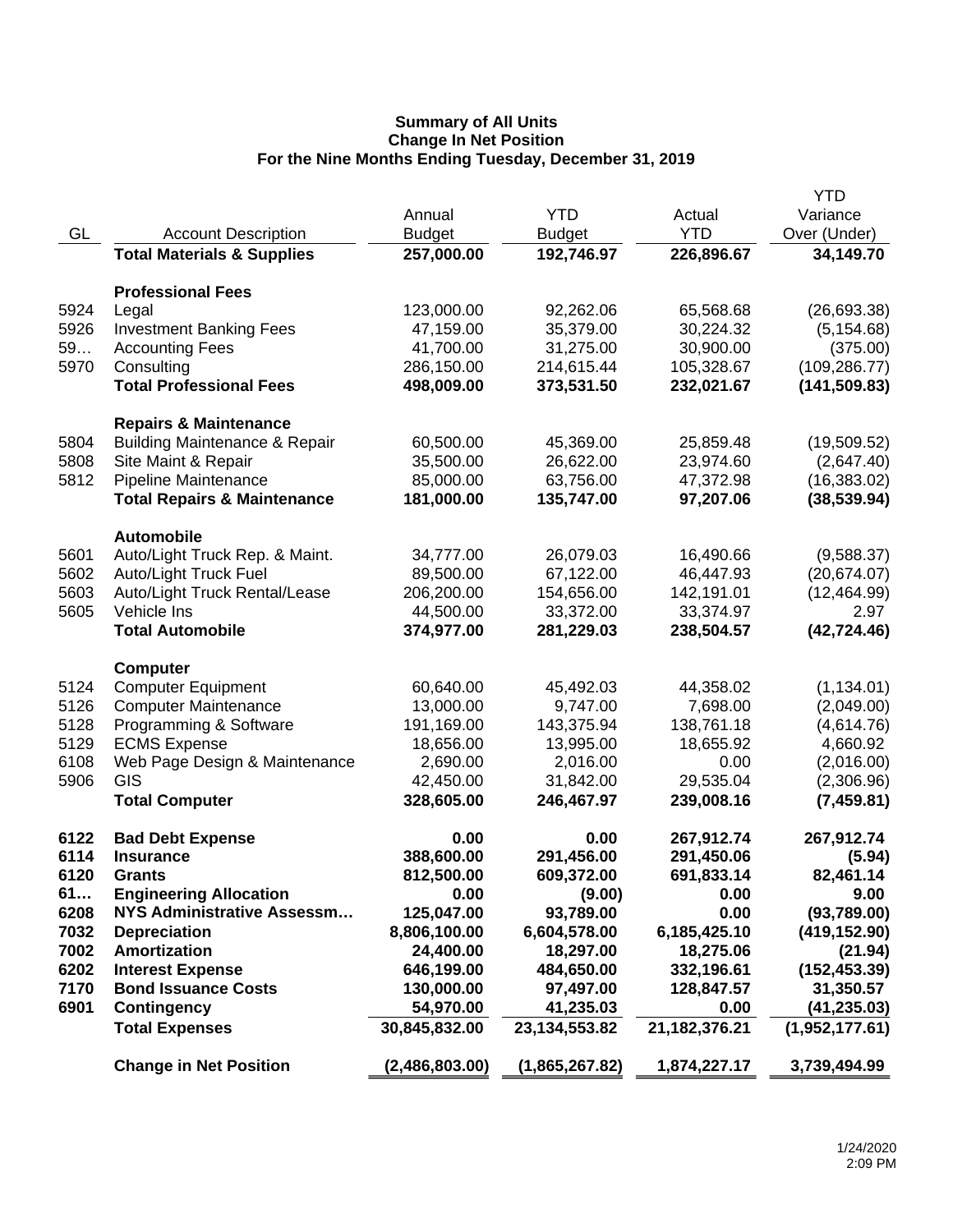# **Administration Change In Net Position For the Nine Months Ending Tuesday, December 31, 2019**

| GL   | <b>Account Description</b>                | Annual<br><b>Budget</b> | <b>YTD</b><br><b>Budget</b> | Actual<br><b>YTD</b> | <b>YTD</b><br>Variance<br>Over (Under) |
|------|-------------------------------------------|-------------------------|-----------------------------|----------------------|----------------------------------------|
|      | <b>Grant Revenue</b>                      |                         |                             |                      |                                        |
| 4183 | <b>NY State Grants</b>                    | \$10,000.00             | \$7,497.00                  | \$6,165.00           | (\$1,332.00)                           |
|      | <b>Total Grant Revenue</b>                | 10,000.00               | 7,497.00                    | 6,165.00             | (1,332.00)                             |
|      | <b>Other Income</b>                       |                         |                             |                      |                                        |
| 4164 | Miscellaneous                             | 172,900.00              | 129,672.00                  | 142,191.08           | 12,519.08                              |
|      | <b>Total Other Income</b>                 | 172,900.00              | 129,672.00                  | 142,191.08           | 12,519.08                              |
| 4201 | <b>Gain on Sale of Assets</b>             | 28,000.00               | 20,997.00                   | 34,266.40            | 13,269.40                              |
|      | <b>Interest Income</b>                    |                         |                             |                      |                                        |
| 4102 | Investment Interest Income                | 313,200.00              | 234,900.00                  | 215,000.47           | (19,899.53)                            |
| 42   | Mark to Market Adjustment                 | 0.00                    | 0.00                        | 85,892.85            | 85,892.85                              |
|      | <b>Total Interest Income</b>              | 313,200.00              | 234,900.00                  | 300,893.32           | 65,993.32                              |
|      | <b>Total Income</b>                       | 524,100.00              | 393,066.00                  | 483,515.80           | 90,449.80                              |
|      | <b>Salaries</b>                           |                         |                             |                      |                                        |
| 50   | <b>Administrative Wages</b>               | 1,116,610.00            | 837,459.00                  | 818,319.60           | (19, 139.40)                           |
| 50   | WQ Wages                                  | 0.00                    | 0.00                        | 813.03               | 813.03                                 |
| 50   | <b>Overtime Wages</b>                     | 0.00                    | 0.00                        | 760.35               | 760.35                                 |
|      | <b>Total Salaries</b>                     | 1,116,610.00            | 837,459.00                  | 819,892.98           | (17, 566.02)                           |
|      | <b>Fringe Benefits</b>                    |                         |                             |                      |                                        |
| 50   | <b>FICA Expense</b>                       | 85,421.00               | 64,062.00                   | 53,323.72            | (10, 738.28)                           |
| 50   | <b>Pension Expense</b>                    | 156,928.00              | 117,693.00                  | 112,051.51           | (5,641.49)                             |
| 50   | Health Insurance                          | 115,730.00              | 86,796.00                   | 81,673.83            | (5, 122.17)                            |
| 50   | Retiree Health Insurance                  | 56,380.00               | 42,282.00                   | 39,374.78            | (2,907.22)                             |
| 50   | <b>Workers Comp</b>                       | 2,094.00                | 1,575.00                    | 2,944.29             | 1,369.29                               |
| 50   | <b>Disability Insurance</b>               | 965.00                  | 720.00                      | 723.78               | 3.78                                   |
| 5036 | Unemployment                              | 10,000.00               | 7,497.00                    | 0.00                 | (7, 497.00)                            |
| 50   | Post Retire Overhead                      | 76,231.00               | 57,177.00                   | 53,624.25            | (3, 552.75)                            |
| 5051 | Benefit Admin. Fees                       | 10,000.00               | 7,497.00                    | 4,596.70             | (2,900.30)                             |
| 5054 | <b>Employee Physicals &amp; Screening</b> | 875.00                  | 657.00                      | 324.25               | (332.75)                               |
|      | <b>Total Fringe Benefits</b>              | 514,624.00              | 385,956.00                  | 348,637.11           | (37, 318.89)                           |
|      | <b>Operations &amp; Maintenance</b>       |                         |                             |                      |                                        |
| 5134 | <b>Maintenance Contracts</b>              | 3,692.00                | 2,772.00                    | 1,210.28             | (1,561.72)                             |
| 5403 | <b>Safety Equipment &amp; Supplies</b>    | 7,500.00                | 5,625.00                    | 3,250.49             | (2,374.51)                             |
| 6106 | <b>Annual Report</b>                      | 5,000.00                | 3,753.00                    | 0.00                 | (3,753.00)                             |
|      | Total O & M                               | 16,192.00               | 12,150.00                   | 4,460.77             | (7,689.23)                             |
|      | <b>Office &amp; Administrative</b>        |                         |                             |                      |                                        |
| 5053 | Misc Employee Costs                       | 5,670.00                | 4,257.00                    | 4,695.52             | 438.52                                 |
| 5102 | <b>Office Rent</b>                        | 74,249.00               | 55,683.00                   | 54,666.97            | (1,016.03)                             |
| 5104 | <b>Office Supplies</b>                    | 10,000.00               | 7,497.00                    | 5,017.72             | (2,479.28)                             |
| 5110 | Postage & Shipping                        | 6,000.00                | 4,500.00                    | 4,640.35             | 140.35                                 |
|      |                                           |                         |                             |                      | 1/24/2020                              |
|      |                                           |                         |                             |                      | 2:09 PM                                |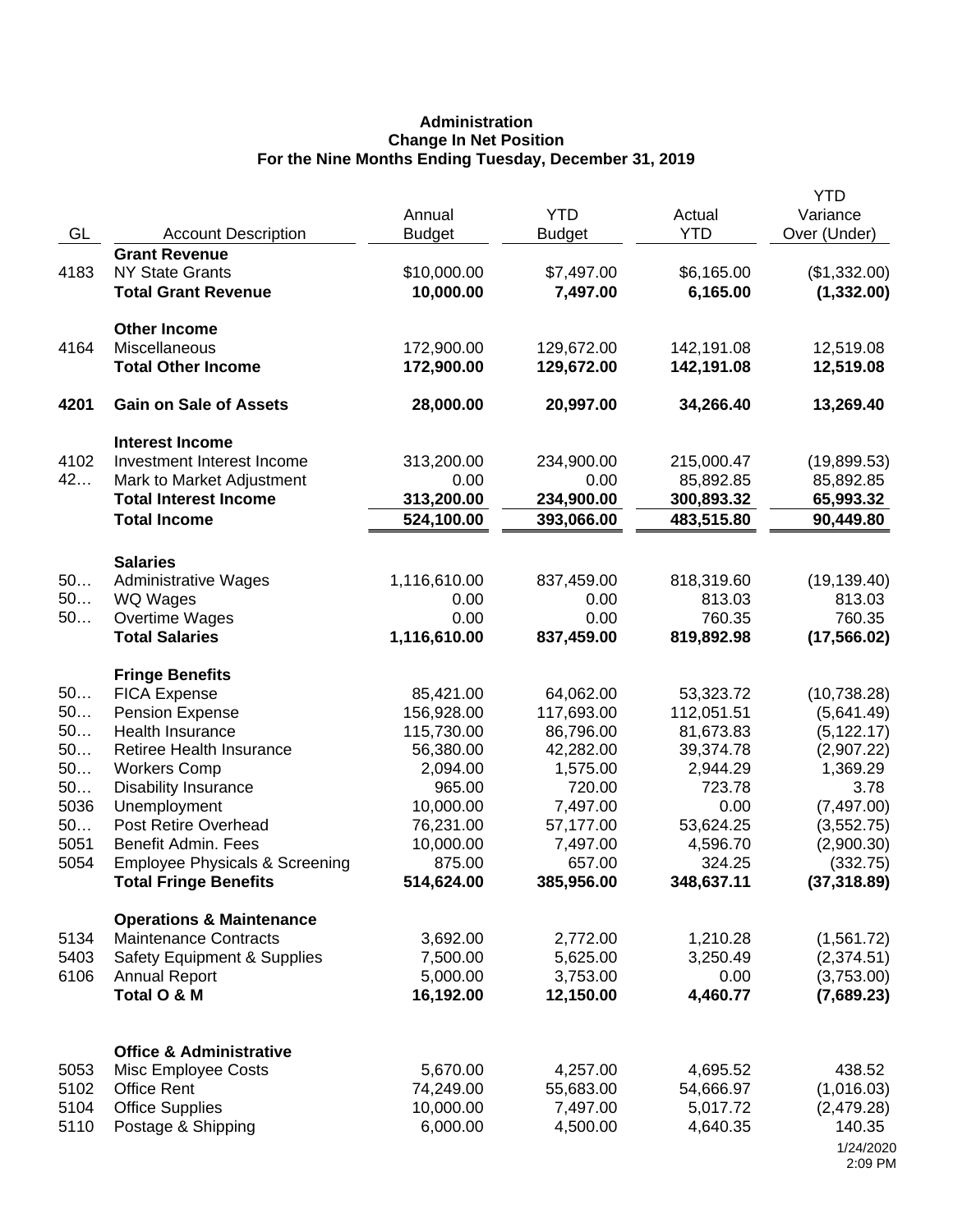# **Administration Change In Net Position For the Nine Months Ending Tuesday, December 31, 2019**

|      |                                     |                |                |                | <b>YTD</b>   |
|------|-------------------------------------|----------------|----------------|----------------|--------------|
|      |                                     | Annual         | <b>YTD</b>     | Actual         | Variance     |
| GL   | <b>Account Description</b>          | <b>Budget</b>  | <b>Budget</b>  | <b>YTD</b>     | Over (Under) |
| 5112 | Telephone                           | 3,700.00       | 2,774.97       | 2,651.04       | (123.93)     |
| 5114 | <b>Cellular Services</b>            | 4,000.00       | 2,997.00       | 3,133.88       | 136.88       |
| 5118 | <b>Other Communications</b>         | 10,000.00      | 7,497.00       | 5,834.71       | (1,662.29)   |
| 5120 | Dues & Subscriptions                | 5,000.00       | 3,753.00       | 3,157.28       | (595.72)     |
| 5122 | Public Info & Advertising           | 4,000.00       | 2,997.00       | 3,013.41       | 16.41        |
| 5123 | <b>Promotional Materials</b>        | 3,000.00       | 2,250.00       | 2,172.01       | (77.99)      |
| 5130 | <b>Office Equipment</b>             | 2,500.00       | 1,872.00       | 0.00           | (1,872.00)   |
| 5170 | <b>Other Office Expenses</b>        | 2,670.00       | 2,007.00       | 762.00         | (1,245.00)   |
| 5173 | <b>Credit Card Processing Fees</b>  | 1,200.00       | 900.00         | 398.95         | (501.05)     |
| 5202 | Employee Mileage Reimburse          | 6,000.00       | 4,500.00       | 4,378.83       | (121.17)     |
| 5204 | Empl. Meals & Incidental            | 2,150.00       | 1,611.00       | 1,687.23       | 76.23        |
| 5206 | Empl. Lodging                       | 3,700.00       | 2,772.00       | 3,135.60       | 363.60       |
| 5270 | <b>Travel &amp; Meeting Expense</b> | 2,850.00       | 2,142.00       | 1,300.85       | (841.15)     |
| 5370 | Training & Development              | 13,000.00      | 9,747.00       | 9,006.65       | (740.35)     |
| 5402 | <b>Employee Uniforms</b>            | 1,350.00       | 1,017.00       | 38.50          | (978.50)     |
| 5508 | <b>Cleaning Services</b>            | 5,000.00       | 3,753.00       | 2,520.00       | (1,233.00)   |
| 6102 | Board Member Travel & Expen         | 1,750.00       | 1,314.00       | 526.64         | (787.36)     |
| 6104 | Sponsorships                        | 9,000.00       | 6,750.00       | 4,982.00       | (1,768.00)   |
|      | <b>Total Office &amp; Admin</b>     | 176,789.00     | 132,590.97     | 117,720.14     | (14, 870.83) |
|      | <b>Professional Fees</b>            |                |                |                |              |
| 5924 | Legal                               | 30,000.00      | 22,500.00      | 19,357.20      | (3, 142.80)  |
| 5926 | <b>Investment Banking Fees</b>      | 8,900.00       | 6,678.00       | 5,506.00       | (1, 172.00)  |
| 59   | <b>Accounting Fees</b>              | 41,700.00      | 31,275.00      | 30,900.00      | (375.00)     |
| 5970 | Consulting                          | 10,000.00      | 7,497.00       | 8,825.00       | 1,328.00     |
|      | <b>Total Professional Fees</b>      | 90,600.00      | 67,950.00      | 64,588.20      | (3,361.80)   |
|      | <b>Automobile</b>                   |                |                |                |              |
| 5601 | Auto/Light Truck Rep. & Maint.      | 1,000.00       | 747.00         | 591.29         | (155.71)     |
| 5602 | Auto/Light Truck Fuel               | 1,500.00       | 1,125.00       | 119.98         | (1,005.02)   |
|      | <b>Total Automobile</b>             | 2,500.00       | 1,872.00       | 711.27         | (1, 160.73)  |
|      | <b>Computer</b>                     |                |                |                |              |
| 5124 | <b>Computer Equipment</b>           | 25,640.00      | 19,233.00      | 23,536.21      | 4,303.21     |
| 5126 | <b>Computer Maintenance</b>         | 13,000.00      | 9,747.00       | 7,698.00       | (2,049.00)   |
| 5128 | Programming & Software              | 126,506.00     | 94,878.00      | 83,672.36      | (11, 205.64) |
| 5129 | <b>ECMS Expense</b>                 | 18,656.00      | 13,995.00      | 18,655.92      | 4,660.92     |
| 6108 | Web Page Design & Maintenance       | 2,690.00       | 2,016.00       | 0.00           | (2,016.00)   |
|      | <b>Total Computer</b>               | 186,492.00     | 139,869.00     | 133,562.49     | (6,306.51)   |
| 6114 | <b>Insurance</b>                    | 17,800.00      | 13,347.00      | 13,349.97      | 2.97         |
| 61   | <b>Admin Allocation</b>             | (1,995,799.00) | (1,496,853.00) | (1,472,045.93) | 24,807.07    |
| 7032 | <b>Depreciation</b>                 | 255,800.00     | 191,853.00     | 183,430.64     | (8,422.36)   |
| 6901 | <b>Contingency</b>                  | 19,970.00      | 14,982.03      | 0.00           | (14,982.03)  |
|      | <b>Total Expenses</b>               | 401,578.00     | 301,176.00     | 214,307.64     | (86, 868.36) |
|      | <b>Change in Net Position</b>       | 122,522.00     | 91,890.00      | 269,208.16     | 177,318.16   |
|      |                                     |                |                |                | 101000       |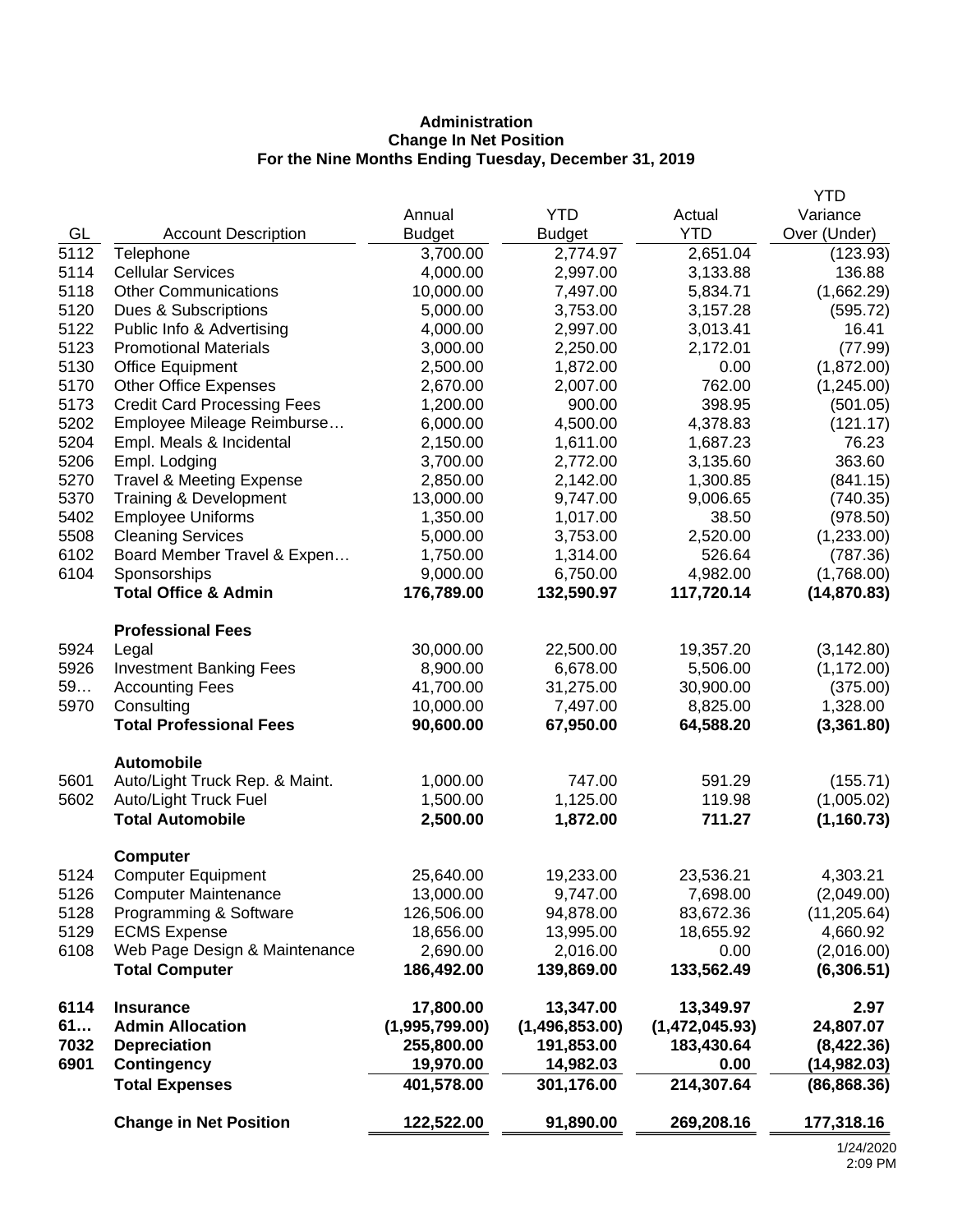|          |                                                   |                          |                          |                          | <b>YTD</b>                   |
|----------|---------------------------------------------------|--------------------------|--------------------------|--------------------------|------------------------------|
|          |                                                   | Annual                   | <b>YTD</b>               | Actual                   | Variance                     |
| GL       | <b>Account Description</b>                        | <b>Budget</b>            | <b>Budget</b>            | <b>YTD</b>               | Over (Under)                 |
|          | <b>Customer Billings</b>                          |                          |                          |                          |                              |
| 4001     | <b>Customer Billings</b>                          | \$7,331,188.00           | \$5,498,388.00           | \$5,654,817.41           | \$156,429.41                 |
| 4006     | Replacement Reserve Tip Inco                      | 537,188.00               | 402,894.00               | 401,630.32               | (1,263.68)                   |
| 4008     | Closure Reserve Tip Income                        | 477,500.00               | 358,128.00               | 357,004.72               | (1, 123.28)                  |
| 4012     | Capital Reserve Tip Income                        | 477,500.00               | 358,128.00               | 357,004.72               | (1, 123.28)                  |
| 4013     | Landfill Gas Tip Income                           | 477,500.00               | 358,128.00               | 357,004.72               | (1, 123.28)                  |
|          | <b>Total Customer Billings</b>                    | 9,300,876.00             | 6,975,666.00             | 7,127,461.89             | 151,795.89                   |
|          | <b>Grant Revenue</b>                              |                          |                          |                          |                              |
| 4183     | <b>NY State Grants</b>                            | 120,000.00               | 90,000.00                | 0.00                     | (90,000.00)                  |
|          | <b>Total Grant Revenue</b>                        | 120,000.00               | 90,000.00                | 0.00                     | (90,000.00)                  |
|          |                                                   |                          |                          |                          |                              |
| 4164     | <b>Other Income</b><br>Miscellaneous              | 15,000.00                | 11,250.00                | 31,262.92                | 20,012.92                    |
| 4166     | <b>LFGTE Revenue</b>                              | 582,330.00               | 436,752.00               | 518,727.35               | 81,975.35                    |
|          | <b>Total Other Income</b>                         | 597,330.00               | 448,002.00               | 549,990.27               | 101,988.27                   |
|          |                                                   |                          |                          |                          |                              |
| 4201     | <b>Gain on Sale of Assets</b>                     | 15,000.00                | 11,250.00                | 47,025.00                | 35,775.00                    |
|          | <b>Interest Income</b>                            |                          |                          |                          |                              |
| 41       | <b>Trustee Interest</b>                           | 147,140.00               | 110,358.00               | 286,301.69               | 175,943.69                   |
| 4108     | Reserve Interest                                  | 116,222.00               | 87,165.00                | 90,877.58                | 3,712.58                     |
| 4116     | Replace Reserve Interest Income                   | 124,514.00               | 93,384.00                | 92,501.21                | (882.79)                     |
| 4118     | <b>Closure Reserve Interest Income</b>            | 188,360.00               | 141,273.00               | 141, 191. 43             | (81.57)                      |
| 4119     | Post Close Interest Income                        | 142,096.00               | 106,569.00               | 124,072.57               | 17,503.57                    |
| 4120     | Wetlands Mitigation Interest Inc                  | 41,092.00                | 30,816.00                | 30,852.14                | 36.14                        |
| 42       | Mark to Market Adjustment                         | 0.00                     | 0.00                     | 298,973.11               | 298,973.11                   |
|          | <b>Total Interest Income</b>                      | 759,424.00               | 569,565.00               | 1,064,769.73             | 495,204.73                   |
|          | <b>Total Income</b>                               | 10,792,630.00            | 8,094,483.00             | 8,789,246.89             | 694,763.89                   |
|          | <b>Salaries</b>                                   |                          |                          |                          |                              |
| 50       | <b>Engineering Wages</b>                          | 101,488.00               | 76,113.00                | 32,961.59                | (43, 151.41)                 |
| 50       | <b>Technology Wages</b>                           | 0.00                     | 0.00                     | 721.45                   | 721.45                       |
| 50.      | <b>MMF Wages</b>                                  | 1,495,022.00             | 1,121,265.00             | 988,184.15               | (133,080.85)                 |
| 50       | Overtime Wages                                    | 35,438.00                | 26,577.00                | 13,607.10                | (12,969.90)                  |
| 5005     | <b>On-Call Stipend</b>                            | 7,800.00                 | 5,850.00                 | 5,550.00                 | (300.00)                     |
|          | <b>Total Salaries</b>                             | 1,639,748.00             | 1,229,805.00             | 1,041,024.29             | (188, 780.71)                |
|          |                                                   |                          |                          |                          |                              |
|          | <b>Fringe Benefits</b>                            |                          |                          |                          |                              |
| 50<br>50 | <b>FICA Expense</b>                               | 125,397.00               | 94,050.00                | 72,669.64                | (21, 380.36)                 |
| 50       | <b>Pension Expense</b><br><b>Health Insurance</b> | 230,211.00<br>248,331.00 | 172,656.00<br>186,246.00 | 137,797.52<br>153,893.84 | (34, 858.48)<br>(32, 352.16) |
| 50       | <b>Workers Comp</b>                               | 113,726.00               | 85,293.00                | 76,634.12                | (8,658.88)                   |
| 50       | <b>Disability Insurance</b>                       | 1,168.00                 | 873.00                   | 875.97                   | 2.97                         |
| 50       | Post Retire Overhead                              | 156,547.00               | 117,414.00               | 102,828.46               | (14, 585.54)                 |
| 5054     | <b>Employee Physicals &amp; Screening</b>         | 9,500.00                 | 7,128.00                 | 7,239.65                 | 111.65                       |
|          | <b>Total Fringe Benefits</b>                      | 884,880.00               | 663,660.00               | 551,939.20               | (111, 720.80)                |
|          |                                                   |                          |                          |                          | 1/24/2020                    |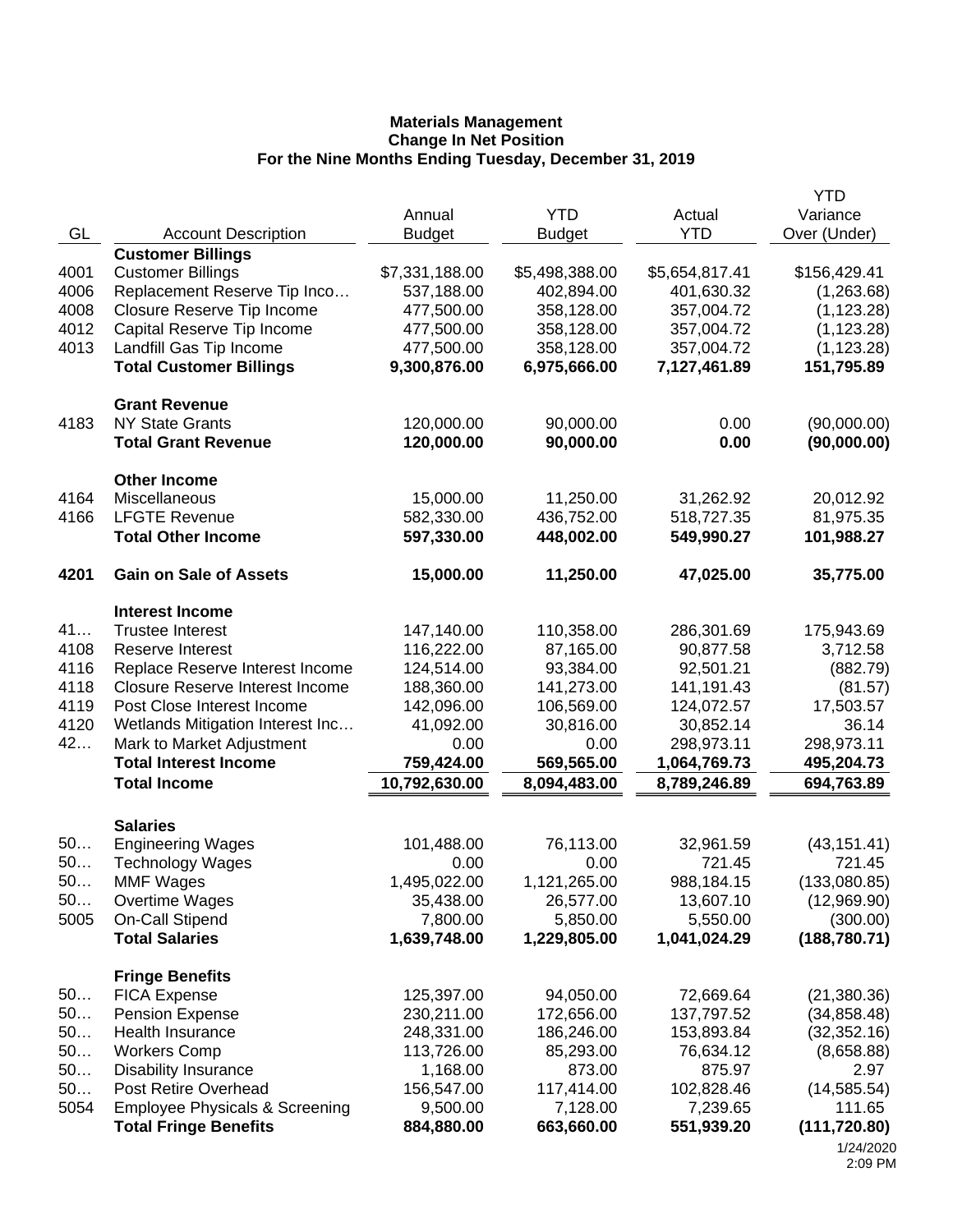|      |                                        |               |               |            | YTD                    |
|------|----------------------------------------|---------------|---------------|------------|------------------------|
|      |                                        | Annual        | <b>YTD</b>    | Actual     | Variance               |
| GL   | <b>Account Description</b>             | <b>Budget</b> | <b>Budget</b> | <b>YTD</b> | Over (Under)           |
|      |                                        |               |               |            |                        |
|      | <b>Operations &amp; Maintenance</b>    |               |               |            |                        |
| 5062 | Third Party Temporary - O&M            | 36,000.00     | 27,000.00     | 33,916.08  | 6,916.08               |
| 5403 | <b>Safety Equipment &amp; Supplies</b> | 14,000.00     | 10,503.00     | 7,549.48   | (2,953.52)             |
| 5702 | Large Parts                            | 95,000.00     | 71,253.00     | 64,477.89  | (6,775.11)             |
| 5703 | <b>Small Equipment</b>                 | 30,000.00     | 22,500.00     | 10,514.48  | (11, 985.52)           |
| 5704 | <b>O&amp;M Supplies</b>                | 20,000.00     | 15,003.00     | 10,173.04  | (4,829.96)             |
| 5708 | <b>Fuels</b>                           | 248,000.00    | 186,003.00    | 160,642.82 | (25, 360.18)           |
| 5710 | Lubricants                             | 20,000.00     | 15,003.00     | 5,717.16   | (9, 285.84)            |
| 5712 | Purchased Maintenance & Repair         | 90,000.00     | 67,497.03     | 76,601.55  | 9,104.52               |
| 5716 | <b>Equipment Rental</b>                | 10,000.00     | 7,497.00      | 6,329.10   | (1, 167.90)            |
| 5718 | Tires                                  | 46,000.00     | 34,497.00     | 30,356.96  | (4, 140.04)            |
| 5770 | Other Tool, Equip & O&M                | 2,500.00      | 1,872.00      | 2,499.61   | 627.61                 |
| 5815 | Chemicals                              | 20,000.00     | 15,003.00     | 7,788.44   | (7,214.56)             |
| 5820 | <b>LFG Maintenance</b>                 | 75,000.00     | 56,250.00     | 55,527.06  | (722.94)               |
| 5932 | <b>Monitoring &amp; Testing</b>        | 115,600.00    | 86,697.00     | 78,458.39  | (8, 238.61)            |
| 6008 | <b>Contract Hauling</b>                | 27,500.00     | 20,628.00     | 6,032.50   | (14, 595.50)           |
|      | Total O & M                            | 849,600.00    | 637,206.03    | 556,584.56 | (80, 621.47)           |
|      |                                        |               |               |            |                        |
|      | <b>Recycling Transfer Station</b>      |               |               |            |                        |
| 50   | <b>Material Reprocessing Wages</b>     | 86,757.00     | 65,070.00     | 48,297.60  | (16, 772.40)           |
| 50   | <b>Material Reprocessing OT</b>        | 0.00          | 0.00          | 352.44     | 352.44                 |
| 50   | <b>FICA Expense</b>                    | 6,637.00      | 4,977.00      | 3,147.34   | (1,829.66)             |
| 50   | <b>Pension Expense</b>                 | 8,068.00      | 6,048.00      | 3,587.05   | (2,460.95)             |
| 50   | Health Insurance                       | 23,120.00     | 17,343.00     | 9,537.78   | (7,805.22)             |
| 50   | <b>Workers Comp</b>                    | 9,552.00      | 7,164.00      | 4,999.12   | (2, 164.88)            |
| 50   | <b>Disability Insurance</b>            | 49.00         | 36.00         | 0.00       | (36.00)                |
| 50   | Post Retire Overhead                   | 11,040.00     | 8,280.00      | 6,479.00   | (1,801.00)             |
| 6300 | RTS -Safety Equipment & Sup            | 1,350.00      | 1,017.00      | 1,512.09   | 495.09                 |
| 6305 | RTS - Large Parts                      | 15,000.00     | 11,250.00     | 164.30     | (11,085.70)            |
| 6310 | RTS - Small Equipment                  | 6,755.00      | 5,068.53      | 0.00       | (5,068.53)             |
| 6315 | RTS - O&M Supplies                     | 14,000.00     | 10,503.00     | 9,602.23   | (900.77)               |
| 6320 | RTS - Fuels                            | 3,500.00      | 2,628.00      | 1,134.37   | (1,493.63)             |
| 6325 | RTS - Purchased Maintenance            | 7,500.00      | 5,625.00      | 1,065.82   | (4,559.18)             |
| 6330 | RTS - Contract Hauling                 | 144,000.00    | 108,003.06    | 0.00       | (108,003.06)           |
| 6335 | RTS - Office Supplies                  | 250.00        | 189.00        | 128.62     | (60.38)                |
| 6340 | RTS - Cellular Services                | 1,020.00      | 765.00        | 0.00       | (765.00)               |
| 6345 | RTS - Other Communications             | 2,400.00      | 1,800.00      | 0.00       | (1,800.00)             |
| 6350 | RTS - Office Equipment Mainte          | 500.00        | 378.00        | 0.00       | (378.00)               |
| 6355 | RTS - Employee Mileage Reim            | 150.00        | 117.00        | 0.00       | (117.00)               |
| 6360 | RTS - Employee Uniforms                | 400.00        | 304.47        | 115.04     | (189.43)               |
| 6365 | RTS - Gas & Electric                   | 5,000.00      | 3,753.00      | 1,659.70   | (2,093.30)             |
| 6370 | RTS - Propane                          | 5,000.00      | 3,746.97      | 2,173.17   |                        |
| 6375 | RTS - Building Supplies                | 2,000.00      | 1,496.97      | 678.62     | (1,573.80)<br>(818.35) |
| 6380 | RTS - Site Supplies                    | 2,000.00      | 1,496.97      | 703.70     | (793.27)               |
| 6385 | RTS - Building Maintenance &           |               |               |            |                        |
| 6390 |                                        | 2,500.00      | 1,874.97      | 1,097.47   | (777.50)               |
|      | RTS - Site Maintenance & Repair        | 4,000.00      | 2,997.00      | 1,764.84   | (1,232.16)             |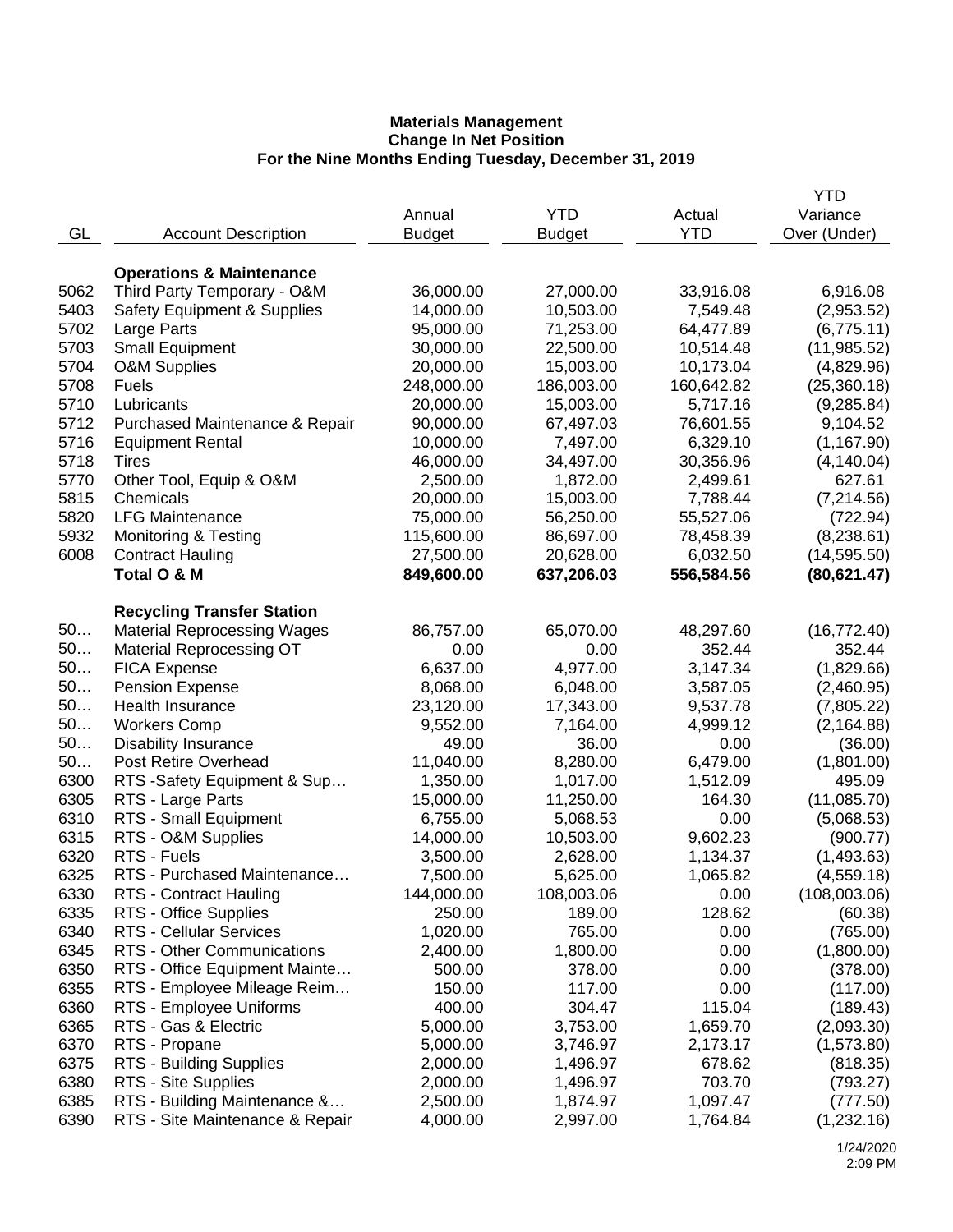|      |                                        |               |               |            | <b>YTD</b>    |
|------|----------------------------------------|---------------|---------------|------------|---------------|
|      |                                        | Annual        | <b>YTD</b>    | Actual     | Variance      |
| GL   | <b>Account Description</b>             | <b>Budget</b> | <b>Budget</b> | <b>YTD</b> | Over (Under)  |
| 6395 | RTS - Auto/Light Truck Rep. &          | 2,000.00      | 1,503.00      | 450.00     | (1,053.00)    |
| 6400 | RTS - Auto/Light Truck Fuel            | 1,500.00      | 1,125.00      | 0.00       | (1, 125.00)   |
| 6410 | RTS - Programming & Software           | 5,000.00      | 3,753.00      | 0.00       | (3,753.00)    |
|      | <b>Total Recycling Transfer Stati</b>  | 371,048.00    | 278,312.94    | 98,650.30  | (179, 662.64) |
|      |                                        |               |               |            |               |
|      | <b>Waste Diversion</b>                 |               |               |            |               |
| 5125 | <b>Promotional Materials - RRR</b>     | 75,000.00     | 56,250.00     | 38,463.18  | (17,786.82)   |
| 6009 | <b>Household Hazardous Waste</b>       | 70,000.00     | 52,497.00     | 66,377.50  | 13,880.50     |
| 6011 | Recycling Incentive                    | 67,755.00     | 50,814.00     | 45,992.75  | (4,821.25)    |
| 6012 | Recycling Incentive-County Ca          | 600,000.00    | 450,000.00    | 290,658.93 | (159, 341.07) |
| 6013 | <b>CRT Recycling</b>                   | 115,000.00    | 86,247.00     | 74,434.81  | (11, 812.19)  |
| 6015 | Ag Plastics Recycling                  | 5,000.00      | 3,746.97      | 0.00       | (3,746.97)    |
| 6017 | <b>Book Debinding</b>                  | 7,500.00      | 5,625.00      | 4,958.43   | (666.57)      |
| 6018 | Mattress Recycling - All Counties      | 150,000.00    | 112,502.97    | 121,508.00 | 9,005.03      |
| 6020 | <b>Waste Audit</b>                     | 35,000.00     | 26,253.00     | 34,000.00  | 7,747.00      |
| 6021 | <b>Regional Tire Recycling</b>         | 45,000.00     | 33,750.00     | 30,182.88  | (3, 567.12)   |
|      | <b>Total Waste Diversion</b>           | 1,170,255.00  | 877,685.94    | 706,576.48 | (171, 109.46) |
|      |                                        |               |               |            |               |
| 6002 | <b>Sewage Treatment</b>                | 398,443.00    | 298,836.00    | 265,023.18 | (33, 812.82)  |
| 60   | <b>Closure &amp; Post Closure Care</b> | 807,956.00    | 605,970.00    | 759,494.43 | 153,524.43    |
| 6006 | <b>Host Community Benefits</b>         | 813,373.00    | 610,029.00    | 603,337.98 | (6,691.02)    |
| 6007 | <b>LFGTE Revenue Sharing</b>           | 10,000.00     | 7,497.00      | 0.00       | (7, 497.00)   |
|      |                                        |               |               |            |               |
|      | <b>Office &amp; Administrative</b>     |               |               |            |               |
| 5053 | Misc Employee Costs                    | 1,000.00      | 747.00        | 444.40     | (302.60)      |
| 5104 | <b>Office Supplies</b>                 | 5,000.00      | 3,753.00      | 1,047.43   | (2,705.57)    |
| 5112 | Telephone                              | 7,640.00      | 5,733.00      | 5,486.59   | (246.41)      |
| 5114 | <b>Cellular Services</b>               | 9,100.00      | 6,822.00      | 5,110.81   | (1,711.19)    |
| 5120 | Dues & Subscriptions                   | 3,000.00      | 2,250.00      | 701.99     | (1,548.01)    |
| 5122 | Public Info & Advertising              | 2,500.00      | 1,872.00      | 1,333.72   | (538.28)      |
| 5123 | <b>Promotional Materials</b>           | 8,000.00      | 6,003.00      | 5,187.79   | (815.21)      |
| 5130 | <b>Office Equipment</b>                | 1,000.00      | 747.00        | 210.67     | (536.33)      |
| 5132 | <b>Office Equip Maintenance</b>        | 1,200.00      | 900.00        | 0.00       | (900.00)      |
| 5202 | Employee Mileage Reimburse             | 5,000.00      | 3,753.00      | 821.51     | (2,931.49)    |
| 5204 | Empl. Meals & Incidental               | 1,800.00      | 1,350.00      | 35.47      | (1,314.53)    |
| 5206 | Empl. Lodging                          | 4,800.00      | 3,600.00      | 1,381.00   | (2,219.00)    |
| 5270 | <b>Travel &amp; Meeting Expense</b>    | 750.00        | 567.00        | 0.00       | (567.00)      |
| 5312 | <b>Continuing Education</b>            | 1,460.00      | 1,095.03      | 0.00       | (1,095.03)    |
| 5370 | Training & Development                 | 8,000.00      | 6,003.00      | 1,880.46   | (4, 122.54)   |
| 5402 | <b>Employee Uniforms</b>               | 20,100.00     | 15,075.00     | 10,921.20  | (4, 153.80)   |
| 5508 | <b>Cleaning Services</b>               | 10,000.00     | 7,497.00      | 6,020.00   | (1,477.00)    |
| 6210 | <b>Trustee Fees</b>                    | 8,500.00      | 6,372.00      | 3,500.00   | (2,872.00)    |
|      | <b>Total Office &amp; Admin</b>        | 98,850.00     | 74,139.03     | 44,083.04  | (30, 055.99)  |
|      |                                        |               |               |            |               |
|      | <b>Utilities</b>                       |               |               |            |               |
| 5802 | Gas & Electric                         | 40,000.00     | 29,997.00     | 24,447.18  | (5,549.82)    |
| 5803 | Propane                                | 25,000.00     | 18,747.00     | 8,227.11   | (10, 519.89)  |
|      |                                        |               |               |            |               |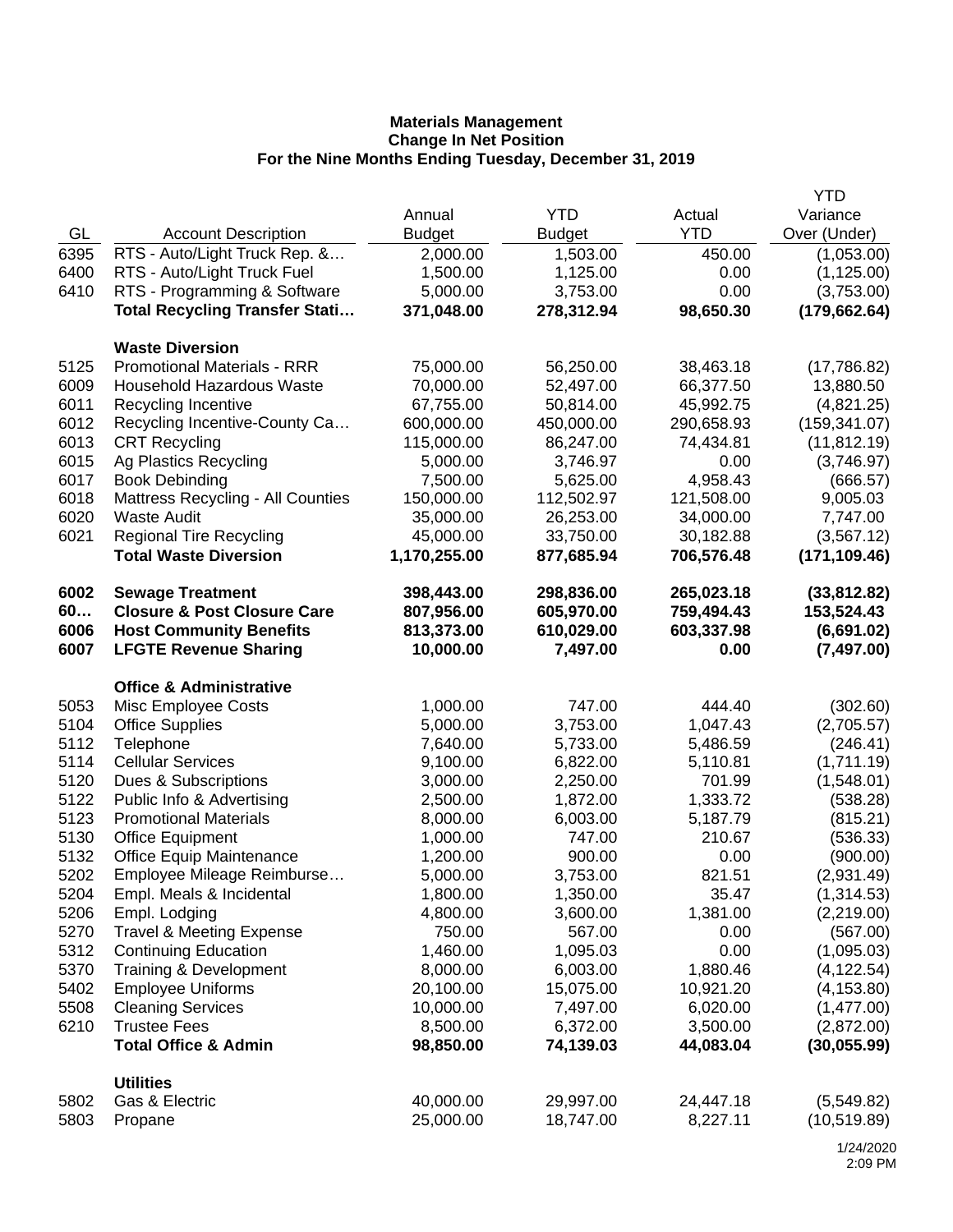|      |                                          |                |                |               | YTD           |
|------|------------------------------------------|----------------|----------------|---------------|---------------|
|      |                                          | Annual         | <b>YTD</b>     | Actual        | Variance      |
| GL   | <b>Account Description</b>               | <b>Budget</b>  | <b>Budget</b>  | <b>YTD</b>    | Over (Under)  |
|      | <b>Total Utilities</b>                   | 65,000.00      | 48,744.00      | 32,674.29     | (16,069.71)   |
|      | <b>Materials &amp; Supplies</b>          |                |                |               |               |
| 5806 | <b>Building Supplies</b>                 | 7,000.00       | 5,247.00       | 2,552.85      | (2,694.15)    |
| 5810 | <b>Site Supplies</b>                     | 20,000.00      | 14,996.97      | 11,468.30     | (3,528.67)    |
| 5824 | Sand, Gravel & Stone                     | 200,000.00     | 150,003.00     | 185,612.62    | 35,609.62     |
| 5826 | Seed & Mulch                             | 30,000.00      | 22,500.00      | 27,262.90     | 4,762.90      |
|      | <b>Total Materials &amp; Supplies</b>    | 257,000.00     | 192,746.97     | 226,896.67    | 34,149.70     |
|      |                                          |                |                |               |               |
|      | <b>Professional Fees</b>                 |                |                |               |               |
| 5924 | Legal                                    | 5,500.00       | 4,122.00       | 1,650.00      | (2,472.00)    |
| 5926 | <b>Investment Banking Fees</b>           | 18,034.00      | 13,527.00      | 11,181.37     | (2,345.63)    |
| 5970 | Consulting                               | 3,500.00       | 2,628.00       | 90.00         | (2,538.00)    |
|      | <b>Total Professional Fees</b>           | 27,034.00      | 20,277.00      | 12,921.37     | (7, 355.63)   |
|      | <b>Repairs &amp; Maintenance</b>         |                |                |               |               |
| 5804 | <b>Building Maintenance &amp; Repair</b> | 25,000.00      | 18,747.00      | 4,964.62      | (13,782.38)   |
|      | <b>Total Repairs &amp; Maintenance</b>   | 25,000.00      | 18,747.00      | 4,964.62      | (13, 782.38)  |
|      | <b>Automobile</b>                        |                |                |               |               |
| 5603 | Auto/Light Truck Rental/Lease            | 23,400.00      | 17,550.00      | 19,099.97     | 1,549.97      |
|      | <b>Total Automobile</b>                  | 23,400.00      | 17,550.00      | 19,099.97     | 1,549.97      |
|      | <b>Computer</b>                          |                |                |               |               |
| 5124 | <b>Computer Equipment</b>                | 8,300.00       | 6,228.00       | 5,131.54      | (1,096.46)    |
| 5128 | Programming & Software                   | 5,040.00       | 3,782.97       | 5,039.84      | 1,256.87      |
|      | <b>Total Computer</b>                    | 13,340.00      | 10,010.97      | 10,171.38     | 160.41        |
| 6114 | <b>Insurance</b>                         | 146,000.00     | 109,503.00     | 109,500.03    | (2.97)        |
| 61   | <b>Admin Allocation</b>                  | 769,515.00     | 577,134.00     | 567,473.71    | (9,660.29)    |
| 61   | <b>Engineering Allocation</b>            | 32,073.00      | 24,057.00      | 12,569.22     | (11, 487.78)  |
| 6208 | <b>NYS Administrative Assessm</b>        | 51,703.00      | 38,781.00      | 0.00          | (38,781.00)   |
| 7032 | <b>Depreciation</b>                      | 4,162,900.00   | 3,122,172.00   | 2,970,747.47  | (151, 424.53) |
| 6202 | <b>Interest Expense</b>                  | 580,297.00     | 435,222.00     | 322,088.24    | (113, 133.76) |
| 7170 | <b>Bond Issuance Costs</b>               | 130,000.00     | 97,497.00      | 128,847.57    | 31,350.57     |
| 6901 | <b>Contingency</b>                       | 30,000.00      | 22,500.00      | 0.00          | (22,500.00)   |
|      | <b>Total Expenses</b>                    | 13,357,415.00  | 10,018,082.88  | 9,044,668.00  | (973, 414.88) |
|      | <b>Change in Net Position</b>            | (2,564,785.00) | (1,923,599.88) | (255, 421.11) | 1,668,178.77  |
|      |                                          |                |                |               |               |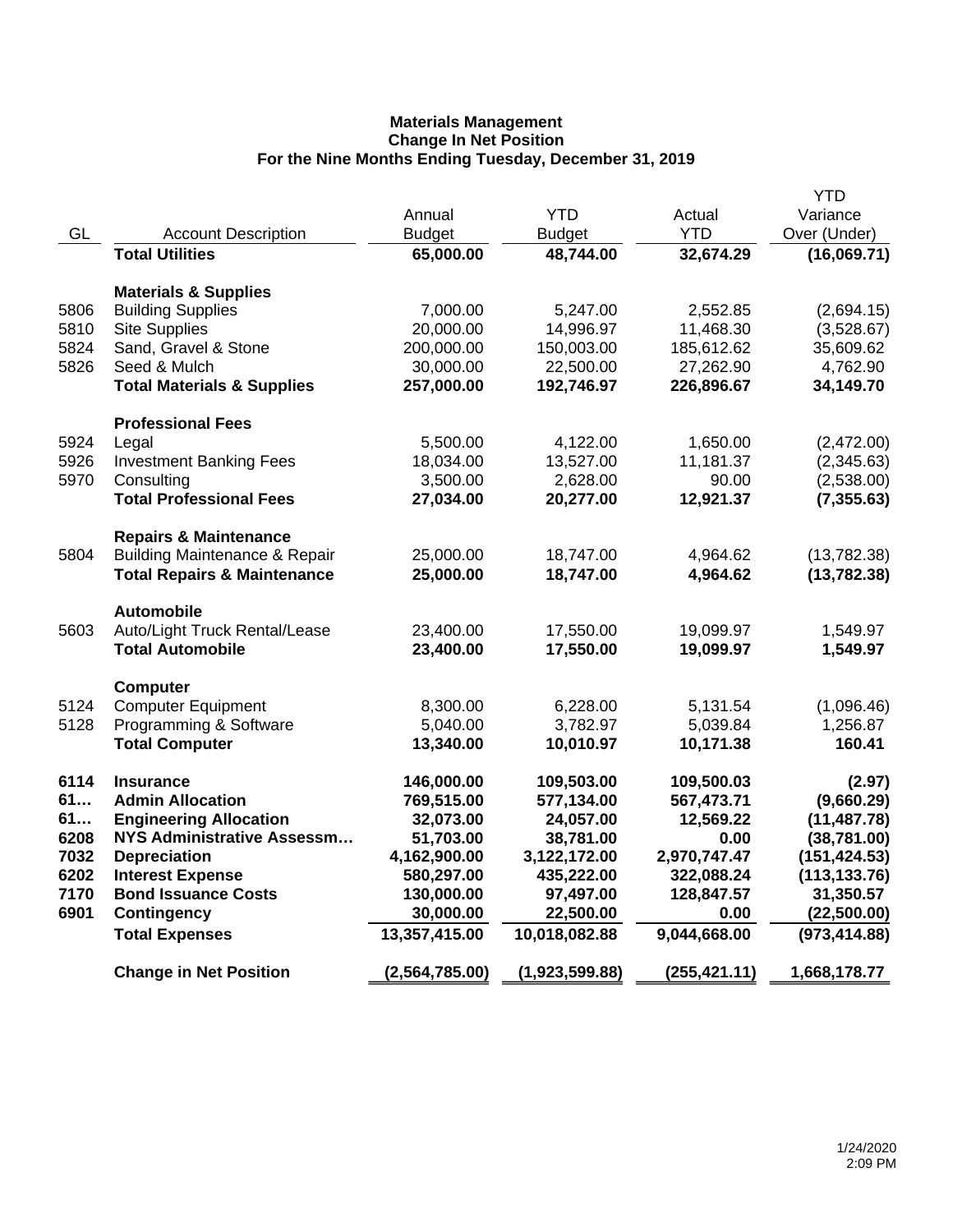# **Telecommunications Change In Net Position For the Nine Months Ending Tuesday, December 31, 2019**

|      |                                           | Annual         | <b>YTD</b>     | Actual         | <b>YTD</b>   |
|------|-------------------------------------------|----------------|----------------|----------------|--------------|
|      |                                           |                |                | <b>YTD</b>     | Variance     |
| GL   | <b>Account Description</b>                | <b>Budget</b>  | <b>Budget</b>  |                | Over (Under) |
|      | <b>Customer Billings</b>                  |                |                |                |              |
| 4001 | <b>Customer Billings</b>                  | \$5,782,654.00 | \$4,336,992.00 | \$4,391,835.17 | \$54,843.17  |
| 4004 | Dark Fiber Billings                       | 414,444.00     | 310,833.00     | 420,664.86     | 109,831.86   |
|      | <b>Total Customer Billings</b>            | 6,197,098.00   | 4,647,825.00   | 4,812,500.03   | 164,675.03   |
|      | <b>Other Income</b>                       |                |                |                |              |
| 4164 | Miscellaneous                             | 47,050.00      | 35,289.00      | 54,633.76      | 19,344.76    |
|      | <b>Total Other Income</b>                 | 47,050.00      | 35,289.00      | 54,633.76      | 19,344.76    |
|      | <b>Interest Income</b>                    |                |                |                |              |
| 4102 | Investment Interest Income                | 2,915.00       | 2,187.00       | 26,183.33      | 23,996.33    |
| 4108 | <b>Reserve Interest</b>                   | 160,193.00     | 120,141.00     | 182,149.49     | 62,008.49    |
| 42   | Mark to Market Adjustment                 | 0.00           | 0.00           | 99,311.38      | 99,311.38    |
|      | <b>Total Interest Income</b>              | 163,108.00     | 122,328.00     | 307,644.20     | 185,316.20   |
|      | <b>Total Income</b>                       | 6,407,256.00   | 4,805,442.00   | 5,174,777.99   | 369,335.99   |
|      |                                           |                |                |                |              |
|      | <b>Salaries</b>                           |                |                |                |              |
| 50   | <b>Engineering Wages</b>                  | 37,944.00      | 28,458.00      | 20,178.27      | (8,279.73)   |
| 50   | <b>Technology Wages</b>                   | 1,159,837.00   | 869,877.00     | 855,668.96     | (14, 208.04) |
| 50   | <b>MMF Wages</b>                          | 0.00           | 0.00           | 66.78          | 66.78        |
| 50   | Overtime Wages                            | 2,350.00       | 1,764.00       | 2,376.15       | 612.15       |
|      | <b>Total Salaries</b>                     | 1,200,131.00   | 900,099.00     | 878,290.16     | (21, 808.84) |
|      | <b>Fringe Benefits</b>                    |                |                |                |              |
| 50   | <b>FICA Expense</b>                       | 91,631.00      | 68,724.00      | 63,358.47      | (5,365.53)   |
| 50   | <b>Pension Expense</b>                    | 174,617.00     | 130,959.00     | 111,945.17     | (19,013.83)  |
| 50   | Health Insurance                          | 111,155.00     | 83,367.00      | 59,163.69      | (24, 203.31) |
| 50   | Retiree Health Insurance                  | 0.00           | 0.00           | 114.00         | 114.00       |
| 50   | <b>Workers Comp</b>                       | 2,900.00       | 2,178.00       | 1,723.38       | (454.62)     |
| 50   | <b>Disability Insurance</b>               | 429.00         | 324.00         | 321.75         | (2.25)       |
| 50   | Post Retire Overhead                      | 72,036.00      | 54,027.00      | 53,729.28      | (297.72)     |
| 5054 | <b>Employee Physicals &amp; Screening</b> | 500.00         | 378.00         | 271.25         | (106.75)     |
|      | <b>Total Fringe Benefits</b>              | 453,268.00     | 339,957.00     | 290,626.99     | (49, 330.01) |
|      | <b>Operations &amp; Maintenance</b>       |                |                |                |              |
| 5062 | Third Party Temporary - O&M               | 5,500.00       | 4,122.00       | 0.00           | (4, 122.00)  |
| 5133 | Equipment Maintenance Contr               | 325,000.00     | 243,747.00     | 257,592.58     | 13,845.58    |
| 5134 | <b>Maintenance Contracts</b>              | 175,000.00     | 131,247.00     | 62,826.78      | (68, 420.22) |
| 5135 | <b>Underground Locating</b>               | 95,000.00      | 71,253.00      | 36,777.87      | (34, 475.13) |
| 5403 | <b>Safety Equipment &amp; Supplies</b>    | 900.00         | 675.00         | 244.00         | (431.00)     |
| 5704 | <b>O&amp;M Supplies</b>                   | 4,500.00       | 3,375.00       | 4,569.54       | 1,194.54     |
| 5712 | Purchased Maintenance & Repair            | 45,000.00      | 33,750.00      | 15,159.64      | (18,590.36)  |
| 5720 | <b>Offnet Circuit Lease</b>               | 600,000.00     | 450,000.00     | 402,819.55     | (47, 180.45) |
| 5770 |                                           | 8,000.00       | 6,003.00       | 6,606.71       | 603.71       |
| 5830 | Other Tool, Equip & O&M                   |                | 138,753.00     |                |              |
| 5834 | Collo Expense                             | 185,000.00     |                | 114,615.89     | (24, 137.11) |
|      | Permitting<br><b>Pole Attachment Fees</b> | 3,000.00       | 2,250.00       | 269.00         | (1,981.00)   |
| 5836 |                                           | 314,479.00     | 235,863.00     | 244,883.41     | 9,020.41     |
|      |                                           |                |                |                | 1/24/2020    |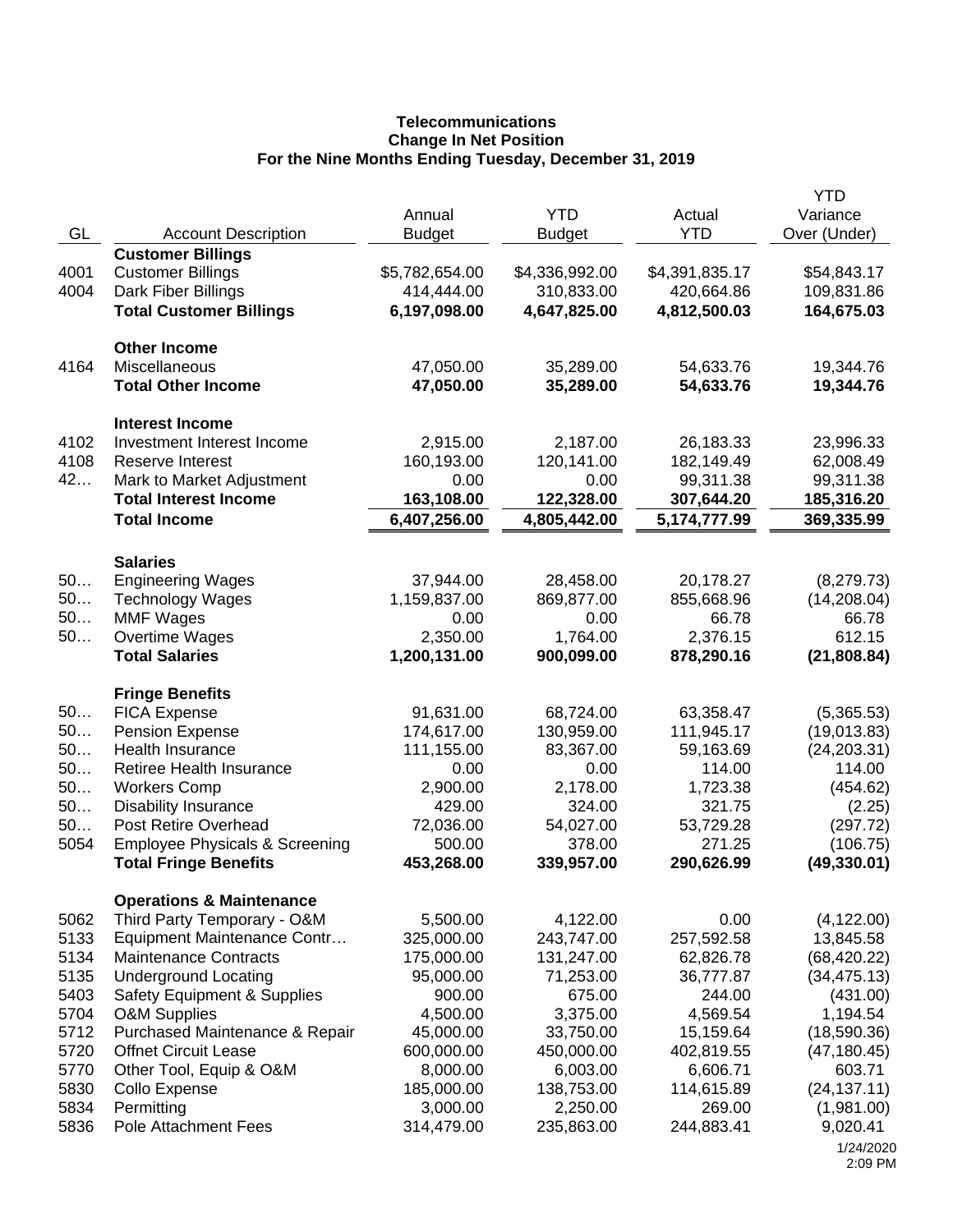# **Telecommunications Change In Net Position For the Nine Months Ending Tuesday, December 31, 2019**

|      |                                     |               |               |              | <b>YTD</b>    |
|------|-------------------------------------|---------------|---------------|--------------|---------------|
|      |                                     | Annual        | <b>YTD</b>    | Actual       | Variance      |
| GL   | <b>Account Description</b>          | <b>Budget</b> | <b>Budget</b> | <b>YTD</b>   | Over (Under)  |
| 5838 | <b>Conduit Lease</b>                | 24,696.00     | 18,522.00     | 11,145.80    | (7,376.20)    |
|      | Total O & M                         | 1,786,075.00  | 1,339,560.00  | 1,157,510.77 | (182, 049.23) |
|      |                                     |               |               |              |               |
|      |                                     |               |               |              |               |
|      | <b>Office &amp; Administrative</b>  |               |               |              |               |
| 5053 | Misc Employee Costs                 | 2,400.00      | 1,800.00      | 959.31       | (840.69)      |
| 5102 | <b>Office Rent</b>                  | 44,279.00     | 33,210.00     | 33,209.28    | (0.72)        |
| 5104 | <b>Office Supplies</b>              | 2,200.00      | 1,647.00      | 1,016.05     | (630.95)      |
| 5110 | Postage & Shipping                  | 1,000.00      | 747.00        | 211.51       | (535.49)      |
| 5112 | Telephone                           | 12,000.00     | 9,000.00      | 8,435.88     | (564.12)      |
| 5114 | <b>Cellular Services</b>            | 5,700.00      | 4,275.00      | 4,208.56     | (66.44)       |
| 5118 | <b>Other Communications</b>         | 1,600.00      | 1,197.00      | 1,015.05     | (181.95)      |
| 5120 | Dues & Subscriptions                | 500.00        | 378.00        | 0.00         | (378.00)      |
| 5122 | Public Info & Advertising           | 2,000.00      | 1,503.00      | 0.00         | (1,503.00)    |
| 5123 | <b>Promotional Materials</b>        | 5,000.00      | 3,753.00      | 250.00       | (3,503.00)    |
| 5130 | <b>Office Equipment</b>             | 5,000.00      | 3,753.00      | 192.69       | (3,560.31)    |
| 5170 | <b>Other Office Expenses</b>        | 5,000.00      | 3,753.00      | 816.04       | (2,936.96)    |
| 5172 | <b>Filing Fees</b>                  | 10,000.00     | 7,497.00      | 1,704.74     | (5,792.26)    |
| 5202 | Employee Mileage Reimburse          | 1,962.00      | 1,476.00      | 888.56       | (587.44)      |
| 5204 | Empl. Meals & Incidental            | 9,500.00      | 7,128.00      | 4,034.39     | (3,093.61)    |
| 5206 | Empl. Lodging                       | 15,850.00     | 11,887.47     | 8,436.34     | (3,451.13)    |
| 5270 | <b>Travel &amp; Meeting Expense</b> | 500.00        | 378.00        | 327.48       | (50.52)       |
| 5370 | Training & Development              | 9,300.00      | 6,977.97      | 7,813.86     | 835.89        |
| 5402 | <b>Employee Uniforms</b>            | 1,450.00      | 1,089.00      | 546.00       | (543.00)      |
| 5570 | <b>Other General Expense</b>        | 1,000.00      | 747.00        | 0.00         | (747.00)      |
|      | <b>Total Office &amp; Admin</b>     | 136,241.00    | 102,196.44    | 74,065.74    | (28, 130.70)  |
|      |                                     |               |               |              |               |
|      | <b>Utilities</b>                    |               |               |              |               |
| 5802 | Gas & Electric                      | 4,400.00      | 3,303.00      | 2,305.62     | (997.38)      |
|      | <b>Total Utilities</b>              | 4,400.00      | 3,303.00      | 2,305.62     | (997.38)      |
|      |                                     |               |               |              |               |
|      | <b>Professional Fees</b>            |               |               |              |               |
| 5924 | Legal                               | 18,500.00     | 13,878.00     | 9,840.00     | (4,038.00)    |
| 5926 | <b>Investment Banking Fees</b>      | 4,760.00      | 3,573.00      | 3,856.97     | 283.97        |
| 5970 | Consulting                          | 14,650.00     | 10,987.47     | 6,400.00     | (4,587.47)    |
|      | <b>Total Professional Fees</b>      | 37,910.00     | 28,438.47     | 20,096.97    | (8,341.50)    |
|      | <b>Automobile</b>                   |               |               |              |               |
| 5601 | Auto/Light Truck Rep. & Maint.      | 12,000.00     | 9,000.00      | 7,324.69     | (1,675.31)    |
| 5602 | <b>Auto/Light Truck Fuel</b>        | 22,000.00     | 16,497.00     | 14,993.97    | (1,503.03)    |
| 5603 | Auto/Light Truck Rental/Lease       | 47,900.00     | 35,928.00     | 29,978.62    | (5,949.38)    |
| 5605 | Vehicle Ins                         | 11,200.00     | 8,397.00      | 8,399.97     | 2.97          |
|      | <b>Total Automobile</b>             | 93,100.00     | 69,822.00     | 60,697.25    | (9, 124.75)   |
|      |                                     |               |               |              |               |
|      | <b>Computer</b>                     |               |               |              |               |
| 5124 | <b>Computer Equipment</b>           | 8,000.00      | 6,003.00      | 4,482.06     | (1,520.94)    |
| 5128 | Programming & Software              | 12,000.00     | 9,000.00      | 11,158.98    | 2,158.98      |
|      |                                     |               |               |              |               |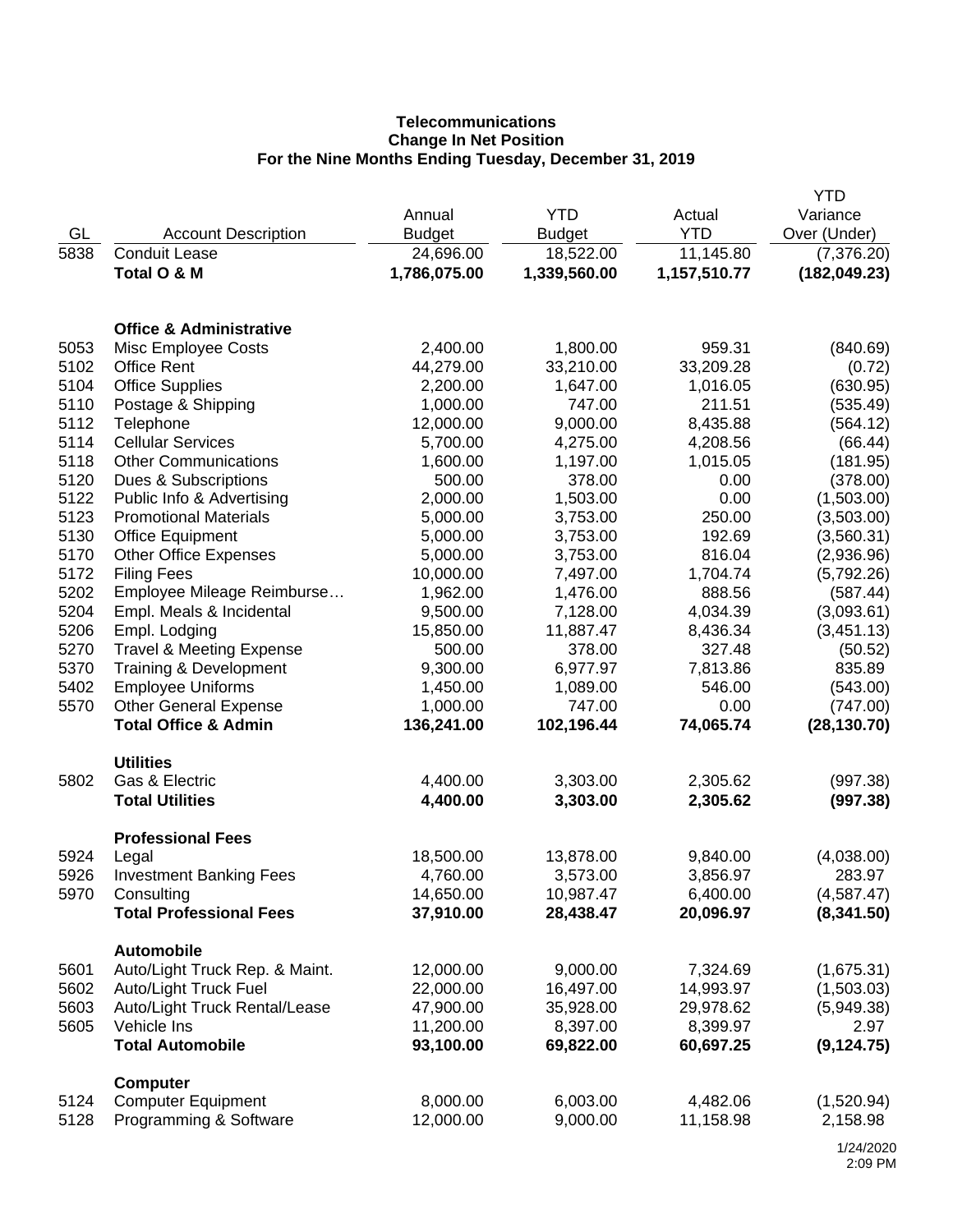# **Telecommunications Change In Net Position For the Nine Months Ending Tuesday, December 31, 2019**

|      |                               |                |                |              | <b>YTD</b>    |
|------|-------------------------------|----------------|----------------|--------------|---------------|
|      |                               | Annual         | <b>YTD</b>     | Actual       | Variance      |
| GL   | <b>Account Description</b>    | <b>Budget</b>  | <b>Budget</b>  | <b>YTD</b>   | Over (Under)  |
|      | <b>Total Computer</b>         | 20,000.00      | 15,003.00      | 15,641.04    | 638.04        |
| 6122 | <b>Bad Debt Expense</b>       | 0.00           | 0.00           | 66,607.88    | 66,607.88     |
| 6114 | <b>Insurance</b>              | 116,300.00     | 87,228.00      | 87,225.03    | (2.97)        |
| 61   | <b>Admin Allocation</b>       | 570,964.00     | 428,220.00     | 421,152.35   | (7,067.65)    |
| 61   | <b>Engineering Allocation</b> | 16,959.00      | 12,717.00      | 9,919.85     | (2,797.15)    |
| 6208 | NYS Administrative Assessm    | 34,608.00      | 25,956.00      | 0.00         | (25,956.00)   |
| 7032 | <b>Depreciation</b>           | 3,684,400.00   | 2,763,297.00   | 2,592,807.27 | (170,489.73)  |
| 6901 | Contingency                   | 5,000.00       | 3,753.00       | 0.00         | (3,753.00)    |
|      | <b>Total Expenses</b>         | 8,159,356.00   | 6,119,549.91   | 5,676,946.92 | (442, 602.99) |
|      | <b>Change in Net Position</b> | (1,752,100.00) | (1,314,107.91) | (502,168.93) | 811,938.98    |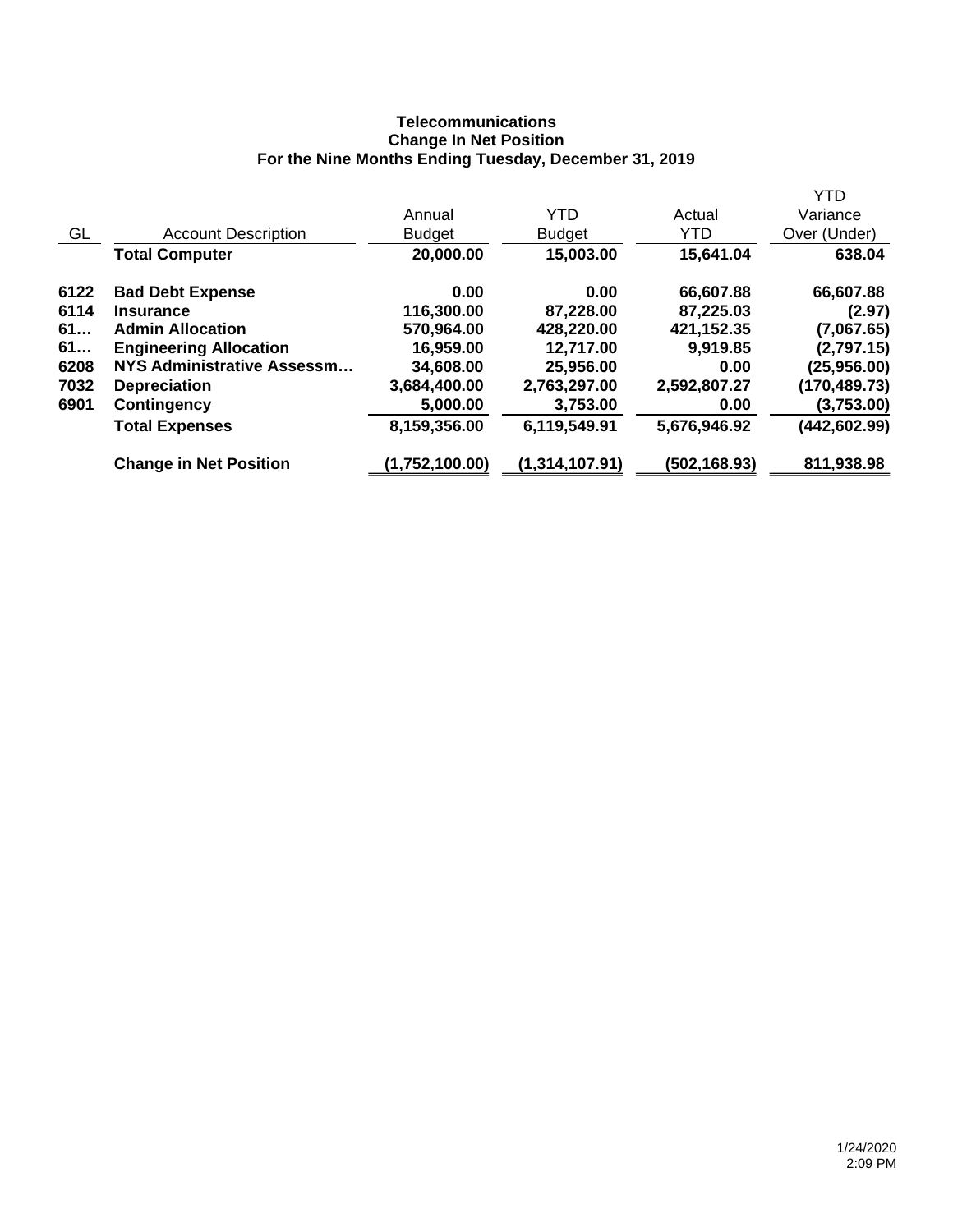### **Water Quality Change In Net Position For the Nine Months Ending Tuesday, December 31, 2019**

|      |                                           |                |                |                | YTD          |
|------|-------------------------------------------|----------------|----------------|----------------|--------------|
|      |                                           | Annual         | <b>YTD</b>     | Actual         | Variance     |
| GL   | <b>Account Description</b>                | <b>Budget</b>  | <b>Budget</b>  | <b>YTD</b>     | Over (Under) |
|      | <b>Customer Billings</b>                  |                |                |                |              |
| 4001 | <b>Customer Billings</b>                  | \$5,306,138.00 | \$3,979,602.00 | \$4,072,748.29 | \$93,146.29  |
| 4005 | <b>Capital Billings</b>                   | 277,287.00     | 207,963.00     | 207,965.64     | 2.64         |
|      | <b>Total Customer Billings</b>            | 5,583,425.00   | 4,187,565.00   | 4,280,713.93   | 93,148.93    |
|      |                                           |                |                |                |              |
|      | <b>Other Income</b>                       |                |                |                |              |
| 4164 | Miscellaneous                             | 12,501.00      | 9,378.00       | 9,375.75       | (2.25)       |
|      | <b>Total Other Income</b>                 | 12,501.00      | 9,378.00       | 9,375.75       | (2.25)       |
|      |                                           |                |                |                |              |
|      | <b>Interest Income</b>                    |                |                |                |              |
| 4102 | Investment Interest Income                | 8,600.00       | 6,453.00       | 6,612.55       | 159.55       |
| 4108 | Reserve Interest                          | 63,600.00      | 47,700.00      | 42,254.38      | (5,445.62)   |
| 42   | Mark to Market Adjustment                 | 0.00           | 0.00           | 12,163.85      | 12,163.85    |
|      | <b>Total Interest Income</b>              | 72,200.00      | 54,153.00      | 61,030.78      | 6,877.78     |
|      | <b>Total Income</b>                       | 5,668,126.00   | 4,251,096.00   | 4,351,120.46   | 100,024.46   |
|      |                                           |                |                |                |              |
|      | <b>Salaries</b>                           |                |                |                |              |
| 50   | <b>Engineering Wages</b>                  | 75,250.00      | 56,448.00      | 33,159.51      | (23, 288.49) |
| 50   | <b>Technology Wages</b>                   | 0.00           | 0.00           | 721.45         | 721.45       |
| 50   | <b>MMF Wages</b>                          | 0.00           | 0.00           | 166.95         | 166.95       |
| 50   | WQ Wages                                  | 910,351.00     | 682,767.00     | 655,501.56     | (27, 265.44) |
| 50   | Overtime Wages                            | 115,362.00     | 86,526.00      | 86,923.93      | 397.93       |
| 5005 | <b>On-Call Stipend</b>                    | 18,000.00      | 13,500.00      | 11,100.00      | (2,400.00)   |
|      | <b>Total Salaries</b>                     | 1,118,963.00   | 839,241.00     | 787,573.40     | (51,667.60)  |
|      |                                           |                |                |                |              |
|      | <b>Fringe Benefits</b>                    |                |                |                |              |
| 50   | <b>FICA Expense</b>                       | 85,555.00      | 64,179.00      | 55,071.32      | (9, 107.68)  |
| 50   | <b>Pension Expense</b>                    | 147,530.00     | 110,646.00     | 102,058.67     | (8,587.33)   |
| 50   | Health Insurance                          | 153,719.00     | 115,290.00     | 107,641.05     | (7,648.95)   |
| 50   | <b>Workers Comp</b>                       | 70,100.00      | 52,578.00      | 52,473.50      | (104.50)     |
| 50   | <b>Disability Insurance</b>               | 600.00         | 450.00         | 450.09         | 0.09         |
| 50   | Post Retire Overhead                      | 99,527.00      | 74,655.00      | 69,361.05      | (5,293.95)   |
| 5054 | <b>Employee Physicals &amp; Screening</b> | 5,500.00       | 4,122.00       | 3,350.00       | (772.00)     |
|      | <b>Total Fringe Benefits</b>              | 562,531.00     | 421,920.00     | 390,405.68     | (31, 514.32) |
|      |                                           |                |                |                |              |
|      | <b>Operations &amp; Maintenance</b>       |                |                |                |              |
| 5062 | Third Party Temporary - O&M               | 7,500.00       | 5,625.00       | 0.00           | (5,625.00)   |
| 5403 | <b>Safety Equipment &amp; Supplies</b>    | 15,000.00      | 11,250.00      | 11,647.68      | 397.68       |
| 5704 | <b>O&amp;M Supplies</b>                   | 500.00         | 378.00         | 0.00           | (378.00)     |
| 5706 | Shop Tools                                | 16,540.00      | 12,411.00      | 3,012.63       | (9,398.37)   |
| 5770 | Other Tool, Equip & O&M                   | 500.00         | 378.00         | 0.00           | (378.00)     |
| 5815 | Chemicals                                 | 97,040.00      | 72,783.00      | 39,921.70      | (32, 861.30) |
| 5902 | Lab Fees                                  | 9,100.00       | 6,831.00       | 4,941.00       | (1,890.00)   |
| 6010 | <b>Cape Vincent Reserve</b>               | 700.00         | 522.00         | 700.00         | 178.00       |
| 8090 | <b>Purchases for Resale</b>               | 50,000.00      | 37,503.00      | 10,398.28      | (27, 104.72) |
|      | Total O & M                               | 196,880.00     | 147,681.00     | 70,621.29      | (77, 059.71) |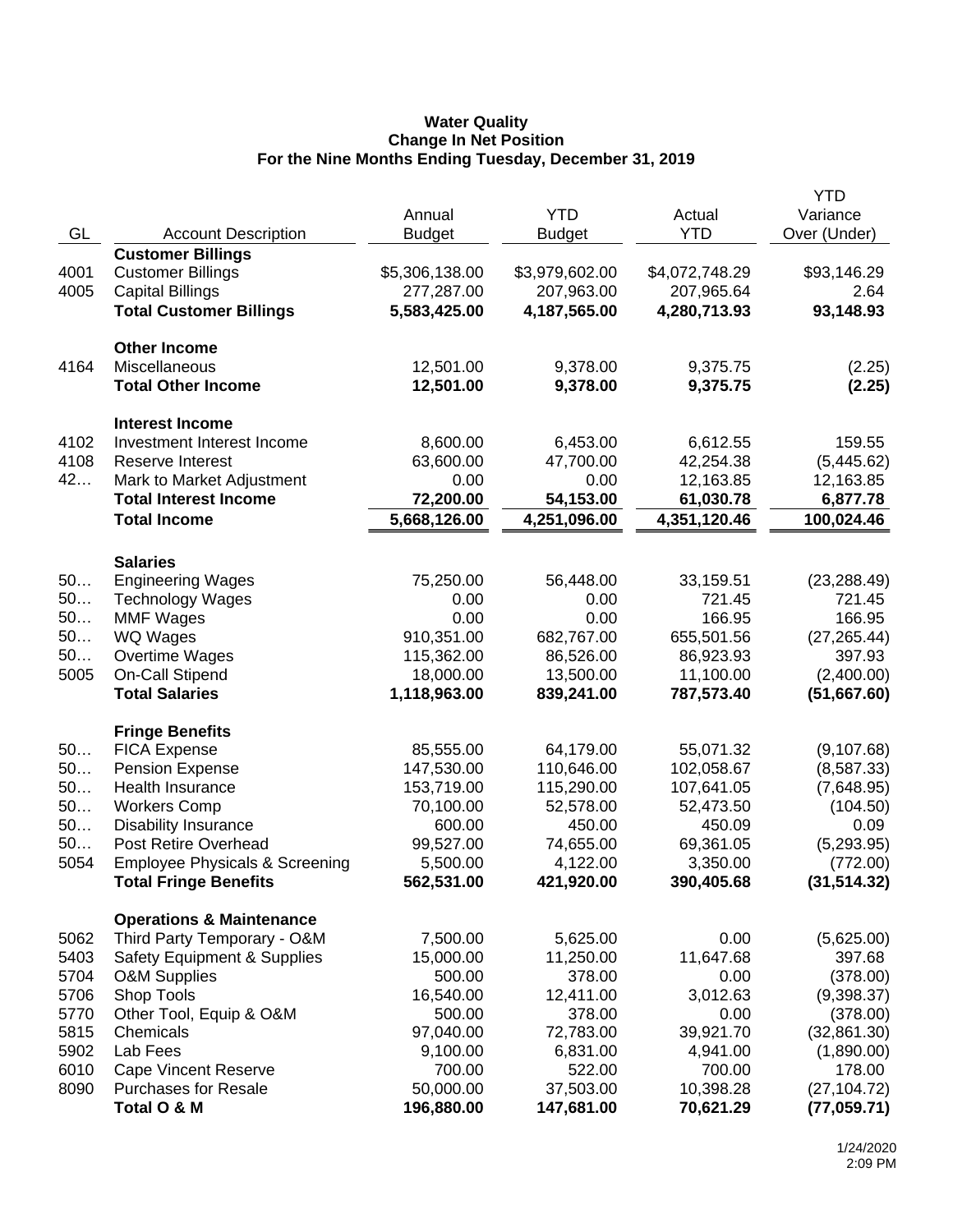## **Water Quality Change In Net Position For the Nine Months Ending Tuesday, December 31, 2019**

|      |                                          |               |               |            | <b>YTD</b>    |
|------|------------------------------------------|---------------|---------------|------------|---------------|
|      |                                          | Annual        | <b>YTD</b>    | Actual     | Variance      |
| GL   | <b>Account Description</b>               | <b>Budget</b> | <b>Budget</b> | <b>YTD</b> | Over (Under)  |
| 6002 | <b>Sewage Treatment</b>                  | 1,112,520.00  | 834,390.00    | 680,235.95 | (154, 154.05) |
| 6004 | <b>Water Purchases</b>                   | 706,548.00    | 529,920.00    | 428,006.92 | (101, 913.08) |
|      |                                          |               |               |            |               |
|      | <b>Office &amp; Administrative</b>       |               |               |            |               |
| 5053 | Misc Employee Costs                      | 100.00        | 72.00         | 0.00       | (72.00)       |
| 5104 | <b>Office Supplies</b>                   | 5,500.00      | 4,122.00      | 3,162.34   | (959.66)      |
| 5110 | Postage & Shipping                       | 1,500.00      | 1,125.00      | 340.00     | (785.00)      |
| 5112 | Telephone                                | 6,120.00      | 4,590.00      | 6,835.31   | 2,245.31      |
| 5114 | <b>Cellular Services</b>                 | 12,900.00     | 9,675.00      | 7,950.90   | (1,724.10)    |
| 5120 | Dues & Subscriptions                     | 2,000.00      | 1,503.00      | 837.20     | (665.80)      |
| 5122 | Public Info & Advertising                | 2,750.00      | 2,061.00      | 1,087.54   | (973.46)      |
| 5130 | <b>Office Equipment</b>                  | 1,000.00      | 747.00        | 0.00       | (747.00)      |
| 5202 | Employee Mileage Reimburse               | 1,700.00      | 1,269.00      | 0.00       | (1,269.00)    |
| 5204 | Empl. Meals & Incidental                 | 3,000.00      | 2,250.00      | 388.82     | (1,861.18)    |
| 5206 | Empl. Lodging                            | 7,000.00      | 5,247.00      | 1,548.00   | (3,699.00)    |
| 5270 | <b>Travel &amp; Meeting Expense</b>      | 300.00        | 225.00        | 35.00      | (190.00)      |
| 5312 | <b>Continuing Education</b>              | 5,000.00      | 3,753.00      | 0.00       | (3,753.00)    |
| 5370 | Training & Development                   | 10,000.00     | 7,497.00      | 3,810.44   | (3,686.56)    |
| 5402 | <b>Employee Uniforms</b>                 | 9,000.00      | 6,750.00      | 1,873.47   | (4,876.53)    |
| 5508 | <b>Cleaning Services</b>                 | 12,000.00     | 9,000.00      | 8,310.00   | (690.00)      |
|      | <b>Total Office &amp; Admin</b>          | 79,870.00     | 59,886.00     | 36,179.02  | (23,706.98)   |
|      |                                          |               |               |            |               |
|      | <b>Utilities</b>                         |               |               |            |               |
| 5802 | Gas & Electric                           | 106,000.00    | 79,497.00     | 49,506.87  | (29,990.13)   |
|      | <b>Total Utilities</b>                   | 106,000.00    | 79,497.00     | 49,506.87  | (29,990.13)   |
|      | <b>Professional Fees</b>                 |               |               |            |               |
|      |                                          |               |               | 0.00       |               |
| 5924 | Legal                                    | 5,000.00      | 3,753.00      |            | (3,753.00)    |
| 5926 | <b>Investment Banking Fees</b>           | 1,903.00      | 1,431.00      | 1,222.77   | (208.23)      |
|      | <b>Total Professional Fees</b>           | 6,903.00      | 5,184.00      | 1,222.77   | (3,961.23)    |
|      | <b>Repairs &amp; Maintenance</b>         |               |               |            |               |
| 5804 | <b>Building Maintenance &amp; Repair</b> | 35,500.00     | 26,622.00     | 20,894.86  | (5,727.14)    |
| 5808 | Site Maint & Repair                      | 35,500.00     | 26,622.00     | 23,974.60  | (2,647.40)    |
| 5812 | Pipeline Maintenance                     | 85,000.00     | 63,756.00     | 47,372.98  | (16, 383.02)  |
|      | <b>Total Repairs &amp; Maintenance</b>   | 156,000.00    | 117,000.00    | 92,242.44  | (24, 757.56)  |
|      |                                          |               |               |            |               |
|      | <b>Automobile</b>                        |               |               |            |               |
| 5601 | Auto/Light Truck Rep. & Maint.           | 19,000.00     | 14,247.00     | 8,214.86   | (6,032.14)    |
| 5602 | Auto/Light Truck Fuel                    | 60,000.00     | 45,000.00     | 28,932.37  | (16,067.63)   |
| 5603 | Auto/Light Truck Rental/Lease            | 126,300.00    | 94,725.00     | 85,987.39  | (8,737.61)    |
| 5605 | Vehicle Ins                              | 30,600.00     | 22,950.00     | 22,950.00  | 0.00          |
|      | <b>Total Automobile</b>                  | 235,900.00    | 176,922.00    | 146,084.62 | (30, 837.38)  |
|      | <b>Computer</b>                          |               |               |            |               |
| 5124 | <b>Computer Equipment</b>                | 15,600.00     | 11,706.03     | 8,260.23   | (3,445.80)    |
| 5128 | Programming & Software                   | 46,520.00     | 34,886.97     | 38,890.00  | 4,003.03      |
|      |                                          |               |               |            |               |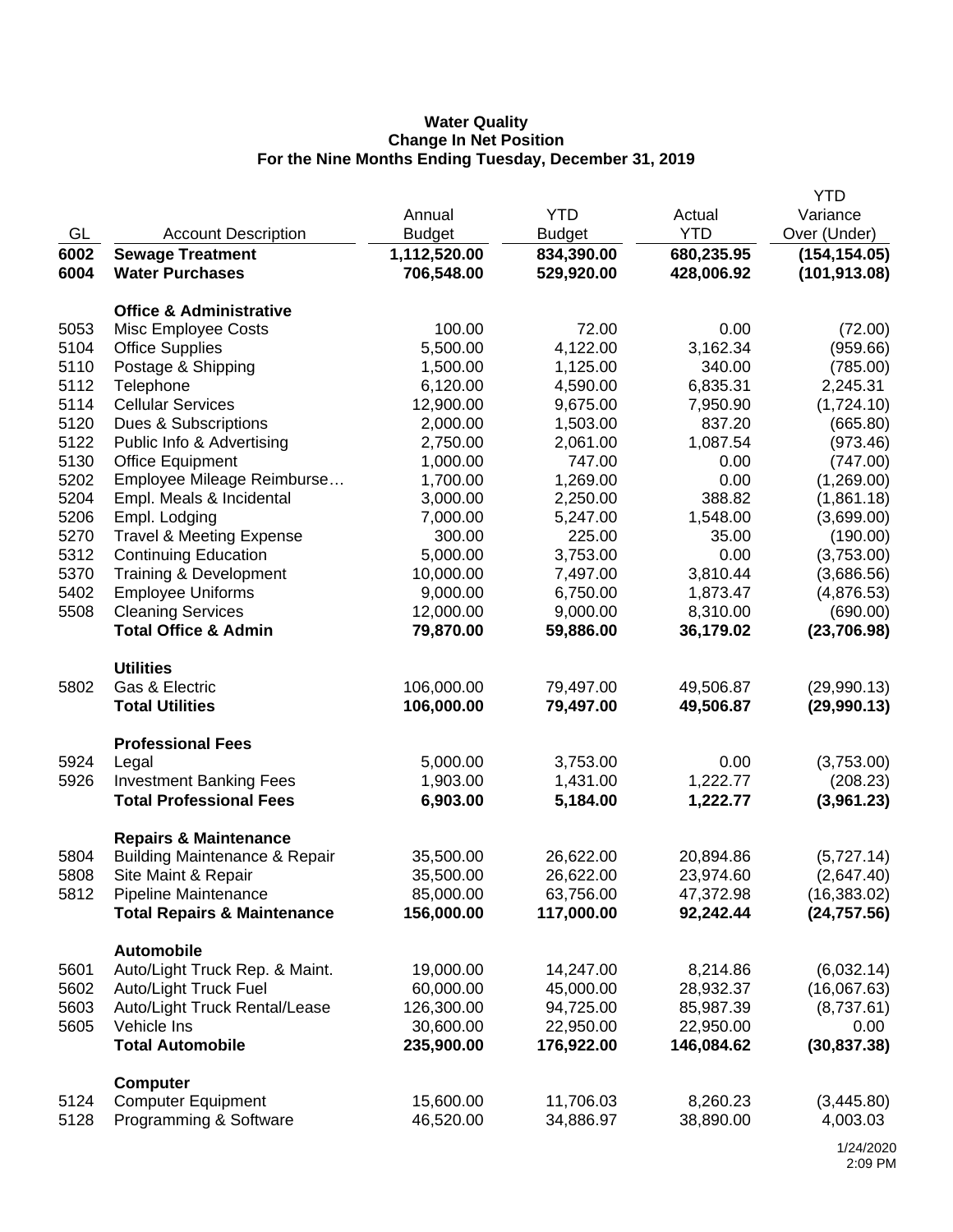### **Water Quality Change In Net Position For the Nine Months Ending Tuesday, December 31, 2019**

|      |                               |               |               |              | <b>YTD</b>    |
|------|-------------------------------|---------------|---------------|--------------|---------------|
|      |                               | Annual        | <b>YTD</b>    | Actual       | Variance      |
| GL   | <b>Account Description</b>    | <b>Budget</b> | <b>Budget</b> | <b>YTD</b>   | Over (Under)  |
|      | <b>Total Computer</b>         | 62,120.00     | 46,593.00     | 47,150.23    | 557.23        |
| 6114 | <b>Insurance</b>              | 82,200.00     | 61,650.00     | 61,650.00    | 0.00          |
| 61   | <b>Admin Allocation</b>       | 457,677.00    | 343,260.00    | 337,540.12   | (5,719.88)    |
| 61   | <b>Engineering Allocation</b> | 42,616.00     | 31,959.00     | 18,164.02    | (13,794.98)   |
| 6208 | NYS Administrative Assessm    | 32,099.00     | 24,075.00     | 0.00         | (24, 075.00)  |
| 7032 | <b>Depreciation</b>           | 667,400.00    | 500,553.00    | 412,290.91   | (88, 262.09)  |
| 7002 | Amortization                  | 24,400.00     | 18,297.00     | 18,275.06    | (21.94)       |
| 6202 | <b>Interest Expense</b>       | 61,902.00     | 46,431.00     | 9,497.25     | (36,933.75)   |
|      | <b>Total Expenses</b>         | 5,712,529.00  | 4,284,459.00  | 3,586,646.55 | (697, 812.45) |
|      | <b>Change in Net Position</b> | (44,403.00)   | (33,363.00)   | 764,473.91   | 797,836.91    |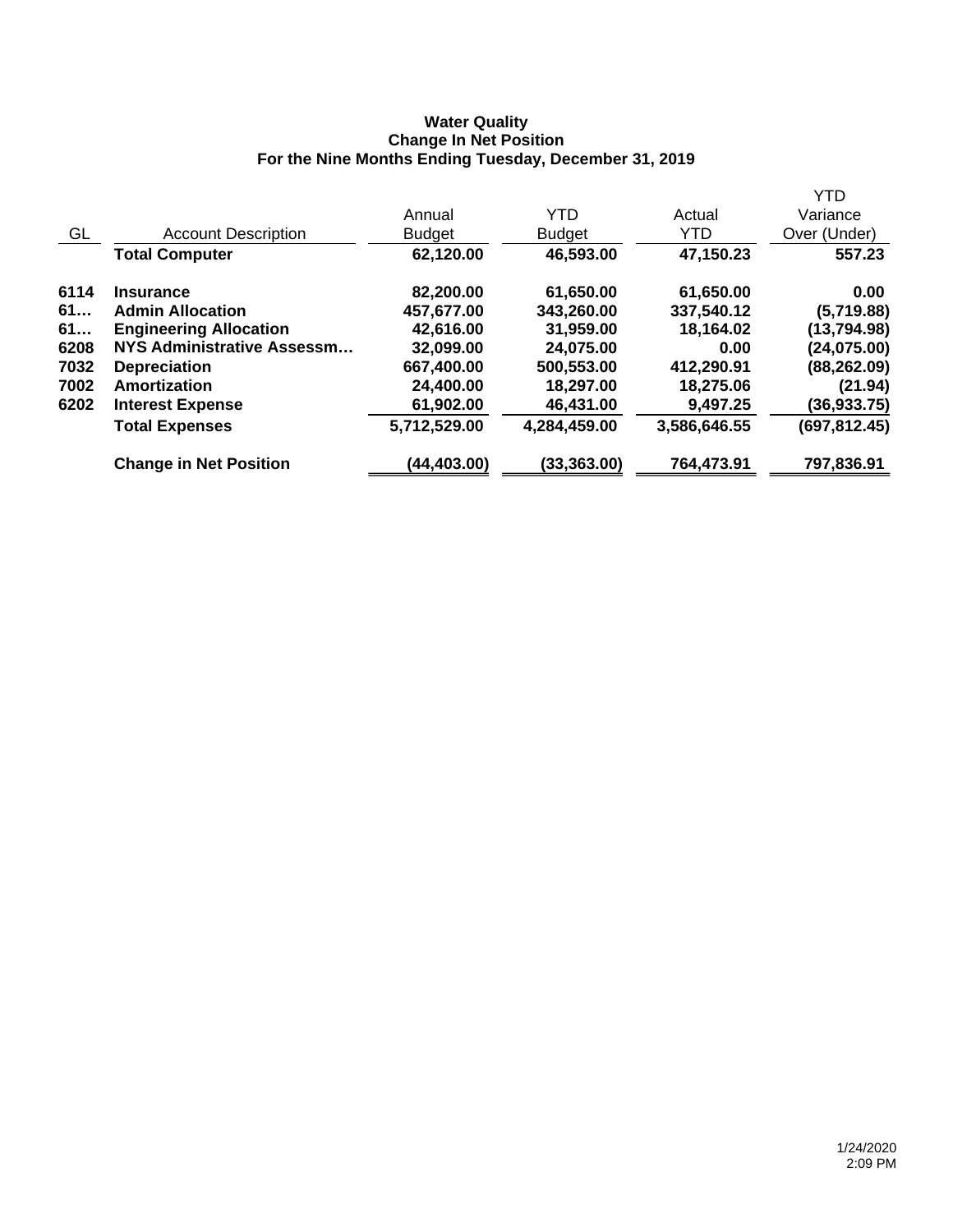#### **Army Sewer Change In Net Position For the Nine Months Ending Tuesday, December 31, 2019**

| GL           | <b>Account Description</b>                                | Annual<br><b>Budget</b>   | <b>YTD</b><br><b>Budget</b> | Actual<br><b>YTD</b>      | <b>YTD</b><br>Variance<br>Over (Under) |
|--------------|-----------------------------------------------------------|---------------------------|-----------------------------|---------------------------|----------------------------------------|
|              | <b>Customer Billings</b>                                  |                           |                             |                           |                                        |
| 4001         | <b>Customer Billings</b>                                  | \$2,452,737.00            | \$1,839,555.00              | \$1,916,372.99            | \$76,817.99                            |
|              | <b>Total Customer Billings</b>                            | 2,452,737.00              | 1,839,555.00                | 1,916,372.99              | 76,817.99                              |
|              | <b>Other Income</b>                                       |                           |                             |                           |                                        |
| 4164         | Miscellaneous                                             | 12,501.00                 | 9,378.00                    | 9,375.75                  | (2.25)                                 |
|              | <b>Total Other Income</b>                                 | 12,501.00                 | 9,378.00                    | 9,375.75                  | (2.25)                                 |
|              | <b>Interest Income</b>                                    |                           |                             |                           |                                        |
| 4108         | Reserve Interest                                          | 41,200.00                 | 30,897.00                   | 27,341.07                 | (3,555.93)                             |
| 42           | Mark to Market Adjustment<br><b>Total Interest Income</b> | 0.00                      | 0.00                        | 7,870.73                  | 7,870.73                               |
|              | <b>Total Income</b>                                       | 41,200.00<br>2,506,438.00 | 30,897.00<br>1,879,830.00   | 35,211.80<br>1,960,960.54 | 4,314.80<br>81,130.54                  |
|              |                                                           |                           |                             |                           |                                        |
| 50           | <b>Salaries</b><br><b>Engineering Wages</b>               | 24,726.00                 | 18,549.00                   | 12,038.45                 | (6,510.55)                             |
| 50           | <b>Technology Wages</b>                                   | 0.00                      | 0.00                        | 360.72                    | 360.72                                 |
| 50           | <b>MMF Wages</b>                                          | 0.00                      | 0.00                        | 66.78                     | 66.78                                  |
| 50           | <b>WQ Wages</b>                                           | 333,081.00                | 249,813.00                  | 215,703.07                | (34, 109.93)                           |
| 50           | Overtime Wages                                            | 26,191.00                 | 19,647.00                   | 21,310.88                 | 1,663.88                               |
| 5005         | <b>On-Call Stipend</b>                                    | 3,840.00                  | 2,880.00                    | 2,220.00                  | (660.00)                               |
|              | <b>Total Salaries</b>                                     | 387,838.00                | 290,889.00                  | 251,699.90                | (39, 189.10)                           |
|              | <b>Fringe Benefits</b>                                    |                           |                             |                           |                                        |
| 50           | <b>FICA Expense</b>                                       | 29,670.00                 | 22,257.00                   | 17,768.60                 | (4,488.40)                             |
| 50           | <b>Pension Expense</b>                                    | 51,038.00                 | 38,277.00                   | 32,589.47                 | (5,687.53)                             |
| 50           | Health Insurance                                          | 53,475.00                 | 40,104.00                   | 35,804.06                 | (4,299.94)                             |
| 50           | <b>Workers Comp</b>                                       | 24,407.00                 | 18,306.00                   | 20,765.08                 | 2,459.08                               |
| 50<br>50     | <b>Disability Insurance</b><br>Post Retire Overhead       | 210.00                    | 162.00                      | 157.50                    | (4.50)                                 |
| 5054         | <b>Employee Physicals &amp; Screening</b>                 | 34,542.00<br>3,000.00     | 25,911.00<br>2,250.00       | 23,162.85<br>1,675.00     | (2,748.15)<br>(575.00)                 |
|              | <b>Total Fringe Benefits</b>                              | 196,342.00                | 147,267.00                  | 131,922.56                | (15, 344.44)                           |
|              | <b>Operations &amp; Maintenance</b>                       |                           |                             |                           |                                        |
| 5062         | Third Party Temporary - O&M                               | 7,500.00                  | 5,625.00                    | 0.00                      | (5,625.00)                             |
| 5403         | <b>Safety Equipment &amp; Supplies</b>                    | 15,000.00                 | 11,250.00                   | 11,647.68                 | 397.68                                 |
| 5706         | Shop Tools                                                | 12,000.00                 | 9,000.00                    | 3,012.63                  | (5,987.37)                             |
| 5815         | Chemicals                                                 | 94,040.00                 | 70,533.00                   | 39,121.00                 | (31, 412.00)                           |
| 5902         | Lab Fees                                                  | 500.00                    | 378.00                      | 0.00                      | (378.00)                               |
|              | Total O & M                                               | 129,040.00                | 96,786.00                   | 53,781.31                 | (43,004.69)                            |
| 6002<br>6004 | <b>Sewage Treatment</b><br><b>Water Purchases</b>         | 1,112,520.00<br>3,200.00  | 834,390.00<br>2,403.00      | 680,235.95                | (154, 154.05)                          |
|              |                                                           |                           |                             | 2,154.00                  | (249.00)                               |
|              | <b>Office &amp; Administrative</b>                        |                           |                             |                           |                                        |
| 5053<br>5104 | Misc Employee Costs<br><b>Office Supplies</b>             | 100.00<br>5,500.00        | 72.00<br>4,122.00           | 0.00<br>3,162.34          | (72.00)<br>(959.66)                    |
|              |                                                           |                           |                             |                           | 1/24/2020                              |
|              |                                                           |                           |                             |                           | 2:09 PM                                |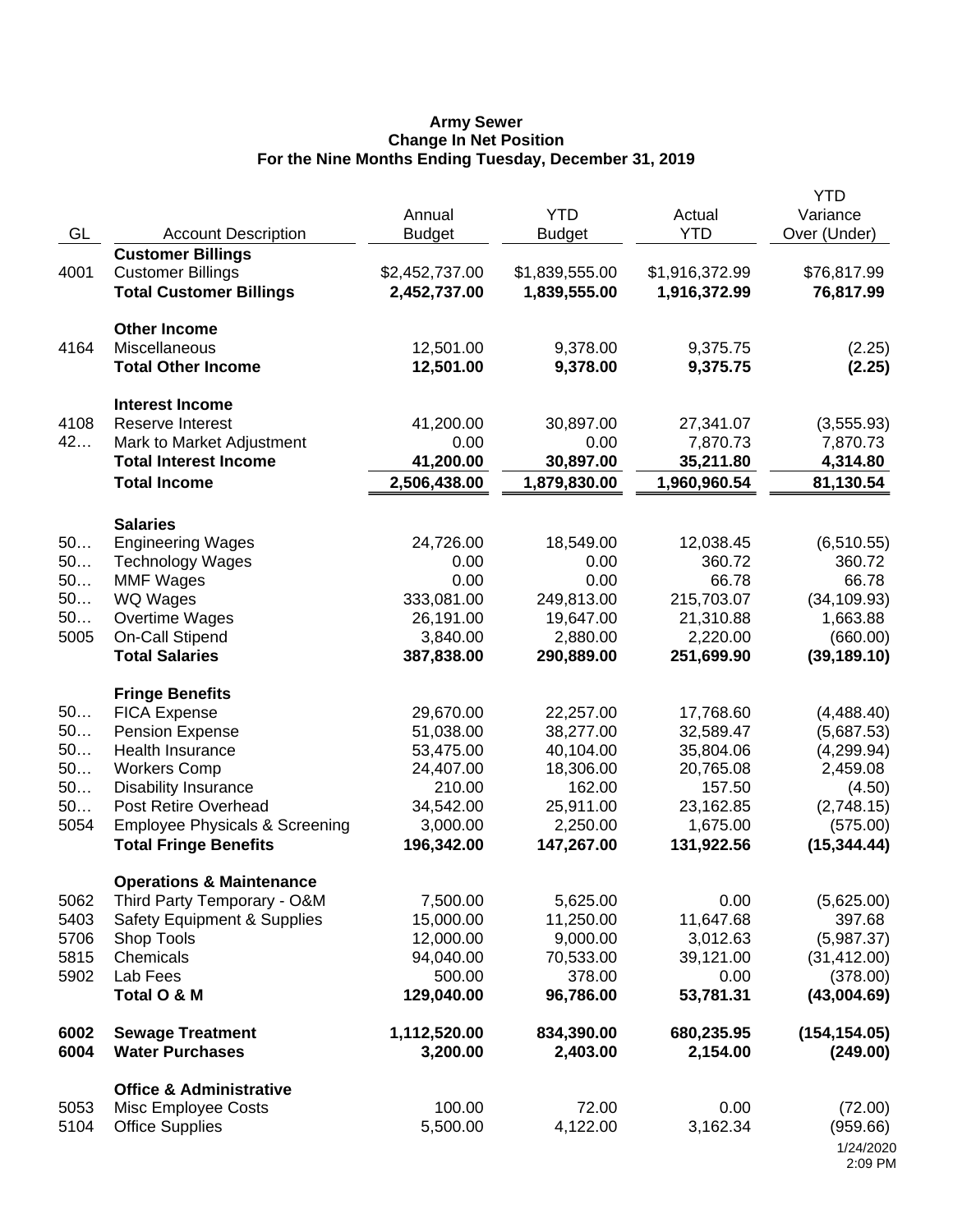#### **Army Sewer Change In Net Position For the Nine Months Ending Tuesday, December 31, 2019**

| 6114<br>61<br>61<br>6208<br>89                                                                             | <b>Insurance</b><br><b>Admin Allocation</b><br><b>Engineering Allocation</b><br><b>NYS Administrative Assessm</b><br><b>Water Quality Allocation</b>                                                                                                                                                                                                                                                     | 37,500.00<br>286,033.00<br>10,673.00<br>14,700.00<br>(209, 796.00)                                                                                                                                  | 28,125.00<br>214,524.00<br>8,001.00<br>11,025.00<br>(157, 347.00)                                                                                                                                | 28,125.00<br>210,944.20<br>5,219.24<br>0.00<br>(123, 649.01)                                                                                                                | 0.00<br>(3,579.80)<br>(2,781.76)<br>(11, 025.00)<br>33,697.99                                                                                                                                                  |
|------------------------------------------------------------------------------------------------------------|----------------------------------------------------------------------------------------------------------------------------------------------------------------------------------------------------------------------------------------------------------------------------------------------------------------------------------------------------------------------------------------------------------|-----------------------------------------------------------------------------------------------------------------------------------------------------------------------------------------------------|--------------------------------------------------------------------------------------------------------------------------------------------------------------------------------------------------|-----------------------------------------------------------------------------------------------------------------------------------------------------------------------------|----------------------------------------------------------------------------------------------------------------------------------------------------------------------------------------------------------------|
| 5124<br>5128                                                                                               | <b>Computer</b><br><b>Computer Equipment</b><br>Programming & Software<br><b>Total Computer</b>                                                                                                                                                                                                                                                                                                          | 13,900.00<br>24,560.00<br>38,460.00                                                                                                                                                                 | 10,428.03<br>18,416.97<br>28,845.00                                                                                                                                                              | 8,260.23<br>24,460.00<br>32,720.23                                                                                                                                          | (2, 167.80)<br>6,043.03<br>3,875.23                                                                                                                                                                            |
| 5601<br>5602<br>5603<br>5605                                                                               | <b>Automobile</b><br>Auto/Light Truck Rep. & Maint.<br>Auto/Light Truck Fuel<br>Auto/Light Truck Rental/Lease<br>Vehicle Ins<br><b>Total Automobile</b>                                                                                                                                                                                                                                                  | 19,000.00<br>60,000.00<br>126,300.00<br>30,600.00<br>235,900.00                                                                                                                                     | 14,247.00<br>45,000.00<br>94,725.00<br>22,950.00<br>176,922.00                                                                                                                                   | 8,214.86<br>28,932.37<br>85,987.39<br>22,950.00<br>146,084.62                                                                                                               | (6,032.14)<br>(16,067.63)<br>(8,737.61)<br>0.00<br>(30, 837.38)                                                                                                                                                |
| 5804<br>5808<br>5812                                                                                       | <b>Repairs &amp; Maintenance</b><br><b>Building Maintenance &amp; Repair</b><br>Site Maint & Repair<br>Pipeline Maintenance<br><b>Total Repairs &amp; Maintenance</b>                                                                                                                                                                                                                                    | 22,500.00<br>25,000.00<br>45,000.00<br>92,500.00                                                                                                                                                    | 16,875.00<br>18,747.00<br>33,750.00<br>69,372.00                                                                                                                                                 | 14,908.07<br>18,918.56<br>21,998.00<br>55,824.63                                                                                                                            | (1,966.93)<br>171.56<br>(11,752.00)<br>(13, 547.37)                                                                                                                                                            |
| 5924<br>5926                                                                                               | <b>Professional Fees</b><br>Legal<br><b>Investment Banking Fees</b><br><b>Total Professional Fees</b>                                                                                                                                                                                                                                                                                                    | 3,000.00<br>1,158.00<br>4,158.00                                                                                                                                                                    | 2,250.00<br>873.00<br>3,123.00                                                                                                                                                                   | 0.00<br>794.80<br>794.80                                                                                                                                                    | (2,250.00)<br>(78.20)<br>(2,328.20)                                                                                                                                                                            |
| 5802                                                                                                       | <b>Utilities</b><br>Gas & Electric<br><b>Total Utilities</b>                                                                                                                                                                                                                                                                                                                                             | 59,750.00<br>59,750.00                                                                                                                                                                              | 44,811.00<br>44,811.00                                                                                                                                                                           | 26,958.24<br>26,958.24                                                                                                                                                      | (17, 852.76)<br>(17, 852.76)                                                                                                                                                                                   |
| GL<br>5110<br>5112<br>5114<br>5120<br>5122<br>5130<br>5202<br>5204<br>5206<br>5312<br>5370<br>5402<br>5508 | <b>Account Description</b><br>Postage & Shipping<br>Telephone<br><b>Cellular Services</b><br>Dues & Subscriptions<br>Public Info & Advertising<br><b>Office Equipment</b><br>Employee Mileage Reimburse<br>Empl. Meals & Incidental<br>Empl. Lodging<br><b>Continuing Education</b><br>Training & Development<br><b>Employee Uniforms</b><br><b>Cleaning Services</b><br><b>Total Office &amp; Admin</b> | Annual<br><b>Budget</b><br>1,500.00<br>6,120.00<br>12,900.00<br>2,000.00<br>1,500.00<br>1,000.00<br>1,000.00<br>3,000.00<br>7,000.00<br>5,000.00<br>10,000.00<br>9,000.00<br>12,000.00<br>77,620.00 | <b>YTD</b><br><b>Budget</b><br>1,125.00<br>4,590.00<br>9,675.00<br>1,503.00<br>1,125.00<br>747.00<br>747.00<br>2,250.00<br>5,247.00<br>3,753.00<br>7,497.00<br>6,750.00<br>9,000.00<br>58,203.00 | Actual<br><b>YTD</b><br>340.00<br>6,835.31<br>7,950.90<br>837.20<br>1,087.54<br>0.00<br>0.00<br>388.82<br>1,548.00<br>0.00<br>3,810.44<br>1,873.47<br>8,310.00<br>36,144.02 | Variance<br>Over (Under)<br>(785.00)<br>2,245.31<br>(1,724.10)<br>(665.80)<br>(37.46)<br>(747.00)<br>(747.00)<br>(1,861.18)<br>(3,699.00)<br>(3,753.00)<br>(3,686.56)<br>(4,876.53)<br>(690.00)<br>(22,058.98) |
|                                                                                                            |                                                                                                                                                                                                                                                                                                                                                                                                          |                                                                                                                                                                                                     |                                                                                                                                                                                                  |                                                                                                                                                                             | YTD                                                                                                                                                                                                            |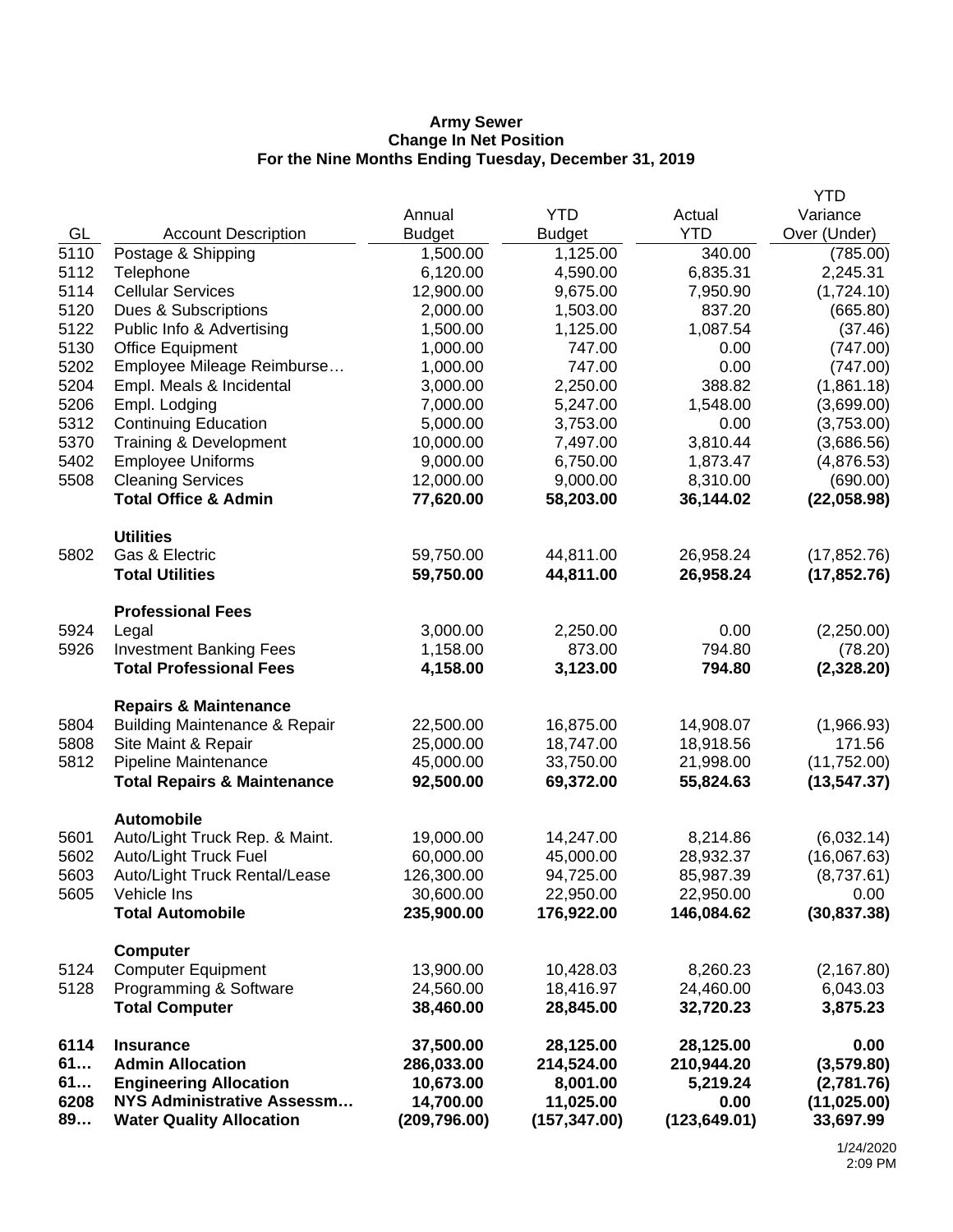### **Army Sewer Change In Net Position For the Nine Months Ending Tuesday, December 31, 2019**

|                           | <b>Change in Net Position</b> | (288,900.00)  | (216, 684.00) | 224,344.59   | 441,028.59    |
|---------------------------|-------------------------------|---------------|---------------|--------------|---------------|
|                           | <b>Total Expenses</b>         | 2,795,338.00  | 2,096,514.00  | 1,736,615.95 | (359, 898.05) |
| 7032                      | <b>Depreciation</b>           | 318,900.00    | 239,175.00    | 197,656.26   | (41, 518.74)  |
| $\underline{\mathsf{GL}}$ | <b>Account Description</b>    | <b>Budget</b> | <b>Budget</b> | YTD          | Over (Under)  |
|                           |                               | Annual        | YTD           | Actual       | Variance      |
|                           |                               |               |               |              | YTD           |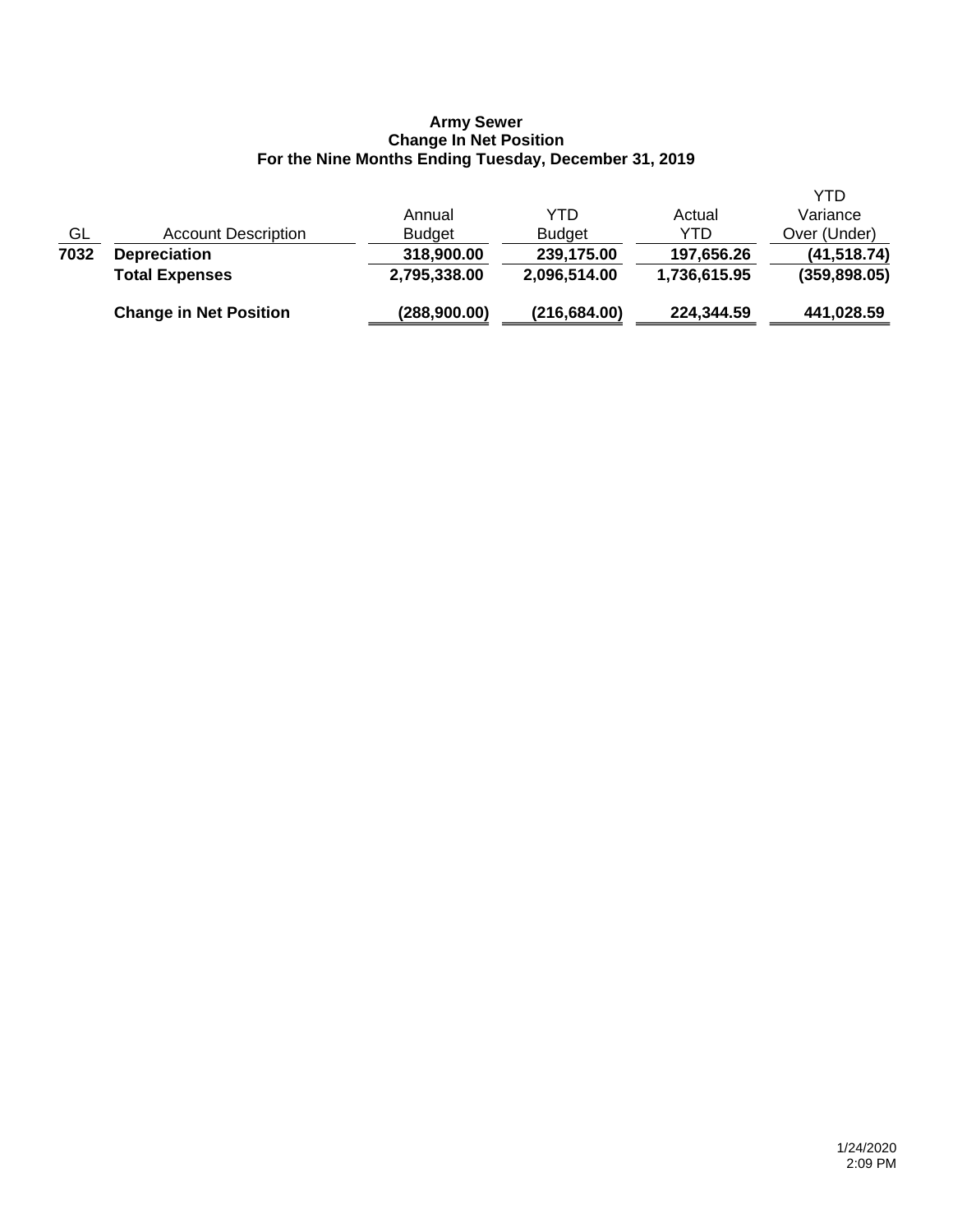### **Army Water Line Change In Net Position For the Nine Months Ending Tuesday, December 31, 2019**

|      |                                           |                |                |                | <b>YTD</b>   |
|------|-------------------------------------------|----------------|----------------|----------------|--------------|
|      |                                           | Annual         | <b>YTD</b>     | Actual         | Variance     |
| GL   | <b>Account Description</b>                | <b>Budget</b>  | <b>Budget</b>  | <b>YTD</b>     | Over (Under) |
|      | <b>Customer Billings</b>                  |                |                |                |              |
| 4001 | <b>Customer Billings</b>                  | \$1,937,009.00 | \$1,452,753.00 | \$1,516,403.72 | \$63,650.72  |
|      | <b>Total Customer Billings</b>            | 1,937,009.00   | 1,452,753.00   | 1,516,403.72   | 63,650.72    |
|      | <b>Interest Income</b>                    |                |                |                |              |
| 4108 | Reserve Interest                          | 22,400.00      | 16,803.00      | 14,913.31      | (1,889.69)   |
| 42   | Mark to Market Adjustment                 | 0.00           | 0.00           | 4,293.12       | 4,293.12     |
|      | <b>Total Interest Income</b>              | 22,400.00      | 16,803.00      | 19,206.43      | 2,403.43     |
|      | <b>Total Income</b>                       | 1,959,409.00   | 1,469,556.00   | 1,535,610.15   | 66,054.15    |
|      |                                           |                |                |                |              |
|      | <b>Salaries</b>                           |                |                |                |              |
| 50   | <b>Engineering Wages</b>                  | 24,726.00      | 18,549.00      | 10,831.08      | (7,717.92)   |
| 50   | <b>Technology Wages</b>                   | 0.00           | 0.00           | 360.73         | 360.73       |
| 50   | <b>MMF Wages</b>                          | 0.00           | 0.00           | 100.17         | 100.17       |
| 50   | <b>WQ Wages</b>                           | 283,461.00     | 212,598.00     | 182,967.35     | (29,630.65)  |
| 50   | Overtime Wages                            | 5,276.00       | 3,960.00       | 6,565.74       | 2,605.74     |
| 5005 | On-Call Stipend                           | 3,840.00       | 2,880.00       | 2,220.00       | (660.00)     |
|      | <b>Total Salaries</b>                     | 317,303.00     | 237,987.00     | 203,045.07     | (34, 941.93) |
|      | <b>Fringe Benefits</b>                    |                |                |                |              |
| 50   | <b>FICA Expense</b>                       | 24,274.00      | 18,207.00      | 13,934.49      | (4,272.51)   |
| 50   | <b>Pension Expense</b>                    | 41,772.00      | 31,329.00      | 26,424.73      | (4,904.27)   |
| 50   | Health Insurance                          | 43,777.00      | 32,832.00      | 29,980.77      | (2,851.23)   |
| 50   | <b>Workers Comp</b>                       | 19,687.00      | 14,769.00      | 9,333.93       | (5,435.07)   |
| 50   | <b>Disability Insurance</b>               | 173.00         | 126.00         | 129.78         | 3.78         |
| 50   | <b>Post Retire Overhead</b>               | 28,196.00      | 21,150.00      | 17,507.91      | (3,642.09)   |
| 5054 | <b>Employee Physicals &amp; Screening</b> | 2,500.00       | 1,872.00       | 1,675.00       | (197.00)     |
|      | <b>Total Fringe Benefits</b>              | 160,379.00     | 120,285.00     | 98,986.61      | (21, 298.39) |
|      | <b>Operations &amp; Maintenance</b>       |                |                |                |              |
| 5706 | Shop Tools                                | 4,040.00       | 3,033.00       | 0.00           | (3,033.00)   |
| 5902 | Lab Fees                                  | 5,000.00       | 3,753.00       | 2,583.00       | (1, 170.00)  |
|      | Total O & M                               | 9,040.00       | 6,786.00       |                |              |
|      |                                           |                |                | 2,583.00       | (4,203.00)   |
| 6004 | <b>Water Purchases</b>                    | 596,936.00     | 447,705.00     | 358,708.64     | (88,996.36)  |
|      | <b>Office &amp; Administrative</b>        |                |                |                |              |
| 5122 | Public Info & Advertising                 | 1,000.00       | 747.00         | 0.00           | (747.00)     |
| 5202 | Employee Mileage Reimburse                | 100.00         | 72.00          | 0.00           | (72.00)      |
|      | <b>Total Office &amp; Admin</b>           | 1,100.00       | 819.00         | 0.00           | (819.00)     |
|      |                                           |                |                |                |              |
| 5802 | <b>Utilities</b><br>Gas & Electric        | 21,250.00      |                | 9,048.12       |              |
|      |                                           |                | 15,939.00      |                | (6,890.88)   |
|      | <b>Total Utilities</b>                    | 21,250.00      | 15,939.00      | 9,048.12       | (6,890.88)   |
|      | <b>Professional Fees</b>                  |                |                |                |              |
| 5924 | Legal                                     | 1,500.00       | 1,125.00       | 0.00           | (1, 125.00)  |
|      |                                           |                |                |                | 1/24/2020    |
|      |                                           |                |                |                | 2:09 PM      |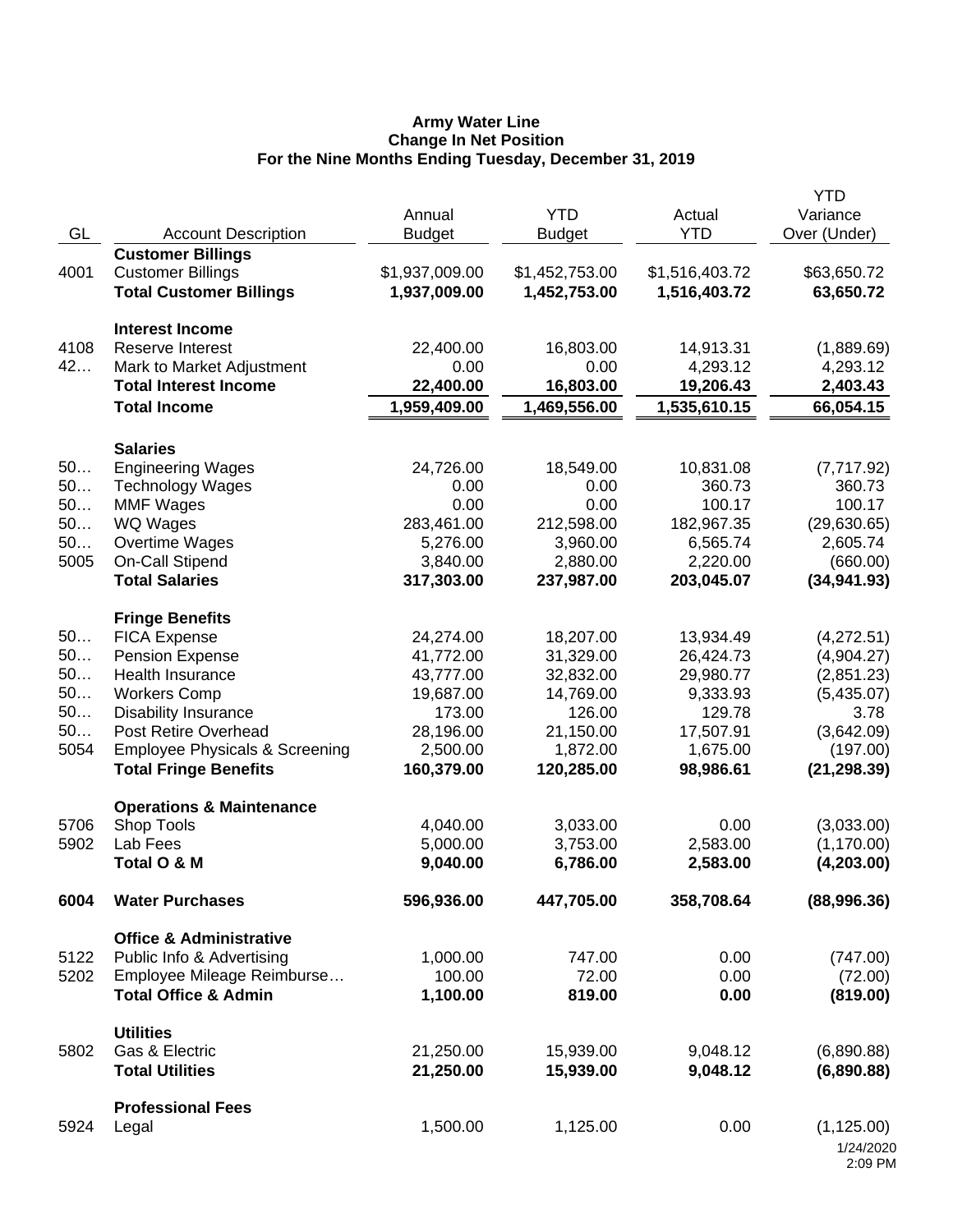## **Army Water Line Change In Net Position For the Nine Months Ending Tuesday, December 31, 2019**

|      |                                          |               |               |            | YTD           |
|------|------------------------------------------|---------------|---------------|------------|---------------|
|      |                                          | Annual        | YTD.          | Actual     | Variance      |
| GL   | <b>Account Description</b>               | <b>Budget</b> | <b>Budget</b> | <b>YTD</b> | Over (Under)  |
| 5926 | <b>Investment Banking Fees</b>           | 745.00        | 558.00        | 427.97     | (130.03)      |
|      | <b>Total Professional Fees</b>           | 2,245.00      | 1,683.00      | 427.97     | (1, 255.03)   |
|      | <b>Repairs &amp; Maintenance</b>         |               |               |            |               |
| 5804 | <b>Building Maintenance &amp; Repair</b> | 4,000.00      | 2,997.00      | 1,757.54   | (1,239.46)    |
| 5808 | Site Maint & Repair                      | 7,000.00      | 5,247.00      | 3,355.00   | (1,892.00)    |
| 5812 | Pipeline Maintenance                     | 20,000.00     | 15,003.00     | 14,577.21  | (425.79)      |
|      | <b>Total Repairs &amp; Maintenance</b>   | 31,000.00     | 23,247.00     | 19,689.75  | (3,557.25)    |
|      | <b>Computer</b>                          |               |               |            |               |
| 5124 | <b>Computer Equipment</b>                | 1,700.00      | 1,278.00      | 0.00       | (1,278.00)    |
| 5128 | Programming & Software                   | 21,960.00     | 16,470.00     | 14,430.00  | (2,040.00)    |
|      | <b>Total Computer</b>                    | 23,660.00     | 17,748.00     | 14,430.00  | (3,318.00)    |
| 6114 | <b>Insurance</b>                         | 25,300.00     | 18,972.00     | 18,974.97  | 2.97          |
| 61   | <b>Admin Allocation</b>                  | 119,182.00    | 89,388.00     | 87,881.11  | (1,506.89)    |
| 61   | <b>Engineering Allocation</b>            | 10,142.00     | 7,605.00      | 4,971.60   | (2,633.40)    |
| 6208 | <b>NYS Administrative Assessm</b>        | 10,765.00     | 8,073.00      | 0.00       | (8,073.00)    |
| 89   | <b>Water Quality Allocation</b>          | 91,107.00     | 68,328.00     | 46,381.96  | (21, 946.04)  |
| 7032 | <b>Depreciation</b>                      | 206,700.00    | 155,025.00    | 107,942.24 | (47,082.76)   |
|      | <b>Total Expenses</b>                    | 1,626,109.00  | 1,219,590.00  | 973,071.04 | (246, 518.96) |
|      | <b>Change in Net Position</b>            | 333,300.00    | 249,966.00    | 562,539.11 | 312,573.11    |
|      |                                          |               |               |            |               |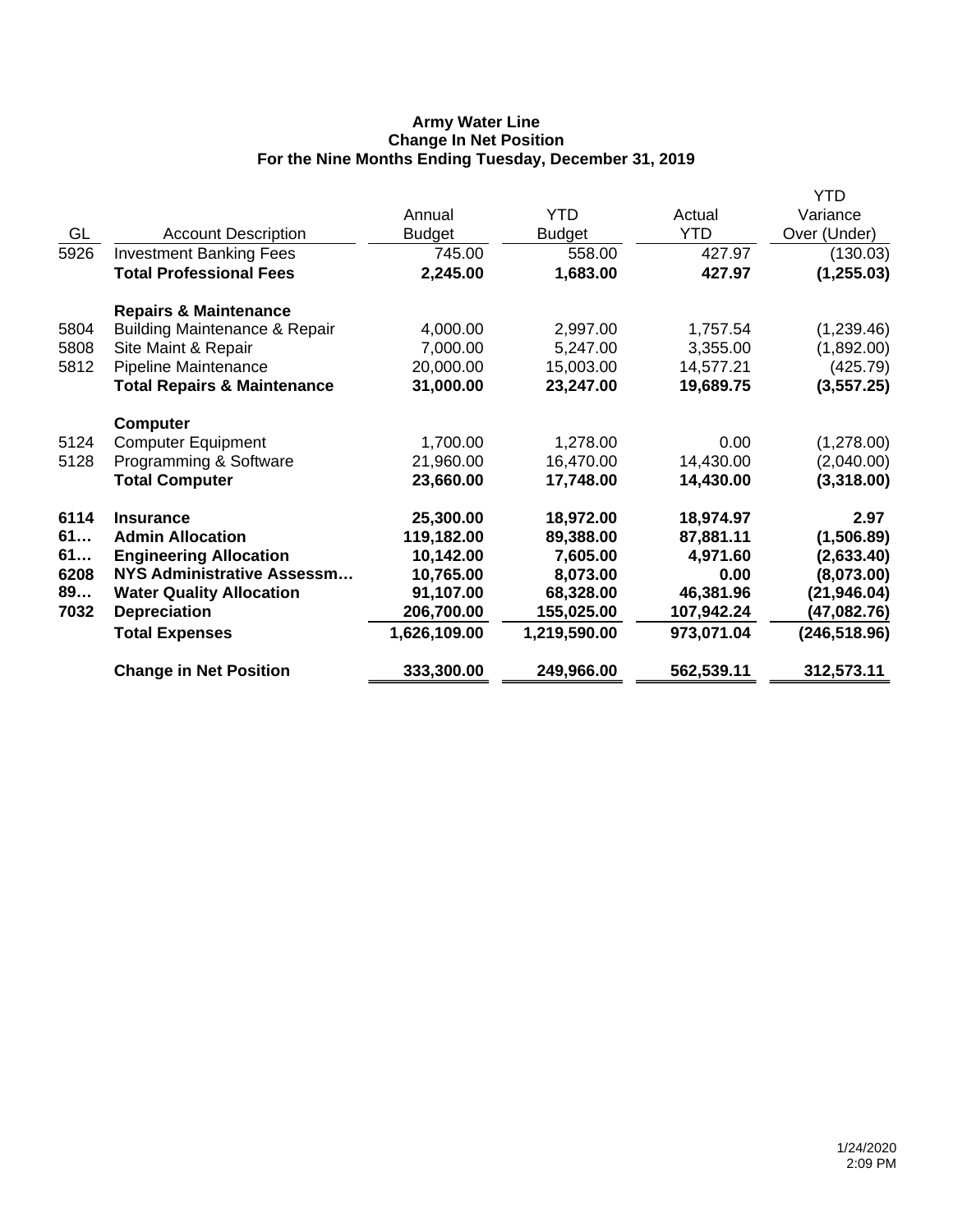#### **Regional Water Line Change In Net Position For the Nine Months Ending Tuesday, December 31, 2019**

|      |                                                      |               |               |                      | <b>YTD</b>    |
|------|------------------------------------------------------|---------------|---------------|----------------------|---------------|
| GL   |                                                      | Annual        | <b>YTD</b>    | Actual<br><b>YTD</b> | Variance      |
|      | <b>Account Description</b>                           | <b>Budget</b> | <b>Budget</b> |                      | Over (Under)  |
| 4001 | <b>Customer Billings</b><br><b>Customer Billings</b> | \$106,412.00  | \$79,812.00   | \$68,367.18          | (\$11,444.82) |
| 4005 | <b>Capital Billings</b>                              | 277,287.00    | 207,963.00    | 207,965.64           | 2.64          |
|      | <b>Total Customer Billings</b>                       | 383,699.00    | 287,775.00    | 276,332.82           | (11, 442.18)  |
|      |                                                      |               |               |                      |               |
|      | <b>Interest Income</b>                               |               |               |                      |               |
| 4102 | Investment Interest Income                           | 8,600.00      | 6,453.00      | 6,612.55             | 159.55        |
|      | <b>Total Interest Income</b>                         | 8,600.00      | 6,453.00      | 6,612.55             | 159.55        |
|      | <b>Total Income</b>                                  | 392,299.00    | 294,228.00    | 282,945.37           | (11, 282.63)  |
|      |                                                      |               |               |                      |               |
|      | <b>Salaries</b>                                      |               |               |                      |               |
| 50   | <b>Engineering Wages</b>                             | 7,857.00      | 5,895.00      | 2,959.87             | (2,935.13)    |
| 50   | WQ Wages                                             | 22,647.00     | 16,983.00     | 15,824.24            | (1, 158.76)   |
| 50   | Overtime Wages                                       | 1,381.00      | 1,035.00      | 801.67               | (233.33)      |
| 5005 | On-Call Stipend                                      | 1,920.00      | 1,440.00      | 1,110.00             | (330.00)      |
|      | <b>Total Salaries</b>                                | 33,805.00     | 25,353.00     | 20,695.78            | (4,657.22)    |
|      | <b>Fringe Benefits</b>                               |               |               |                      |               |
| 50   | <b>FICA Expense</b>                                  | 2,586.00      | 1,944.00      | 1,433.56             | (510.44)      |
| 50   | <b>Pension Expense</b>                               | 4,608.00      | 3,456.00      | 2,805.09             | (650.91)      |
| 50   | Health Insurance                                     | 4,714.00      | 3,537.00      | 3,709.43             | 172.43        |
| 50   | <b>Workers Comp</b>                                  | 1,753.00      | 1,314.00      | 946.54               | (367.46)      |
| 50   | <b>Disability Insurance</b>                          | 17.00         | 9.00          | 12.78                | 3.78          |
| 50   | Post Retire Overhead                                 | 2,887.00      | 2,169.00      | 1,879.29             | (289.71)      |
|      | <b>Total Fringe Benefits</b>                         | 16,565.00     | 12,429.00     | 10,786.69            | (1,642.31)    |
|      | <b>Operations &amp; Maintenance</b>                  |               |               |                      |               |
| 5706 | Shop Tools                                           | 500.00        | 378.00        | 0.00                 | (378.00)      |
| 5815 | Chemicals                                            | 3,000.00      | 2,250.00      | 800.70               | (1,449.30)    |
| 5902 | Lab Fees                                             | 3,600.00      | 2,700.00      | 2,358.00             | (342.00)      |
| 6010 | <b>Cape Vincent Reserve</b>                          | 700.00        | 522.00        | 700.00               | 178.00        |
|      | Total O & M                                          | 7,800.00      | 5,850.00      | 3,858.70             | (1,991.30)    |
|      |                                                      |               |               |                      |               |
| 6004 | <b>Water Purchases</b>                               | 106,412.00    | 79,812.00     | 67,144.28            | (12,667.72)   |
|      | <b>Office &amp; Administrative</b>                   |               |               |                      |               |
| 5122 | Public Info & Advertising                            | 250.00        | 189.00        | 0.00                 | (189.00)      |
| 5202 | Employee Mileage Reimburse                           | 100.00        | 72.00         | 0.00                 | (72.00)       |
|      | <b>Total Office &amp; Admin</b>                      | 350.00        | 261.00        | 0.00                 | (261.00)      |
|      | <b>Utilities</b>                                     |               |               |                      |               |
| 5802 | Gas & Electric                                       | 25,000.00     | 18,747.00     | 13,500.51            | (5,246.49)    |
|      | <b>Total Utilities</b>                               | 25,000.00     | 18,747.00     | 13,500.51            | (5,246.49)    |
|      |                                                      |               |               |                      |               |
|      | <b>Professional Fees</b>                             |               |               |                      |               |
| 5924 | Legal                                                | 500.00        | 378.00        | 0.00                 | (378.00)      |
|      | <b>Total Professional Fees</b>                       | 500.00        | 378.00        | 0.00                 | (378.00)      |
|      |                                                      |               |               |                      | 1/24/2020     |
|      |                                                      |               |               |                      | 2:09 PM       |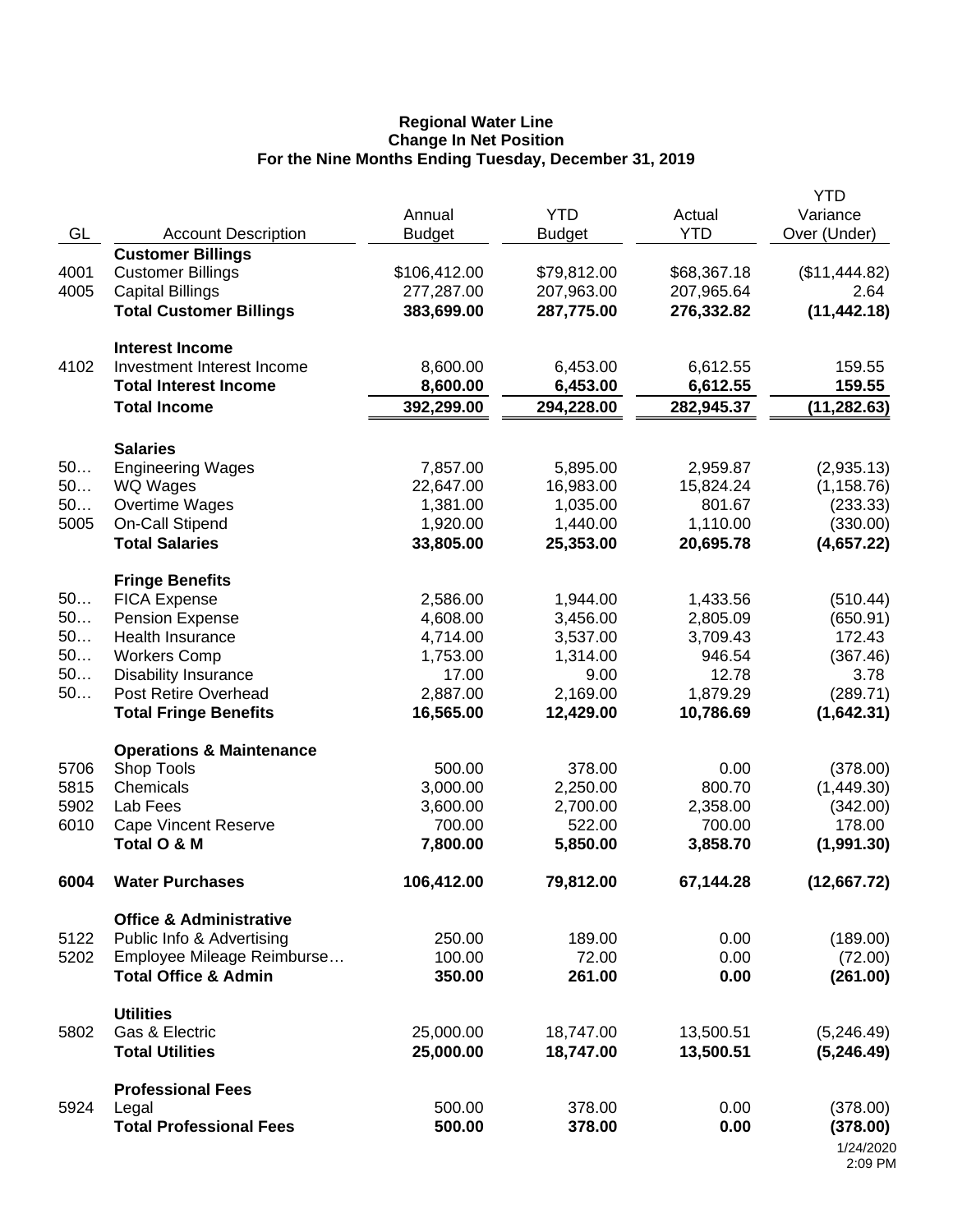## **Regional Water Line Change In Net Position For the Nine Months Ending Tuesday, December 31, 2019**

|      |                                          | Annual        | <b>YTD</b>    | Actual     | YTD<br>Variance |
|------|------------------------------------------|---------------|---------------|------------|-----------------|
| GL   | <b>Account Description</b>               | <b>Budget</b> | <b>Budget</b> | <b>YTD</b> | Over (Under)    |
|      | <b>Repairs &amp; Maintenance</b>         |               |               |            |                 |
| 5804 | <b>Building Maintenance &amp; Repair</b> | 9,000.00      | 6,750.00      | 4,229.25   | (2,520.75)      |
| 5808 | Site Maint & Repair                      | 3,500.00      | 2,628.00      | 1,701.04   | (926.96)        |
| 5812 | Pipeline Maintenance                     | 20,000.00     | 15,003.00     | 10,797.77  | (4,205.23)      |
|      | <b>Total Repairs &amp; Maintenance</b>   | 32,500.00     | 24,381.00     | 16,728.06  | (7,652.94)      |
| 6114 | <b>Insurance</b>                         | 4,800.00      | 3,600.00      | 3,600.00   | 0.00            |
| 61   | <b>Admin Allocation</b>                  | 16,492.00     | 12,366.00     | 12,217.99  | (148.01)        |
| 61   | <b>Engineering Allocation</b>            | 5,259.00      | 3,942.00      | 2,375.38   | (1, 566.62)     |
| 6208 | NYS Administrative Assessm               | 2,131.00      | 1,602.00      | 0.00       | (1,602.00)      |
| 89   | <b>Water Quality Allocation</b>          | 7,759.00      | 5,823.00      | 4,563.01   | (1, 259.99)     |
| 7032 | <b>Depreciation</b>                      | 141,800.00    | 106,353.00    | 106,692.41 | 339.41          |
| 7002 | Amortization                             | 24,400.00     | 18,297.00     | 18,275.06  | (21.94)         |
| 6202 | <b>Interest Expense</b>                  | 61,902.00     | 46,431.00     | 9,497.25   | (36,933.75)     |
|      | <b>Total Expenses</b>                    | 487,475.00    | 365,625.00    | 289,935.12 | (75, 689.88)    |
|      | <b>Change in Net Position</b>            | (95, 176.00)  | (71,397.00)   | (6,989.75) | 64,407.25       |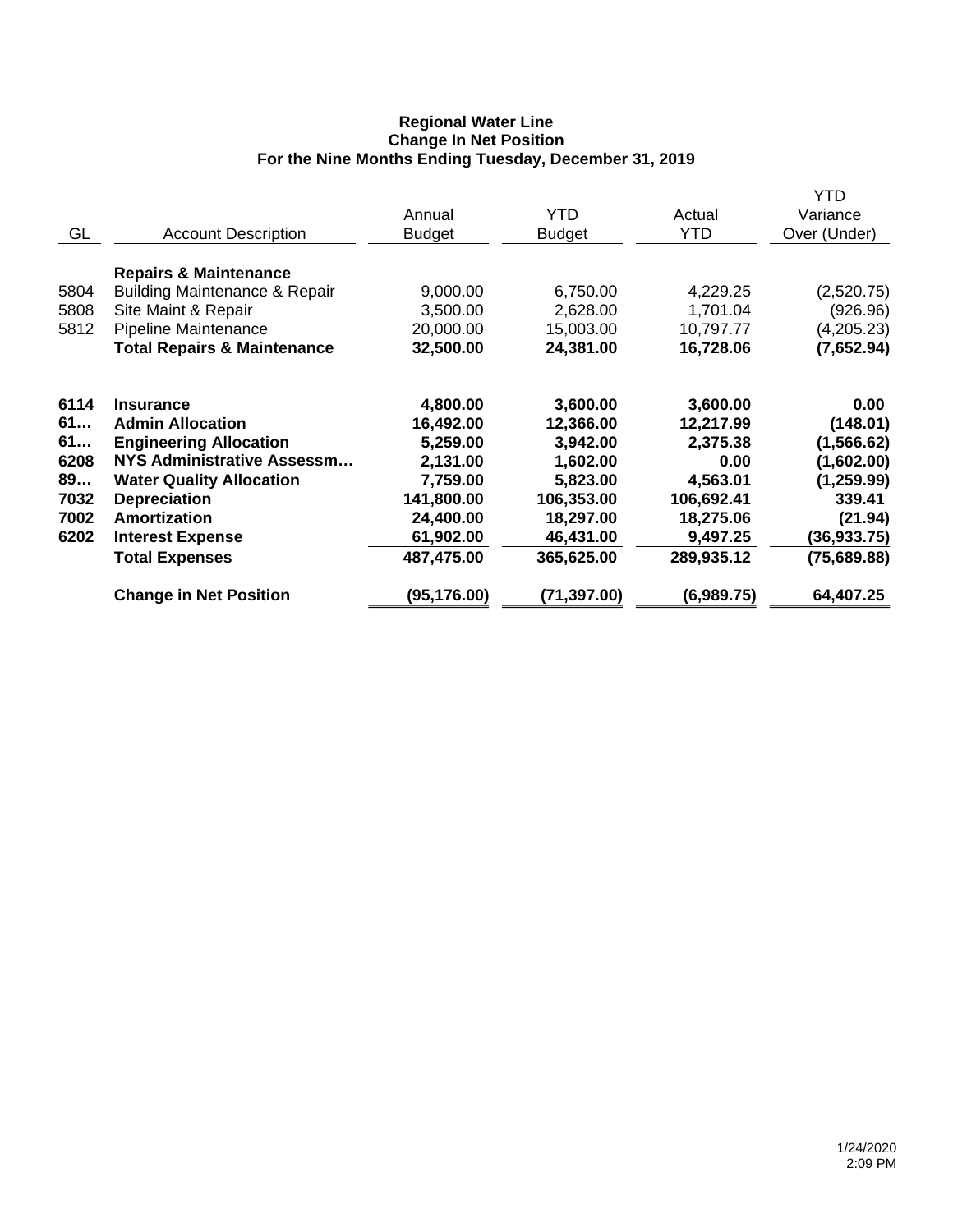# **Water Sewer Contracts Change In Net Position For the Nine Months Ending Tuesday, December 31, 2019**

| GL   | <b>Account Description</b>                                                             | Annual<br><b>Budget</b>    | <b>YTD</b><br><b>Budget</b> | Actual<br><b>YTD</b>       | <b>YTD</b><br>Variance<br>Over (Under) |
|------|----------------------------------------------------------------------------------------|----------------------------|-----------------------------|----------------------------|----------------------------------------|
| 4001 | <b>Customer Billings</b><br><b>Customer Billings</b><br><b>Total Customer Billings</b> | \$809,980.00<br>809,980.00 | \$607,482.00<br>607,482.00  | \$571,604.40<br>571,604.40 | (\$35,877.60)<br>(35, 877.60)          |
|      | <b>Total Income</b>                                                                    | 809,980.00                 | 607,482.00                  | 571,604.40                 | (35,877.60)                            |
|      | <b>Salaries</b>                                                                        |                            |                             |                            |                                        |
| 50   | <b>Engineering Wages</b>                                                               | 17,941.00                  | 13,455.00                   | 7,330.11                   | (6, 124.89)                            |
| 50   | <b>WQ Wages</b>                                                                        | 271,162.00                 | 203,373.00                  | 241,006.90                 | 37,633.90                              |
| 50   | Overtime Wages                                                                         | 82,514.00                  | 61,884.00                   | 58,245.64                  | (3,638.36)                             |
| 5005 | On-Call Stipend                                                                        | 8,400.00                   | 6,300.00                    | 5,550.00                   | (750.00)                               |
|      | <b>Total Salaries</b>                                                                  | 380,017.00                 | 285,012.00                  | 312,132.65                 | 27,120.65                              |
|      | <b>Fringe Benefits</b>                                                                 |                            |                             |                            |                                        |
| 50   | <b>FICA Expense</b>                                                                    | 29,025.00                  | 21,771.00                   | 21,934.67                  | 163.67                                 |
| 50   | Pension Expense                                                                        | 50,112.00                  | 37,584.00                   | 40,239.38                  | 2,655.38                               |
| 50   | Health Insurance                                                                       | 51,753.00                  | 38,817.00                   | 38,146.79                  | (670.21)                               |
| 50   | <b>Workers Comp</b>                                                                    | 24,253.00                  | 18,189.00                   | 21,427.95                  | 3,238.95                               |
| 50   | <b>Disability Insurance</b>                                                            | 200.00                     | 153.00                      | 150.03                     | (2.97)                                 |
| 50   | Post Retire Overhead                                                                   | 33,902.00                  | 25,425.00                   | 26,811.00                  | 1,386.00                               |
|      | <b>Total Fringe Benefits</b>                                                           | 189,245.00                 | 141,939.00                  | 148,709.82                 | 6,770.82                               |
|      | <b>Operations &amp; Maintenance</b>                                                    |                            |                             |                            |                                        |
| 5704 | <b>O&amp;M Supplies</b>                                                                | 500.00                     | 378.00                      | 0.00                       | (378.00)                               |
| 5770 | Other Tool, Equip & O&M                                                                | 500.00                     | 378.00                      | 0.00                       | (378.00)                               |
| 8090 | <b>Purchases for Resale</b>                                                            | 50,000.00                  | 37,503.00                   | 10,398.28                  | (27, 104.72)                           |
|      | Total O & M                                                                            | 51,000.00                  | 38,259.00                   | 10,398.28                  | (27,860.72)                            |
|      | <b>Office &amp; Administrative</b>                                                     |                            |                             |                            |                                        |
| 5202 | Employee Mileage Reimburse                                                             | 500.00                     | 378.00                      | 0.00                       | (378.00)                               |
| 5270 | <b>Travel &amp; Meeting Expense</b>                                                    | 300.00                     | 225.00                      | 35.00                      | (190.00)                               |
|      | <b>Total Office &amp; Admin</b>                                                        | 800.00                     | 603.00                      | 35.00                      | (568.00)                               |
|      |                                                                                        |                            |                             |                            |                                        |
| 6114 | <b>Insurance</b>                                                                       | 14,600.00                  | 10,953.00                   | 10,950.03                  | (2.97)                                 |
| 61   | <b>Admin Allocation</b>                                                                | 35,970.00                  | 26,982.00                   | 26,496.82                  | (485.18)                               |
| 61   | <b>Engineering Allocation</b>                                                          | 16,542.00                  | 12,411.00                   | 5,597.80                   | (6,813.20)                             |
| 6208 | NYS Administrative Assessm                                                             | 4,503.00                   | 3,375.00                    | 0.00                       | (3,375.00)                             |
| 89   | <b>Water Quality Allocation</b>                                                        | 110,930.00                 | 83,196.00                   | 72,704.04                  | (10, 491.96)                           |
|      | <b>Total Expenses</b>                                                                  | 803,607.00                 | 602,730.00                  | 587,024.44                 | (15,705.56)                            |
|      | <b>Change in Net Position</b>                                                          | 6,373.00                   | 4,752.00                    | (15, 420.04)               | (20, 172.04)                           |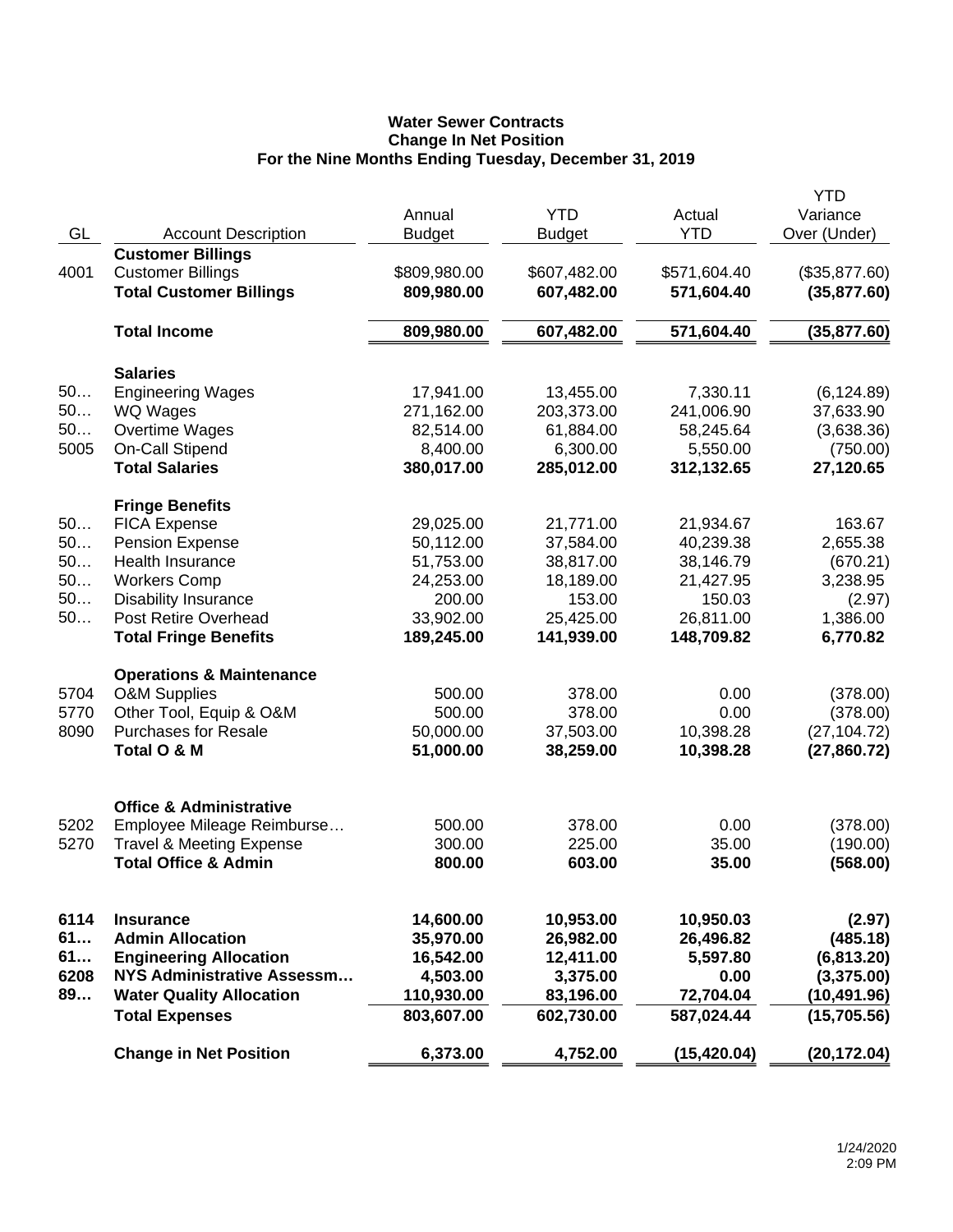#### **Engineering Change In Net Position For the Nine Months Ending Tuesday, December 31, 2019**

|                                                                                      | <b>YTD</b>           |
|--------------------------------------------------------------------------------------|----------------------|
| Annual<br><b>YTD</b><br>Actual                                                       | Variance             |
| GL<br><b>YTD</b><br><b>Account Description</b><br><b>Budget</b><br><b>Budget</b>     | Over (Under)         |
| <b>Customer Billings</b>                                                             |                      |
| <b>Customer Billings</b><br>\$1,241,850.00<br>\$931,392.00<br>4001<br>\$1,129,798.53 | \$198,406.53         |
| <b>Total Customer Billings</b><br>1,241,850.00<br>931,392.00<br>1,129,798.53         | 198,406.53           |
|                                                                                      |                      |
| <b>Grant Revenue</b>                                                                 |                      |
| <b>Federal Grant Income</b><br>4181<br>0.00<br>0.00<br>8,995.00                      | 8,995.00             |
| 0.00<br>0.00<br><b>Total Grant Revenue</b><br>8,995.00                               | 8,995.00             |
|                                                                                      |                      |
| 1,138,793.53<br>1,241,850.00<br>931,392.00<br><b>Total Income</b>                    | 207,401.53           |
|                                                                                      |                      |
| <b>Salaries</b>                                                                      |                      |
| 50<br><b>Engineering Wages</b><br>653,301.00<br>489,978.00<br>580,691.83             | 90,713.83            |
| 50<br><b>Technology Wages</b><br>360.72<br>0.00<br>0.00                              | 360.72               |
| 50<br>WQ Wages<br>0.00<br>0.00<br>2,131.08                                           | 2,131.08             |
| 50<br>Overtime Wages<br>270.00<br>207.00<br>1,380.82                                 | 1,173.82             |
| <b>Total Salaries</b><br>653,571.00<br>490,185.00<br>584,564.45                      | 94,379.45            |
|                                                                                      |                      |
| <b>Fringe Benefits</b>                                                               |                      |
| 50<br><b>FICA Expense</b><br>49,998.00<br>40,581.86<br>37,503.00                     | 3,078.86             |
| 50<br><b>Pension Expense</b><br>56,763.00<br>66,258.69<br>75,685.00                  | 9,495.69             |
| 50<br><b>Health Insurance</b><br>94,411.00<br>70,812.00<br>76,566.30                 | 5,754.30             |
| 50<br><b>Workers Comp</b><br>31,229.00<br>23,418.00<br>26,077.28                     | 2,659.28             |
| 50<br><b>Disability Insurance</b><br>404.00<br>306.00<br>303.03                      | (2.97)               |
| 50<br><b>Post Retire Overhead</b><br>47,619.00<br>35,712.00<br>44,213.04             | 8,501.04             |
| 5054<br><b>Employee Physicals &amp; Screening</b><br>500.00<br>378.00<br>297.75      | (80.25)              |
| <b>Total Fringe Benefits</b><br>254,297.95<br>299,846.00<br>224,892.00               | 29,405.95            |
|                                                                                      |                      |
| <b>Operations &amp; Maintenance</b>                                                  |                      |
| 5403<br>Safety Equipment & Supplies<br>1,100.00<br>821.97<br>1,011.24                | 189.27               |
| 5904<br><b>SCADA</b><br>28,820.00<br>21,618.00<br>7,989.78                           | (13,628.22)          |
| <b>Purchases for Resale</b><br>8090<br>95,000.00<br>71,253.00<br>79,996.75           | 8,743.75             |
| Total O & M<br>124,920.00<br>93,692.97<br>88,997.77                                  | (4,695.20)           |
|                                                                                      |                      |
| <b>Office &amp; Administrative</b>                                                   |                      |
| 1,000.00<br>219.25<br>5053<br>Misc Employee Costs<br>747.00                          | (527.75)             |
| 5102<br><b>Office Rent</b><br>10,761.00<br>8,073.00<br>8,070.75                      | (2.25)               |
| 5104<br><b>Office Supplies</b><br>2,800.00<br>2,097.00<br>1,249.25                   | (847.75)             |
| 5112<br>2,650.91<br>Telephone<br>3,240.00<br>2,430.00                                | 220.91               |
| 5114<br><b>Cellular Services</b><br>4,300.03<br>6,800.00<br>5,103.00                 | (802.97)             |
| 5120<br>Dues & Subscriptions<br>1,000.00<br>747.00<br>618.00                         | (129.00)             |
| 5122<br>378.00<br>0.00<br>Public Info & Advertising<br>500.00                        | (378.00)             |
| 5130<br>4,500.00<br><b>Office Equipment</b><br>6,000.00<br>2,796.39                  | (1,703.61)           |
| 5202<br>Employee Mileage Reimburse<br>14,500.00<br>10,872.00<br>12,569.76            | 1,697.76             |
| 5204<br>Empl. Meals & Incidental<br>2,500.00<br>1,872.00<br>453.30                   | (1,418.70)           |
| 5206<br>Empl. Lodging<br>7,000.00<br>1,715.00<br>5,247.00                            | (3,532.00)           |
| 5370<br>8,000.00<br>Training & Development<br>6,003.00<br>2,970.00                   | (3,033.00)           |
|                                                                                      |                      |
|                                                                                      | 1/24/2020<br>2:09 PM |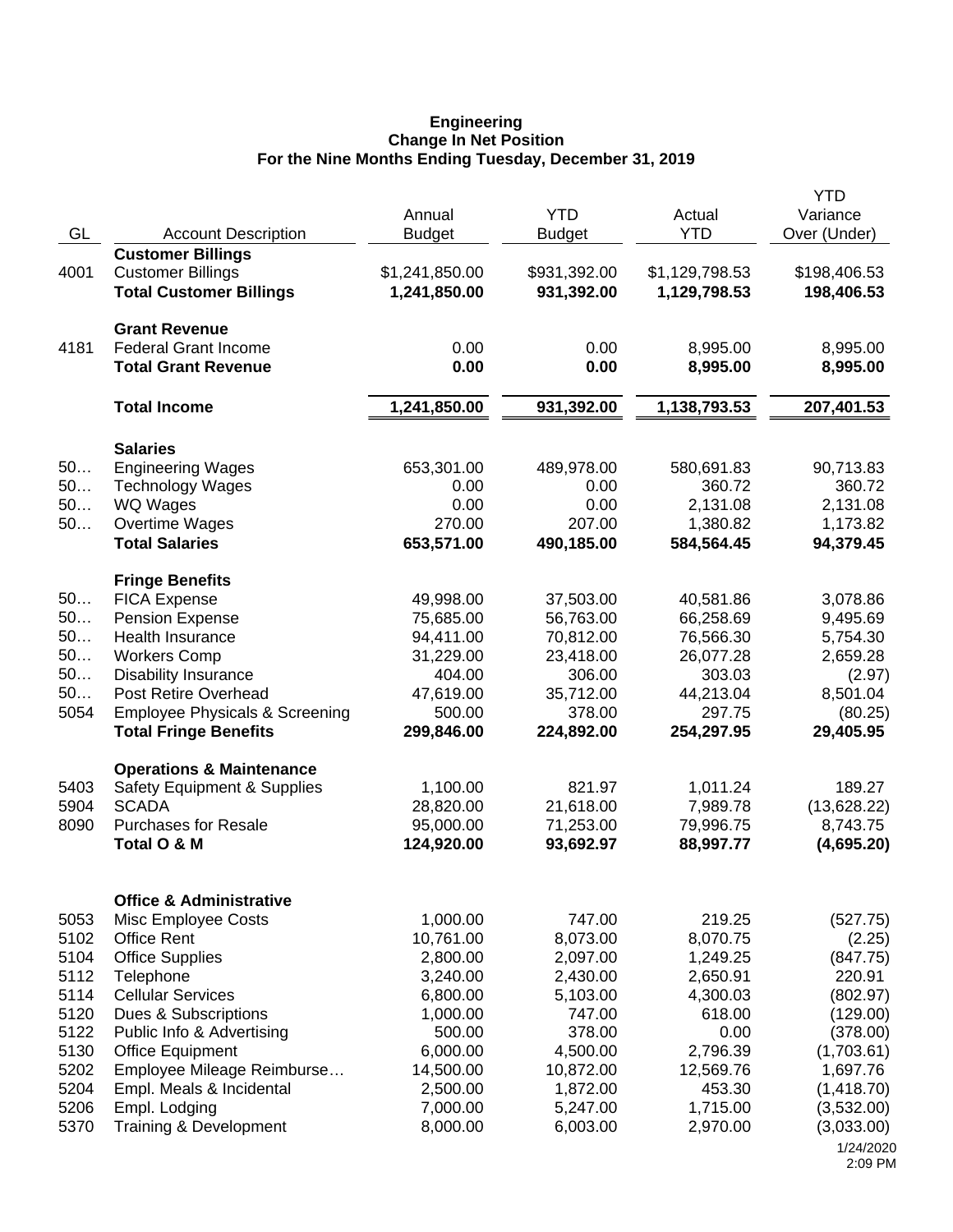## **Engineering Change In Net Position For the Nine Months Ending Tuesday, December 31, 2019**

|      |                                 |               |               |              | <b>YTD</b>   |
|------|---------------------------------|---------------|---------------|--------------|--------------|
|      |                                 | Annual        | <b>YTD</b>    | Actual       | Variance     |
| GL   | <b>Account Description</b>      | <b>Budget</b> | <b>Budget</b> | <b>YTD</b>   | Over (Under) |
| 5402 | <b>Employee Uniforms</b>        | 1,175.00      | 882.00        | 416.00       | (466.00)     |
|      | <b>Total Office &amp; Admin</b> | 65,276.00     | 48,951.00     | 38,028.64    | (10, 922.36) |
|      | <b>Professional Fees</b>        |               |               |              |              |
| 5924 | Legal                           | 50,500.00     | 37,878.03     | 29,426.88    | (8,451.15)   |
|      | <b>Total Professional Fees</b>  | 50,500.00     | 37,878.03     | 29,426.88    | (8,451.15)   |
|      | <b>Automobile</b>               |               |               |              |              |
| 5601 | Auto/Light Truck Rep. & Maint.  | 2,777.00      | 2,085.03      | 359.82       | (1,725.21)   |
| 5602 | <b>Auto/Light Truck Fuel</b>    | 6,000.00      | 4,500.00      | 2,401.61     | (2,098.39)   |
| 5603 | Auto/Light Truck Rental/Lease   | 8,600.00      | 6,453.00      | 7,125.03     | 672.03       |
| 5605 | Vehicle Ins                     | 2,700.00      | 2,025.00      | 2,025.00     | 0.00         |
|      | <b>Total Automobile</b>         | 20,077.00     | 15,063.03     | 11,911.46    | (3, 151.57)  |
|      | <b>Computer</b>                 |               |               |              |              |
| 5124 | <b>Computer Equipment</b>       | 3,100.00      | 2,322.00      | 2,947.98     | 625.98       |
| 5128 | Programming & Software          | 1,103.00      | 828.00        | 0.00         | (828.00)     |
| 5906 | <b>GIS</b>                      | 42,450.00     | 31,842.00     | 29,535.04    | (2,306.96)   |
|      | <b>Total Computer</b>           | 46,653.00     | 34,992.00     | 32,483.02    | (2,508.98)   |
| 6114 | <b>Insurance</b>                | 26,300.00     | 19,728.00     | 19,725.03    | (2.97)       |
| 61   | <b>Admin Allocation</b>         | 51,513.00     | 38,637.00     | 37,978.84    | (658.16)     |
| 61   | <b>Engineering Allocation</b>   | (99, 330.00)  | (74, 502.00)  | (45, 180.88) | 29,321.12    |
| 6208 | NYS Administrative Assessm      | 6,637.00      | 4,977.00      | 0.00         | (4,977.00)   |
| 7032 | <b>Depreciation</b>             | 35,600.00     | 26,703.00     | 26,148.81    | (554.19)     |
|      | <b>Total Expenses</b>           | 1,281,563.00  | 961,197.03    | 1,078,381.97 | 117,184.94   |
|      | <b>Change in Net Position</b>   | (39,713.00)   | (29, 805.03)  | 60,411.56    | 90,216.59    |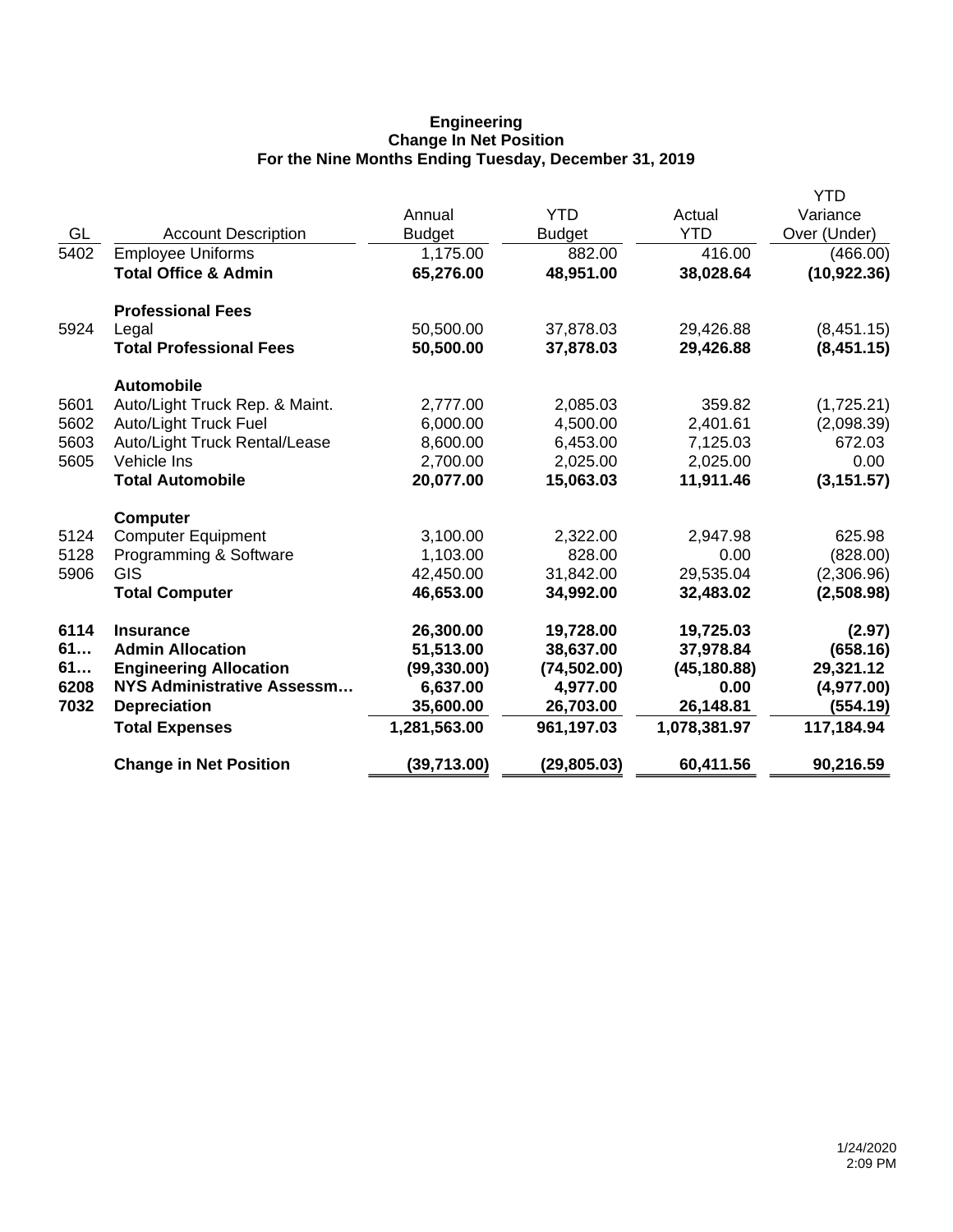## **Regional Development Change In Net Position For the Nine Months Ending Tuesday, December 31, 2019**

|      |                                     |               |               |              | <b>YTD</b>    |
|------|-------------------------------------|---------------|---------------|--------------|---------------|
|      |                                     | Annual        | <b>YTD</b>    | Actual       | Variance      |
| GL   | <b>Account Description</b>          | <b>Budget</b> | <b>Budget</b> | <b>YTD</b>   | Over (Under)  |
|      | <b>Customer Billings</b>            |               |               |              |               |
| 4001 | <b>Customer Billings</b>            | \$187,091.00  | \$140,319.00  | \$86,293.22  | (\$54,025.78) |
|      | <b>Total Customer Billings</b>      | 187,091.00    | 140,319.00    | 86,293.22    | (54, 025.78)  |
|      | <b>Grant Revenue</b>                |               |               |              |               |
| 4181 | <b>Federal Grant Income</b>         | 253,465.00    | 190,098.00    | 102,910.29   | (87, 187.71)  |
| 4183 | <b>NY State Grants</b>              | 2,069,996.00  | 1,552,500.00  | 1,934,780.09 | 382,280.09    |
| 4184 | <b>Other Grants</b>                 | 40,000.00     | 29,997.00     | 0.00         | (29,997.00)   |
|      | <b>Total Grant Revenue</b>          | 2,363,461.00  | 1,772,595.00  | 2,037,690.38 | 265,095.38    |
| 4104 | <b>Loan Interest Income</b>         | 699,000.00    | 524,259.00    | 580,582.16   | 56,323.16     |
|      | <b>Other Income</b>                 |               |               |              |               |
| 4162 | <b>Processing Fees</b>              | 29,575.00     | 22,185.00     | 34,375.00    | 12,190.00     |
| 4164 | Miscellaneous                       | 17,000.00     | 12,744.00     | 8,022.08     | (4,721.92)    |
| 4185 | <b>Grant Recapture</b>              | 0.00          | 0.00          | 16,350.00    | 16,350.00     |
|      | <b>Total Other Income</b>           | 46,575.00     | 34,929.00     | 58,747.08    | 23,818.08     |
|      | <b>Interest Income</b>              |               |               |              |               |
| 4102 | Investment Interest Income          | 428,940.00    | 321,705.00    | 316,849.47   | (4,855.53)    |
| 42   | Mark to Market Adjustment           | 0.00          | 0.00          | 38,986.40    | 38,986.40     |
|      | <b>Total Interest Income</b>        | 428,940.00    | 321,705.00    | 355,835.87   | 34,130.87     |
|      | <b>Total Income</b>                 | 3,725,067.00  | 2,793,807.00  | 3,119,148.71 | 325,341.71    |
|      | <b>Salaries</b>                     |               |               |              |               |
| 50   | <b>Administrative Wages</b>         | 11,161.00     | 8,370.00      | 12,455.54    | 4,085.54      |
| 50   | <b>Engineering Wages</b>            | 41,682.00     | 31,266.00     | 20,289.18    | (10, 976.82)  |
| 50   | <b>Regional Development Wages</b>   | 338,503.00    | 253,881.00    | 231,209.21   | (22,671.79)   |
| 50   | Overtime Wages                      | 0.00          | 0.00          | 17.82        | 17.82         |
|      | <b>Total Salaries</b>               | 391,346.00    | 293,517.00    | 263,971.75   | (29, 545.25)  |
|      | <b>Fringe Benefits</b>              |               |               |              |               |
| 50   | <b>FICA Expense</b>                 | 29,939.00     | 22,446.00     | 17,691.75    | (4,754.25)    |
| 50.  | <b>Pension Expense</b>              | 54,477.00     | 40,851.00     | 38,706.54    | (2, 144.46)   |
| 50   | Health Insurance                    | 52,309.00     | 39,231.00     | 37,008.58    | (2,222.42)    |
| 50   | <b>Workers Comp</b>                 | 935.00        | 702.00        | 564.84       | (137.16)      |
| 50   | <b>Disability Insurance</b>         | 327.00        | 261.00        | 245.25       | (15.75)       |
| 50   | Post Retire Overhead                | 26,441.00     | 19,836.00     | 18,803.40    | (1,032.60)    |
|      | <b>Total Fringe Benefits</b>        | 164,428.00    | 123,327.00    | 113,020.36   | (10, 306.64)  |
|      | <b>Operations &amp; Maintenance</b> |               |               |              |               |
| 6110 | Marketing                           | 5,000.00      | 3,753.00      | 0.00         | (3,753.00)    |
| 8090 | <b>Purchases for Resale</b>         | 7,000.00      | 5,247.00      | 305.00       | (4,942.00)    |
|      | Total O & M                         | 12,000.00     | 9,000.00      | 305.00       | (8,695.00)    |
| 6006 | <b>Host Community Benefits</b>      | 88,943.00     | 66,708.00     | 88,942.88    | 22,234.88     |